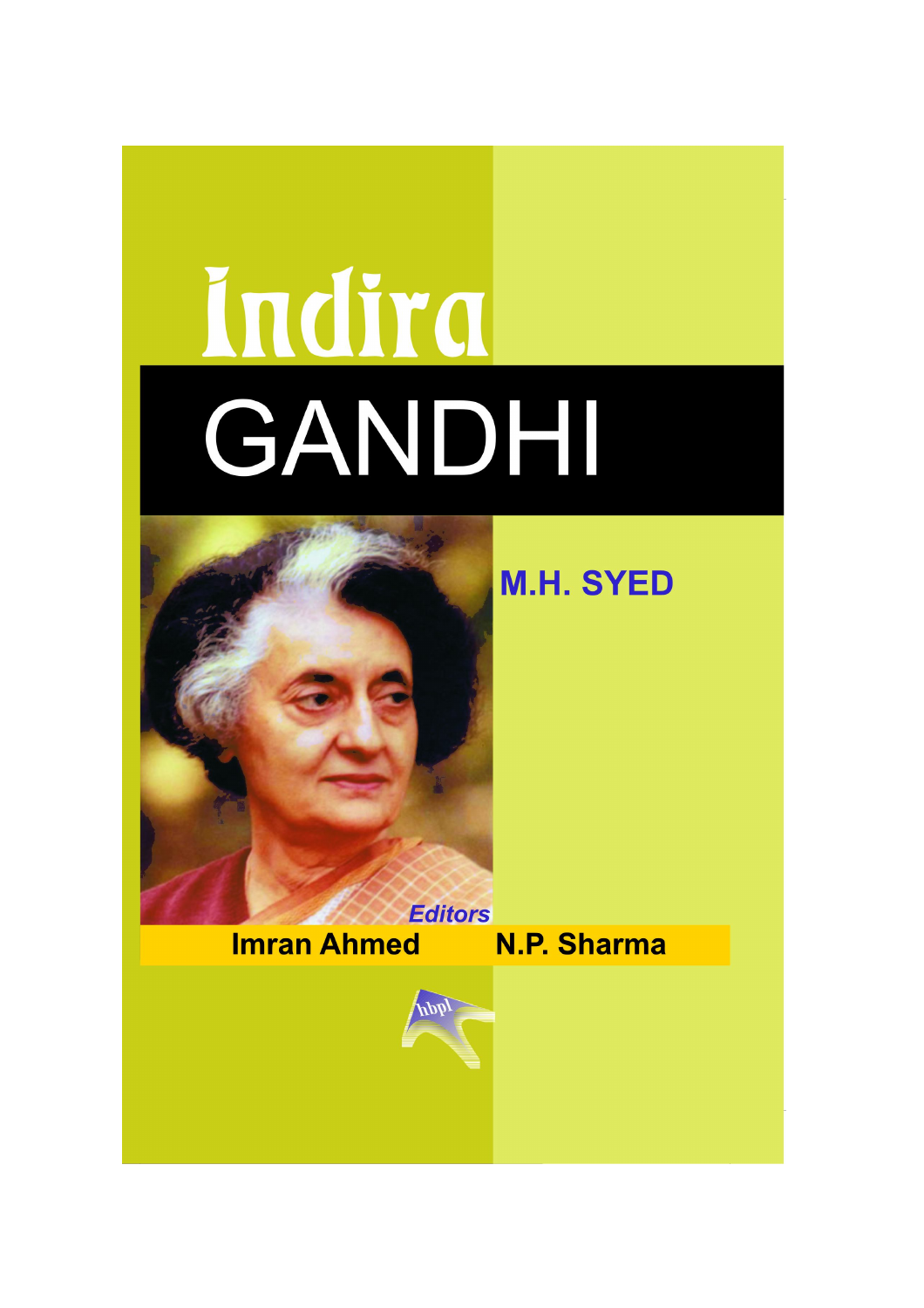

The great leader from Nehru-Gandhi family, Indira Gandhi, the first and the only female Prime Minister of India, was born on 19th November 1917. She was the daughter of Jawaharlal Nehru, the first Prime Minister of India, and Kamala Nehru. As a child of a freedom fighter she was also involved in India's freedom struggle. She organised the Vanar Sena of boys and girls who used to help in the circulation of messages and banned publications of the members of the Congress Committee. She joined Shantiniketan and later went to Oxford. While in Europe she met Feroze Gandhi, a Parsee Congress activist. They got married in 1942. She had two sons: Rajiv Gandhi and Sanjay Gandhi. After the independence of India, Indira Gandhi continued her work for the cause of India. She organised various relief camps, provided medical care to refugees. She started taking part in Indian politics and became her father's confidante and secretary. She managed the election campaigns of Jawaharlal Nehru and her husband Feroze Gandhi, during the election of 1951. She was elected as the president of Indian National Congress in 1959 and 1960.

After the death of her father Jawaharlal Nehru, she contested the elections and joined the government of Lal Bahadur Shastri, as a Minister of Information and Broadcasting. After the death of Lal Bahdur Shastri, with the backing of the Syndicate she won in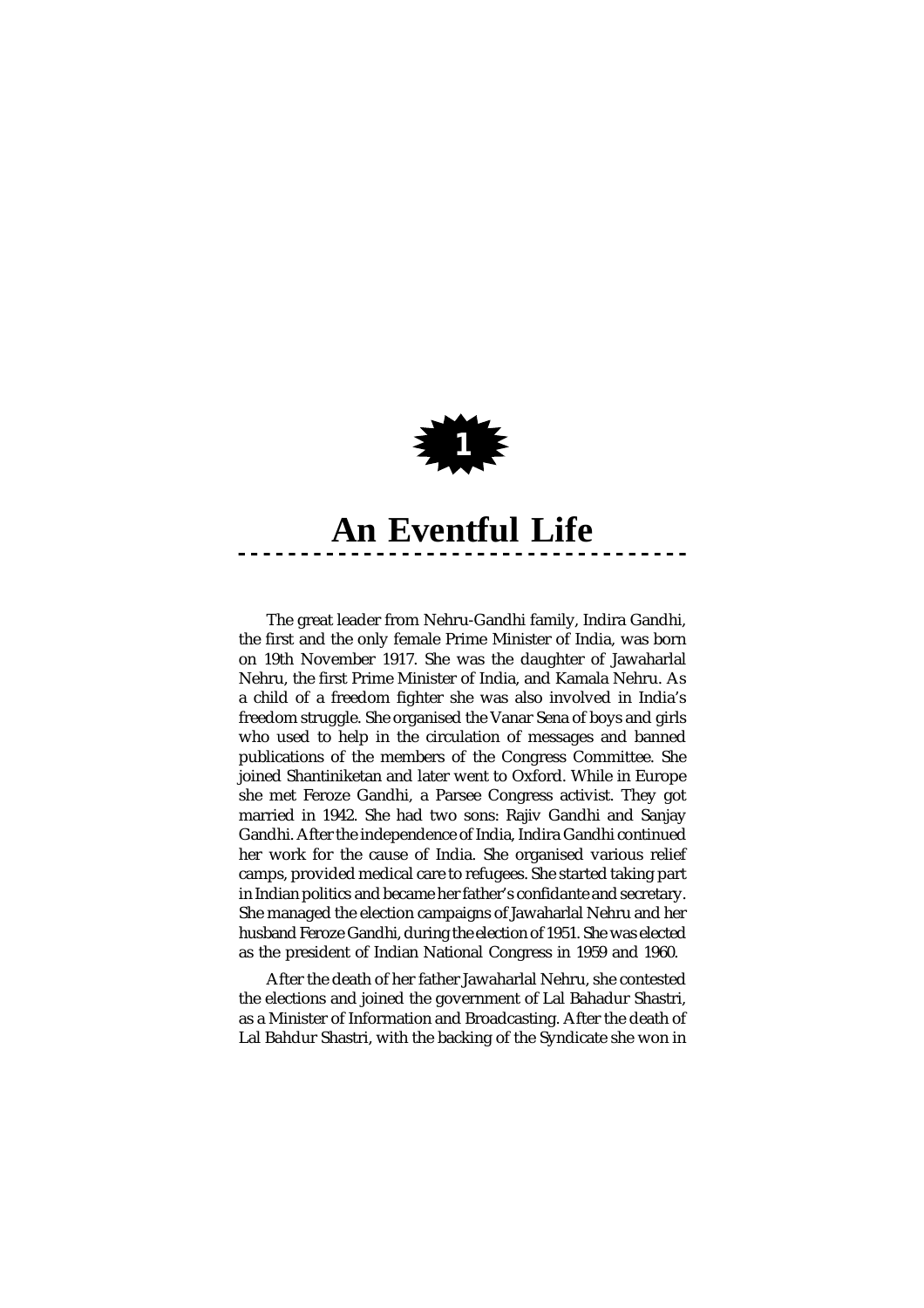a vote of the Congress Parliamentary Committee and became the fifth and the first female Prime Minister of India on 19th January 1966. Indira Gandhi imposed emergency in 1975. It was believed that the emergency provision of the Indian Constitution was used by her to grant herself extraordinary power. The period lasted for nineteen months. In the subsequent elections in 1977, Indira Gandhi lost her seat. The government formed by the Janata Party could not complete its term and in 1980 mid-term elections were held. In these the Congress came to power and Indira Gandhi again became the Prime Minister of India.

She was awarded the Lenin Peace Prize for 1983-84. In 1984, she ordered the launch of Operation Blue Star. Under this, the army was sent to the Golden Temple, the holiest Sikh shrine, as the government of India believed that the temple complex was being used as a sanctuary for criminals such as Jarnail Singh Bhindranwale. As a result of the army's attack on Golden Temple many civilians were also killed. This infuriated many Sikhs and on 31st October 1984, Indira Gandhi was assassinated by two of her Sikh bodyguards.

Indira Priyadarshini Gandhi (19 November 1917 - October 31, 1984) was the Prime Minister of India for three consecutive terms from 1966 to 1977 and for a fourth term from 1980 until her assassination in 1984. She was India's first and to date only female Prime Minister. Born in the politically influential Nehru dynasty, she grew up in an intensely political atmosphere. Her grandfather, Motilal Nehru, was a prominent Indian nationalist leader. Her father, Jawaharlal Nehru was a pivotal figure in the Indian independence movement and the first Prime Minister of Independent India. Returning to India from Oxford in 1941, she became involved in the Indian Independence movement.

In the 1950s, she served her father unofficially as a personal assistant during his tenure as India's first Prime Minister. After her father's death in 1964, she was appointed as a member of the Rajya Sabha by the President of India and became a member of Lal Bahadur Shastri's Cabinet as Minister of Information and Broadcasting. The then Congress Party President K. Kamaraj was instrumental in making Indira Gandhi the Prime Minister after the sudden demise of Shastri. Gandhi soon showed an ability to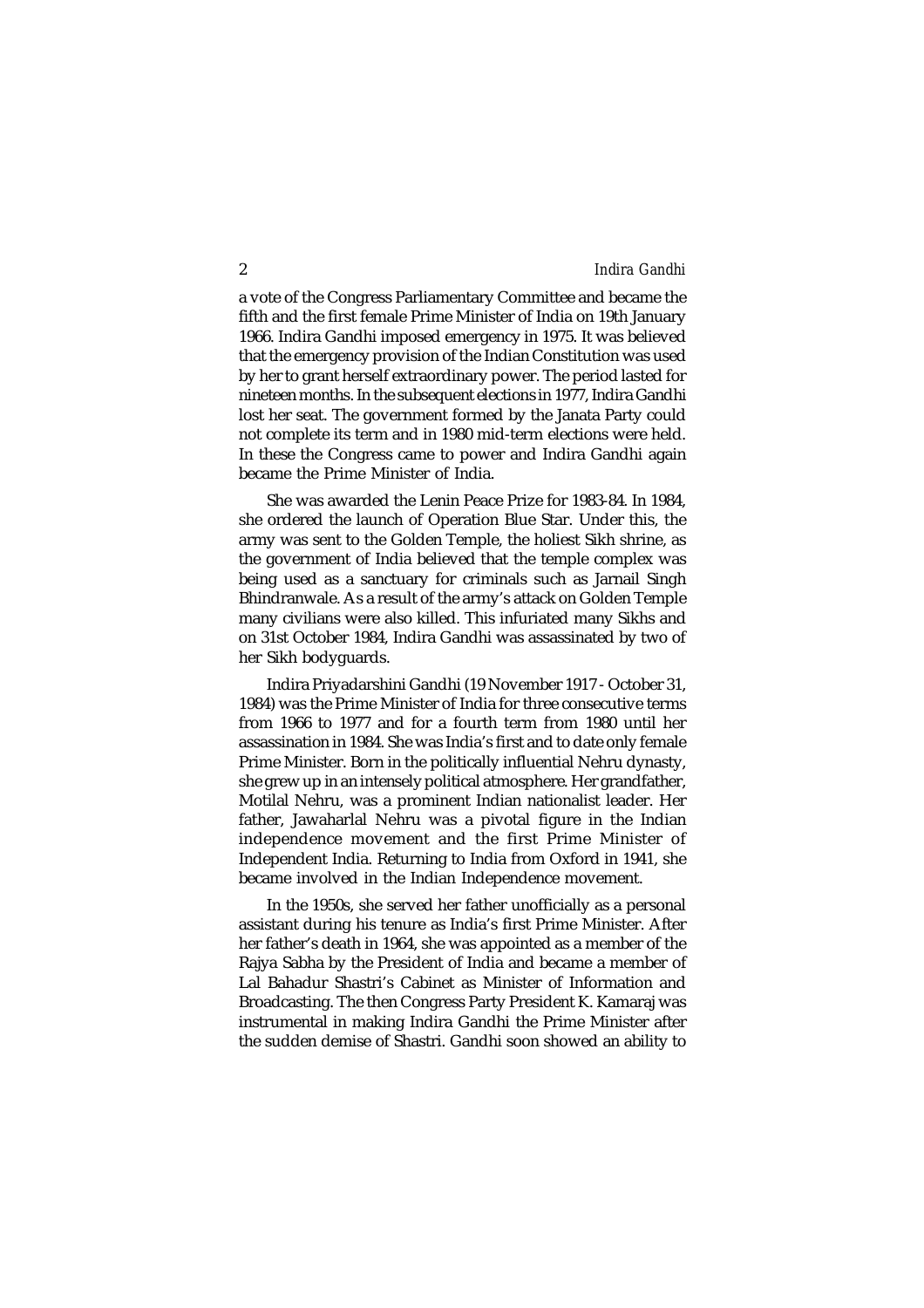win elections and outmanoeuvre opponents through populism. She introduced more left-wing economic policies and promoted agricultural productivity. A crushing victory in the 1971 war with Pakistan was followed by a period of instability that led her to impose a state of emergency in 1975; she paid for the authoritarian excesses of the period with three years in opposition. Returned to office in 1980, she became increasingly involved in an escalating conflict with separatists in Punjab that eventually led to her assassination by her own bodyguards in 1984.

### **Birth and Infancy**

Those were the initial years of the 20th century and the whole world was going through major changes. In such a volatile period, Indira Gandhi was born on 19 November 1917 in Anand Bhavan at Allahabad.

The Nehru family used to stay in Anand Bhavan.

The Nehru family has a unique history of struggle and achievement.

The year was 1857, which was a time of change not only for India hut the entire world. In those days, on the banks of a stream in Delhi lived a family, which had come from the valley of Kashmir and had settled there. At that time, the head of the Nehru family was Gangadhar Nehru, who was the *'kotwal'* of Delhi, The Mughal Empire, which was on its last legs, controlled Delhi. Another event that took place in 1857 was the first movement for independence. Very quickly, this movement was suppressed and the oppressive activities of the white soldiers started. Gangadhar Nehru did not consider it appropriate to Jive in Delhi in such an atmosphere and he came and settled in Agra. They had not been long in Agra when one day, suddenly, Gangadhar Nehru died at the young age of 34, Gangadhar had two young sons on whom the burden of running the family befell. About three months after Gangadhar's death, a third son was born in the house whom his widowed mother, lndrani, gave the name, Motilal.

This was the same Motilal with whom the destiny of India was entwined inextricably. His son, Jawaharlal Nehru, and his granddaughter and the protagonist of our book, Indira Gandhi, became the Prime Ministers of India later.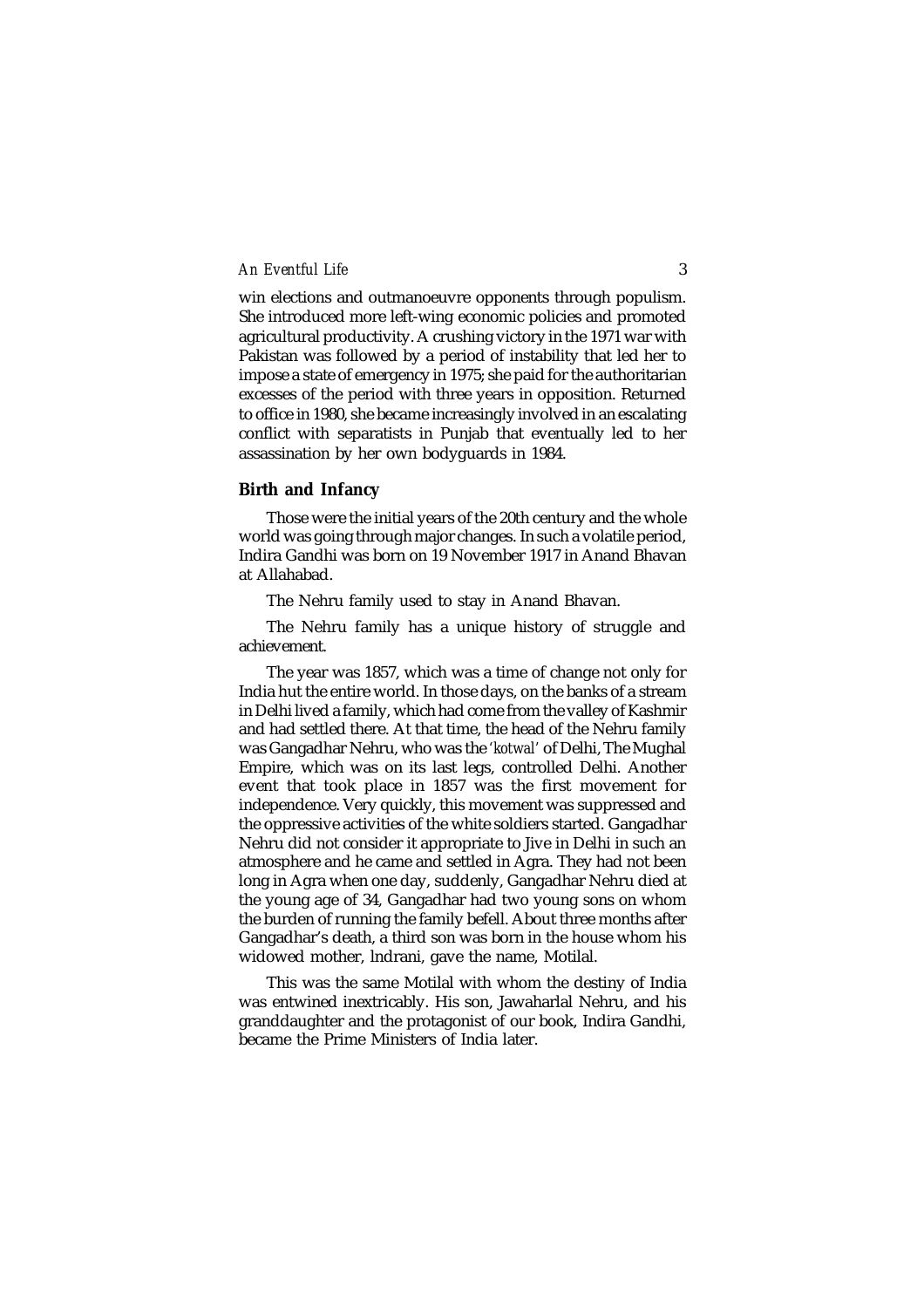Motilal Nehru was very intelligent from his childhood and very soon he achieved success in life. When he was 36 years old, he came to Allahabad and bought Anand Bhavan and lived there for the rest of his life.

When he came to Anand Bhavan, Jawaharlal Nehru was a tiny infant. Because he was the only child, he was the favourite of the entire household. There was no shortage of money or comforts in their house; the entire family used to live comfortably like landlords. At the age of 16 years, Jawaharlal Nehru took admission in the famous school of England called Harrow,

Jawaharlal Nehru completed his studies with great dedication and returned to India as a barrister. At the time, he had crossed the doors of adolescence and reached adulthood. Motilal Nehru immediately took the decision to get him married Jawaharlal Nehru was 27 years of age when he got married to a woman named Kamala, who belonged to a cultured family of Delhi.

Exactly 23 months after the marriage, Kamala gave birth to a beautiful girl at Anand Bhavan. The whole house resounded with the sweet cries of the baby. Jawaharlal Nehru was beside himself with joy. On hearing this news, the Nightingale of India, Sarojini Naidu, said to him — "Jawahar! The spirit of a new India has born in your house."

Mrs. Taylor was staying in Anand Bhavan in those days. On seeing the newly born baby, she said — "Aha! How beautiful, how delicate, how pure she is, just like a flower!"

Jawaharlal Nehru picked up the child in his aims and said to his wife — "Kamala, see, the child is so beautiful, like 'Indu'. Do you know the meaning of' 'Indu'? 'Indu' means the Moon. Our daughter is beautiful like the moon: Indira Priyadarshini."

At that time, nobody knew that the child would one day be known by the name of Indira Gandhi and would influence the whole world with her deeds and would give India stability and would create a new history for it.

### **Amidst the Burning Clothes**

One morning in 1922, when Indira was five years old, she awoke to the smell of smoke. The little girl thought the house was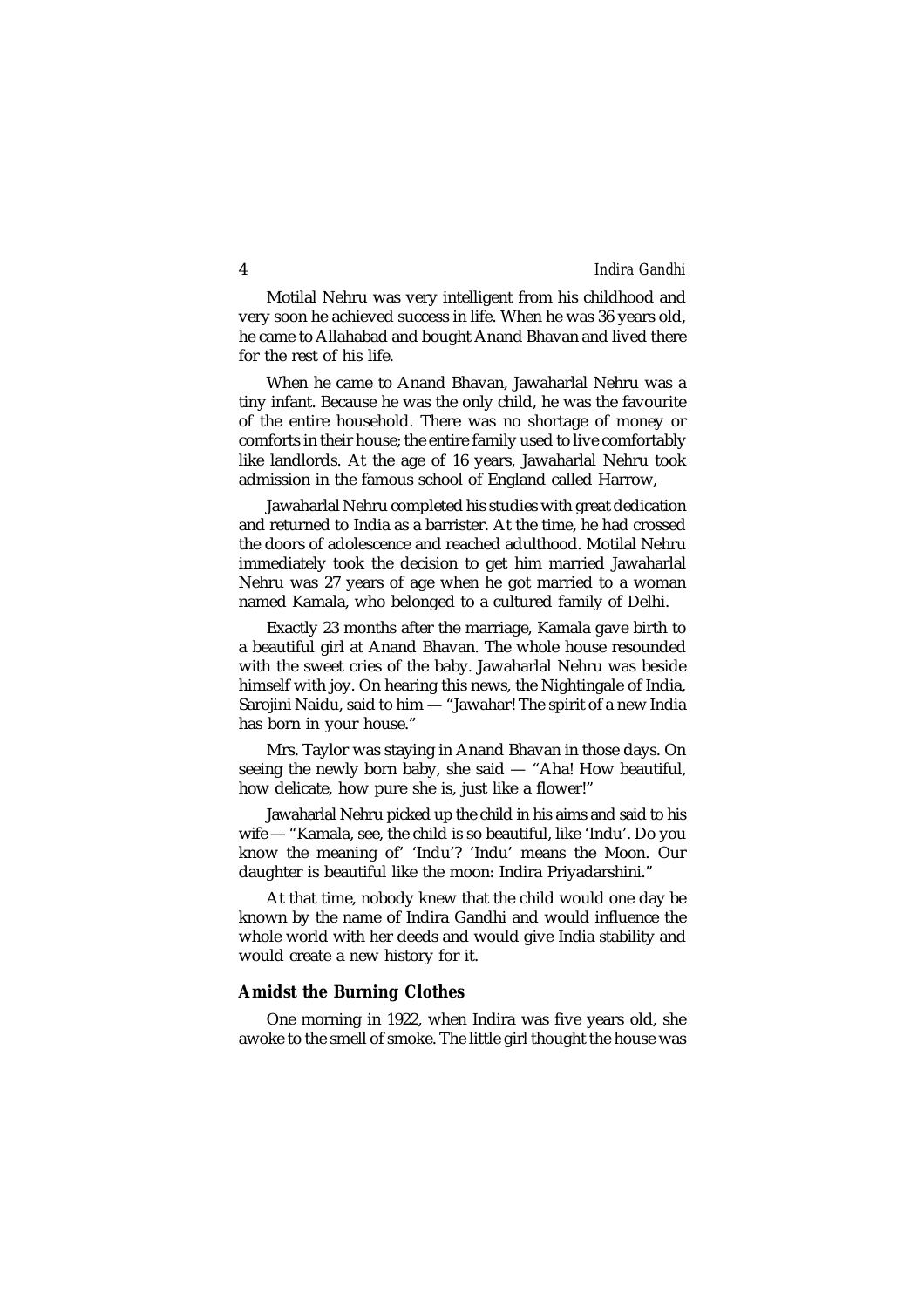on fire, and she ran down the hall to the front porch. There, on the lawn in front of her house, was a huge bonfire. Indira smiled as she remembered what her mother had told her the night before. She had explained to Indira that, in protest against the British government, all Indians had agreed to follow a suggestion that Mahatma Gandhi put forth. He told the Indians that if they really wanted to demonstrate to the British how they felt about Indian independence, they had to stop buying foreign goods. He suggested that they burn all their foreign possessions, including their clothes, and start weaving their own cloth for their garments.

The Nehrus, who probably owned more British goods than most Indians, decided to display their intentions publicly. Servants and family members threw furniture, drapes, cloth, rugs, and clothing into the fire. They wore garments made of rough, homespun cotton cloth, called *khadi* which they had made themselves. This cloth was irritating to the skin and often caused rashes and bleeding. Yet the Indian people were determined that as long as the British ruled their country, they would never again buy anything from England.

The fire had been burning for two days when Indira was asked to contribute to the cause. She didn't mind giving up her pretty dresses and wearing the uncomfortable cloth, but she was particularly fond of a favourite English doll.

Looking back on those days, Indira wrote, "For days on end or was it weeks? It doesn't matter it seemed an eternity — I was overwhelmed by the burden of decision — the struggle went on between love for my doll, pride of owning such a lovely thing, and what I thought to be my duty towards my country.... At last I made my decision and, quivering with tension, I took the doll up on the roof-terrace and set fire to it Then the tears came as if they would never stop and for some days I was ill with a temperature. To this day I hate striking a match."

While Indira's father and grandfather whiled away their days in jail, reading, writing letters, and spinning khadi on a spinning wheel, she played her political fantasy games in the safety of her home. Instead of the usual childhood themes of marriage and family, Indira's games always got intensely political. Her dolls were — at the same time — British, with tiny pith helmets, and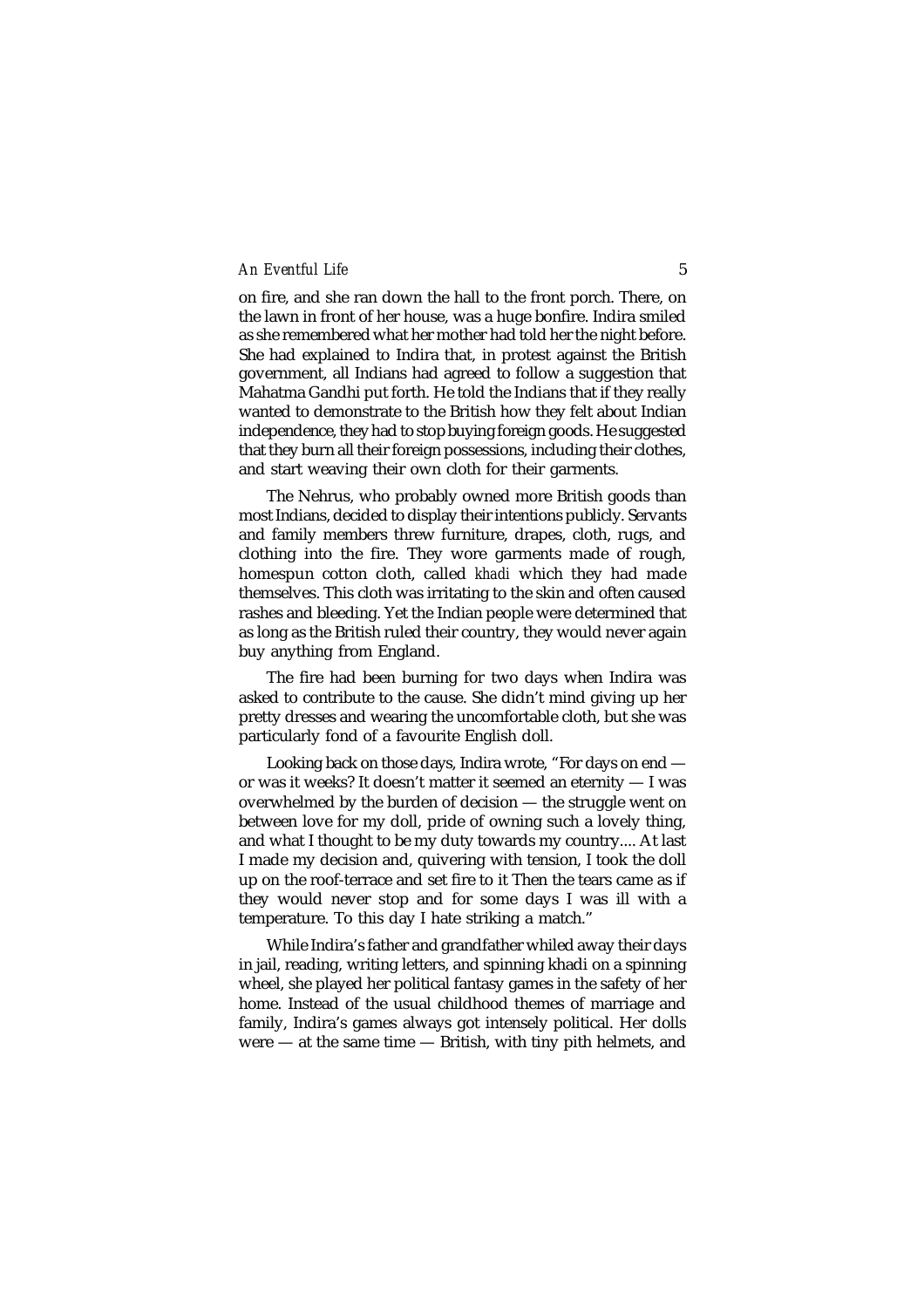Indian, wearing khadi and the small white cap that became known as the Gandhi cap. In Indira's scenarios, the dolls fought against each other or argued their issues aloud. Her dollhouse became a shop that refused to go along with Gandhi's request for simplicity and still sold foreign goods. Her dolls, dressed in white khadi, would picket the store, as Indira had seen her mother and aunts do so often. She devised weapons, guns and clubs, and put them in the hands of her dolls to represent the British militia and the police. As Indira grew older, however, she tired of her makebelieve political ambitions. Indira wanted to do something real, to make something happen.

In 1924, Mahatma Gandhi organised a *sangha,* or group, that was dedicated to travelling throughout India, urging people to take the first step towards independence by making their own clothes. Indira often accompanied her mother and aunts on these sangha trips, and this experience deepened her commitment to a free India.

For the first eight years of Indira's life, her education consisted both of real life experiences and of stories from the Hindu culture. Two Hindu epics, *Ramayana* and *Mahabharata,* were endlessly recounted by her great aunt Rajvati. Indira's mother took care of her spiritual education by encouraging her young daughter to join her in Hindu prayers and chants. Unlike her husband, Kamala was a deeply spiritual person, and she inspired Indira with her unshakable faith and courage.

The subject of proper schooling for Indira was a touchy one in the Nehru household. Jawaharlal first sent her to an Indian public school, the Modern School, near their home in Prayagraj. But Motilal disagreed and took advantage of the fact that his son was in jail and couldn't do more than protest. Believing Indira would get a better education at a private school, Motilal sent her to St. Cecilia's, a British school. Jawaharlal strongly disapproved, fearing that the English would unduly influence his daughter Indira was then pulled out of school and given private tutors.

This change in her education didn't seem to bother her very much, since she had never felt comfortable with the other children in school anyway.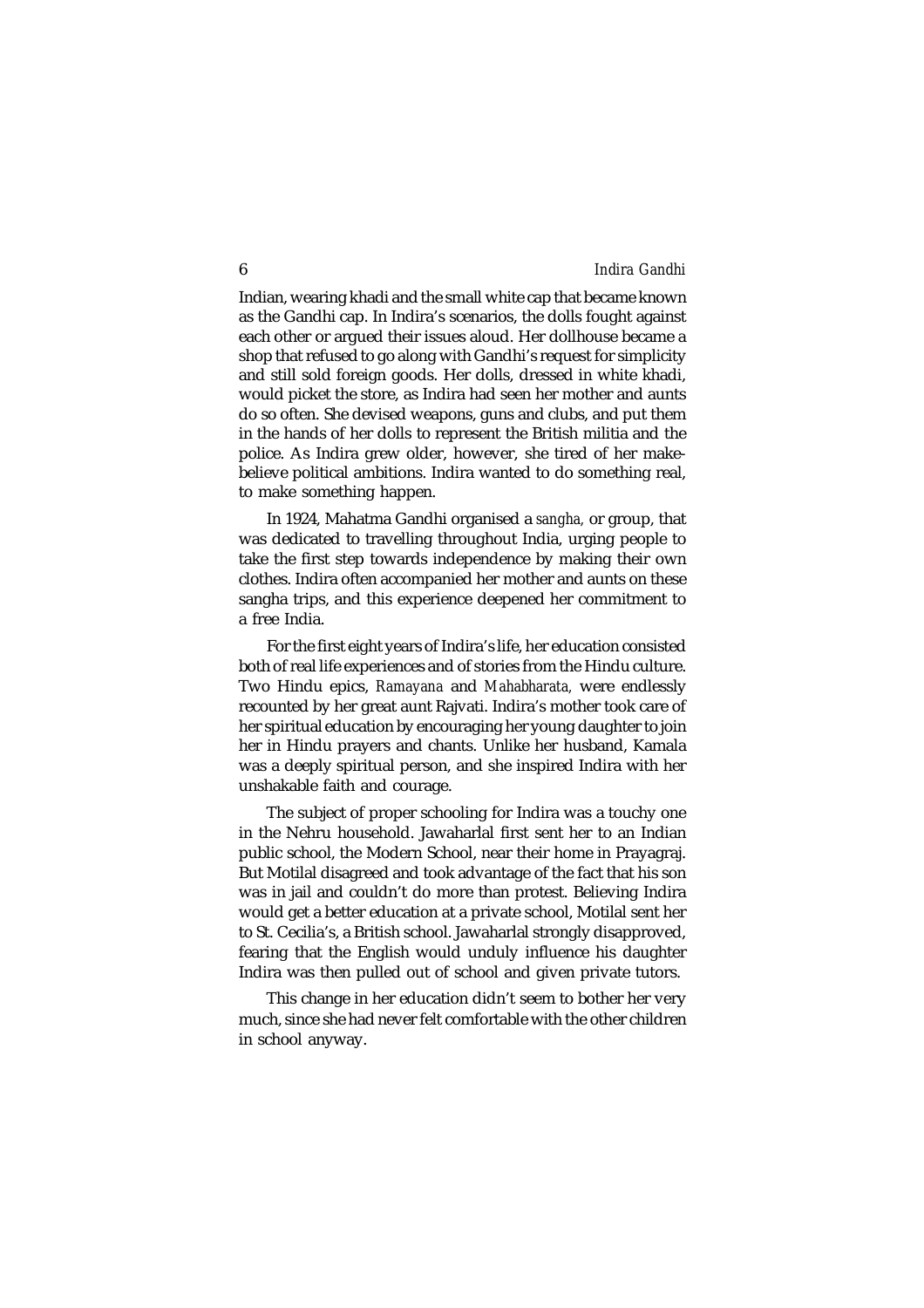In 1926, when Indira was nine years old, Kamala was diagnosed with tuberculosis, a disease of the lungs and respiratory system. Although tuberculosis is curable with modern antibiotics, it was a common cause of death at the time. The doctors suggested that Jawaharlal take her to Switzerland, where she could receive specialised medical treatment. One of the first things Jawaharlal did after arriving in Switzerland was to enrol Indira in L'Ecole Internationale, a Swiss international school. That year was one of the happiest of Indira's life. The time in Geneva gave Indira increased independence. She had to go to the market and deal with foreign shopkeepers who had a different culture and tradition.

### *Holiday in Europe*

In 1926 — before aeroplanes divorced distance from time it was a long journey from Bombay to Venice: across the Arabian Sea, round the Gulf of Aden, through the Suez Canal into the Mediterranean, past Crete and the Ionian Islands and up to the very top of the Adriatic. 'A rough voyage', is how Nehru described it in a Letter to his father, both in terms of the weather at sea and the emotional climate on board ship. Only Indira relished the electrical storms and towering waves that left everyone else giddy and nauseated. But the tense relations between Kamala and Nan Pandit were eased when Kamala came down with an attack of bronchitis and was confined to her cabin. Kamala still had a high fever when they reached Italy.

As soon as they landed, the Pandits rushed off on their sixweek European holiday, but Kamala was too ill to travel further so the Nehrus stopped for three days in Venice — a magical place for Indira — a city of islands, like a mirage suspended on water, where people moved about in gondolas rather than automobiles, carriages or bullock carts. When Kamala's temperature tell, they boarded a train that sped across northern Italy to Geneva — a bustling city with trams, honking cars, paved and cobblestone streets, with people in dark clothes wielding umbrellas. Though spring, Geneva was damp and cold; mist and fog hovered over the lake and for days there was no sign of the encircling mountains — or the sun.

For several months they lodged in cheap pensions until they found a two-bedroom flat at 46 Boulevard des Tranches. After the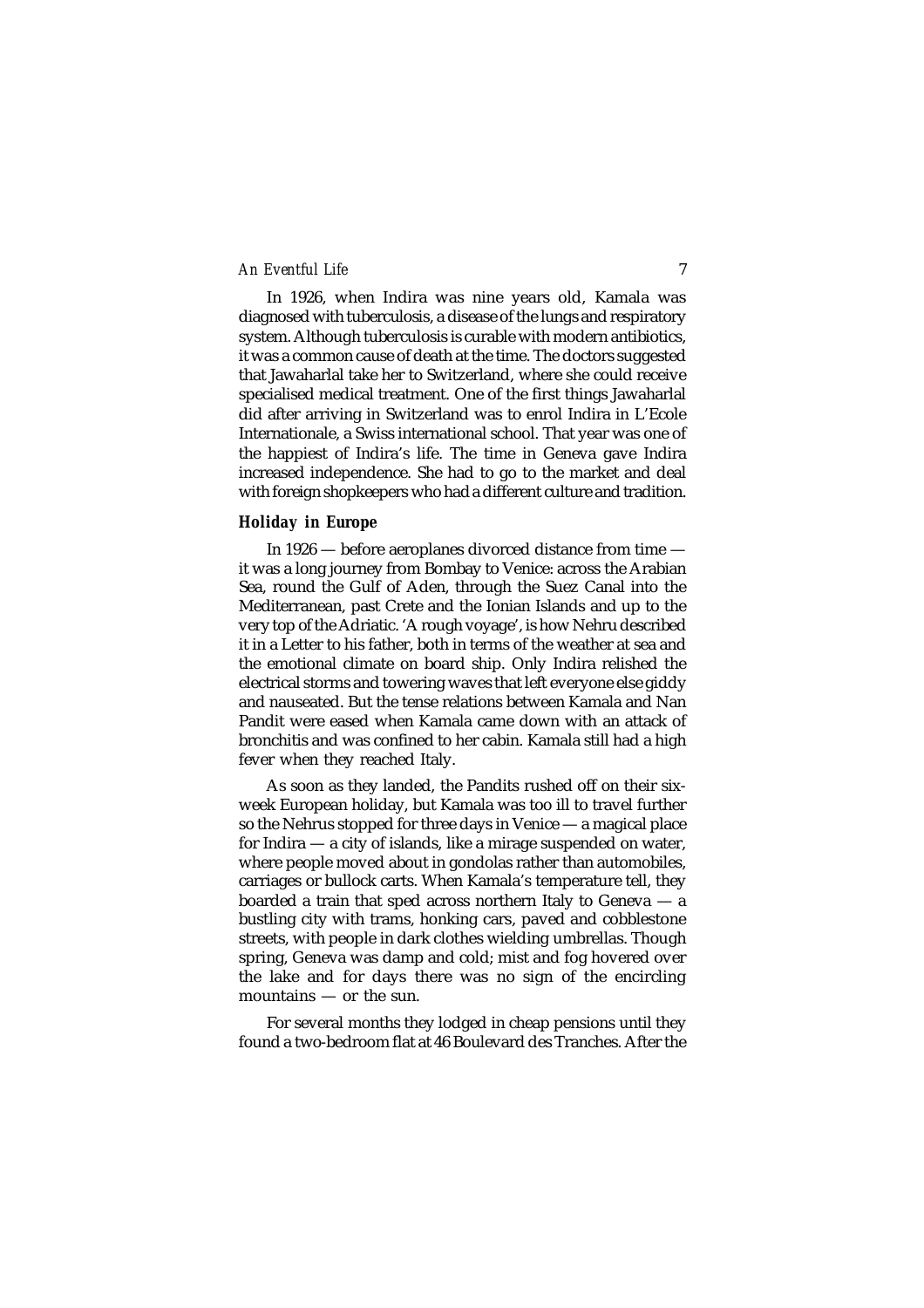army of servants at Anand Bhawan, a single Swiss maid was hired named Marguerite who spoke only French. Jawaharlal was determined to live as frugally as possible. This suited Kamala ascetic temperament, but back in Allahabad Motilal was incensed at what he called his son's 'false economy'. 'It seems, 'he wrote, that 'you have undertaken the trip merely to demonstrate how cheaply it is possible for a man, wife and child to live in a European town. It was hardly necessary to go so far afield for such a practical demonstration of domestic economy. He criticised Jawaharlal for not purchasing an overcoat and for 'giving to Kamala some very inferior stuff' to wear outdoors.

Part of the reason for Nehru's overzealous economising was the great expense of Kamala's treatment. He had brought enough money to last them the six or so months he expected they would stay in Europe, but he either did not calculate medical expenses or underestimated them from his vague memory of the cost of living in England fifteen years earlier, Kamala consulted medical specialists at the famous Geneva Research Institute of the Swiss bacteriologist Henri Spahlinger as soon as they arrived in the city. Laboratory tests revealed TB bacilli in her sputum — confirming the Lucknow doctors diagnosis. She then underwent a course of Spahlinger's vaccines which cost more than £100 — a large sum in 1926. This controversial vaccine was an and-tuberculosis serum derived from the blood of horses, though its source and nature were kept secret. To Jawaharlal's chagrin, he had to wire Motilal for the money for this treatment. His drive to cut comers in every other direction was obviously a way of compensating for its hefty cost. But, as Motilal argued, if at the same time Kamala was being injected with the Spahlinger serum she was also inadequately clothed, meagrely fed, and shivering in chilly, draughry lodgings, it would defeat 'the very object of your visit',

Nehru did not, however, compromise on Indira's education in Geneva. The city was the headquarters of the League of Nations, formed in 1919 and in 1926, still 'the hope of international order [and]... at the height of its prestige.' L'Ecole Internationale, a multilingual (French, German and English) school, had been established for the children of those who were involved in the League — Jawaharlal and Kamala decided it would be perfect for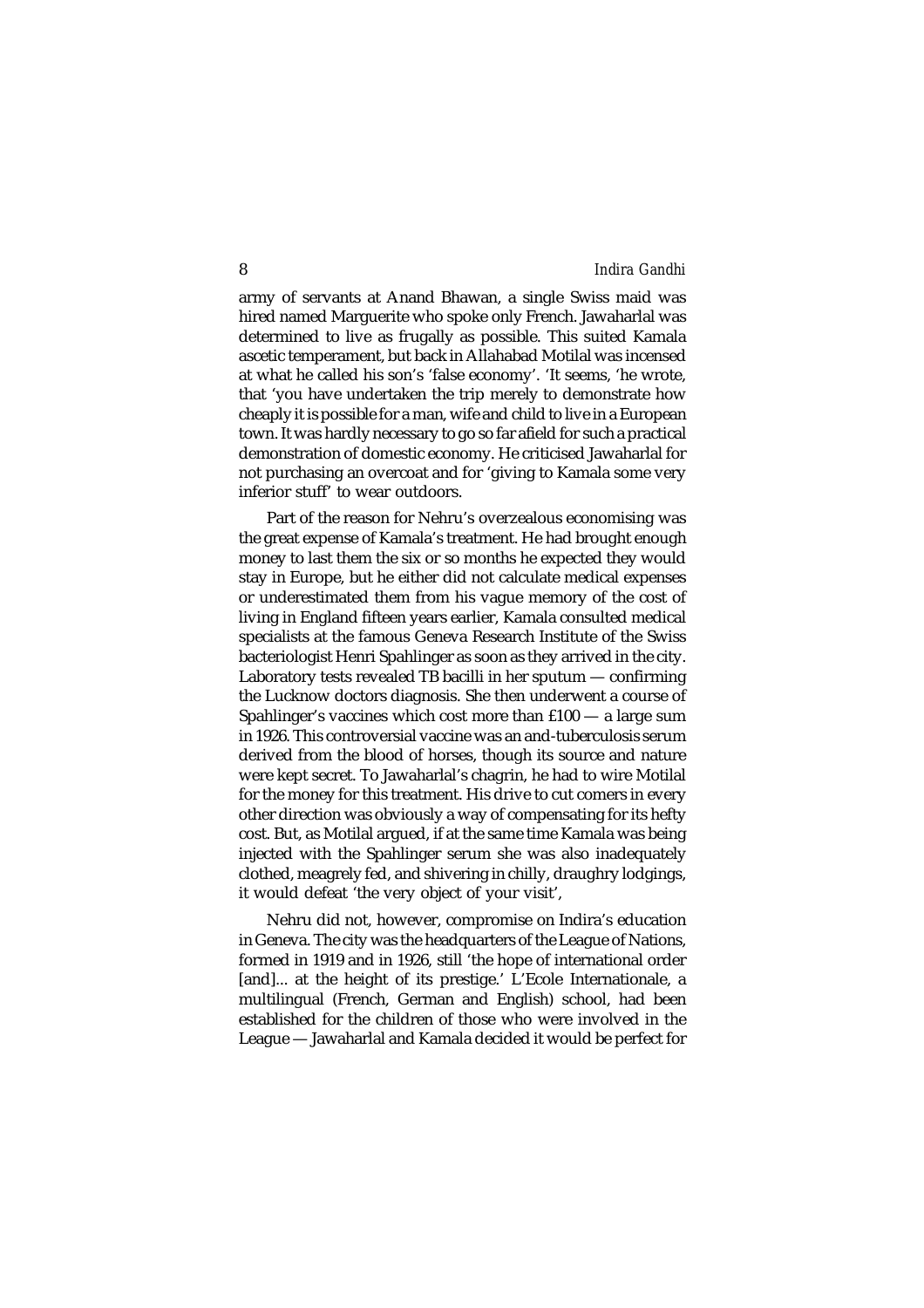Indira and well worth the fees. Good schools in India were invariably British-run, with a British outlook and curriculum hostile to the Nehrus' nationalism. The League of Nations school was truly international with seventy-five pupils from most of the League countries. The syllabus was neither Eurocentric nor underpinned by any political or religious dogma.

But what did Indira make of L'Ecole Internationale? In later years, she merely said that she was happy there and that she liked her teacher Miss Hartoch. What she remembered was the distance of the school — housed in a Swiss chalet with magnificent mountain views — from their house. To get to school Indira had to take a long walk, followed by a tram ride and then a bus ride — all negotiated four times a day. She left each morning at eight o'clock, came home for lunch at noon, went back to school at two when the children were taken by bus to the country for games, arming and nature study, and then finally returned home again at six in the evening. At first Nehru accompanied her to and fro, but this took a large chunk out of his day. So eight-and-a-half-year-old Indira began making the daily trek on her own, her satchel of exercise notebooks and primers strapped on her back. 'Indu is a wonderful little girl,' Motilal wrote from Allahabad, 'to be able to make her way in the streets of a Swiss town in the way you describe ... it [is] a brave thing to do.

Indira, in fact, came into her own in Geneva where there were no servants, no a*yab,* grandmother or great-aunt to look after her. She helped the maid Marguerite with the housework and went shopping with her. She read to Kamala, who was largely confined to bed, and made sure she took her medicines. Jawaharlal wrote to his father of Indira's increasing autonomy and initiative to which Motilal replied, 'Dear little Indu is a marvel ... her mental growth has been remarkable. .. Who could have imagined she would within a few months cultivate all the self-reliance she is showing?'

Indira's rapid adjustment to life in Geneva was helped by the speed and ease with which she became fluent in French, Instruction at L'Ecole Internationale was in both French and English and of course out on the streets of Geneva she spoke French. Nehru Wrote to his sister how 'her English is becoming infected with her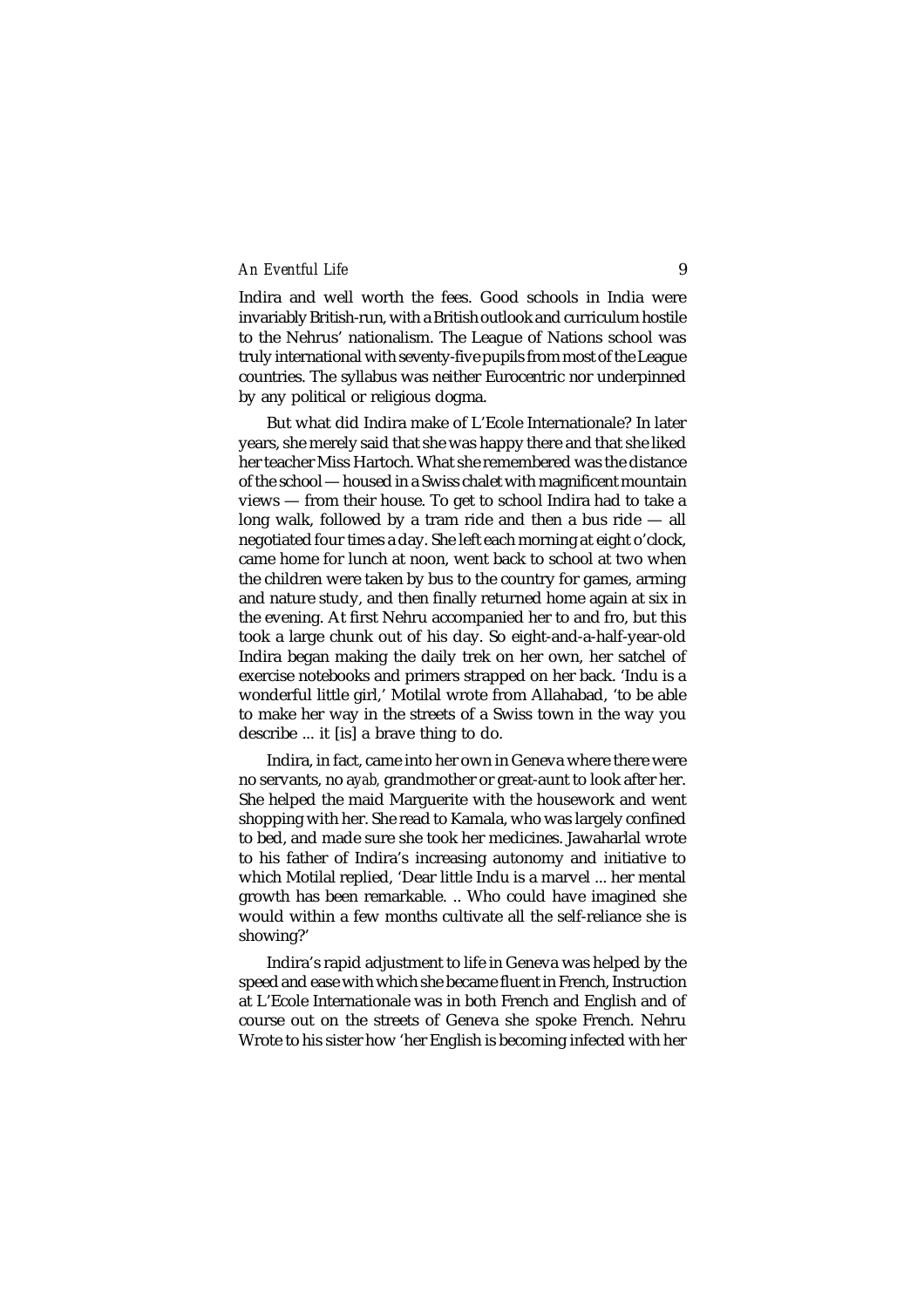French and she talks of going *jusqu'a* the post office and it being *presque* ten o'clock. As for Hindustani, she tries to avoid talking in it." Kamala and Jawaharlal, however, feared she would forget Hindi altogether and insisted that she speak it with them.

Indira was metamorphosing in other ways too. Though Kamala wore saris the whole time she was abroad, Nehru reverted to the European dress he had worn during his years at Harrow and Cambridge and in India before the non-cooperation movement. And despite his economy drive, a new wardrobe was purchased for Indira. Instead of the scrawny little Allahabad Indu dressed in coarse *khadi,* Indira now wore starched Swiss dresses, knee socks and strapped patent leather shoes. A large hair bow was added on special occasions — when she and Nehru went, for example, to tea with the French novelist, biographer and critic Romain Rolland who lived at the eastern end of Lac Leman at Villeneuve. They also called on the German-Jewish poet and political activist Ernst Toller, and they received invitations from the large number of radical Indians living in exile in Switzerland.

Among these was an old, ailing couple named Krishnavarma. Jawaharlal took Indira to call on Shyamaji Krishnavarma and his wife who lived on the top floor of a crumbling house in Geneva quite alone and friendless. Books and papers littered the floor; everything was covered in a thick layer of dust. Shyamaji Krishnavarma's 'pockets bulged with ancient copies of his old paper, the *Indian Sociologist* and he would pull them out and point with some excitement to some article he had written a dozen years previously. His talk was of the old days, of India House in Hampstead, of the various persons that the British government had sent to spy on him, and how he had spotted them and outwined them. Shyamaji Krishnavarma had plenty of money, but would not waste it on servants and told his guests how he would walk long distances rather than spend a few centimes on the tram. 'Over the whole place; as Nehru described it, 'there hung an atmosphere of gloom, an air of decay."

Meanwhile, far away in Delhi, thirteen-year-old Parmeshwar Narain Haksar listened one day in 1926 to a heated conversation between his mother, some other female relations and Kamala Nehru's mother Rajpati Kaul. Their discussion 'centred on her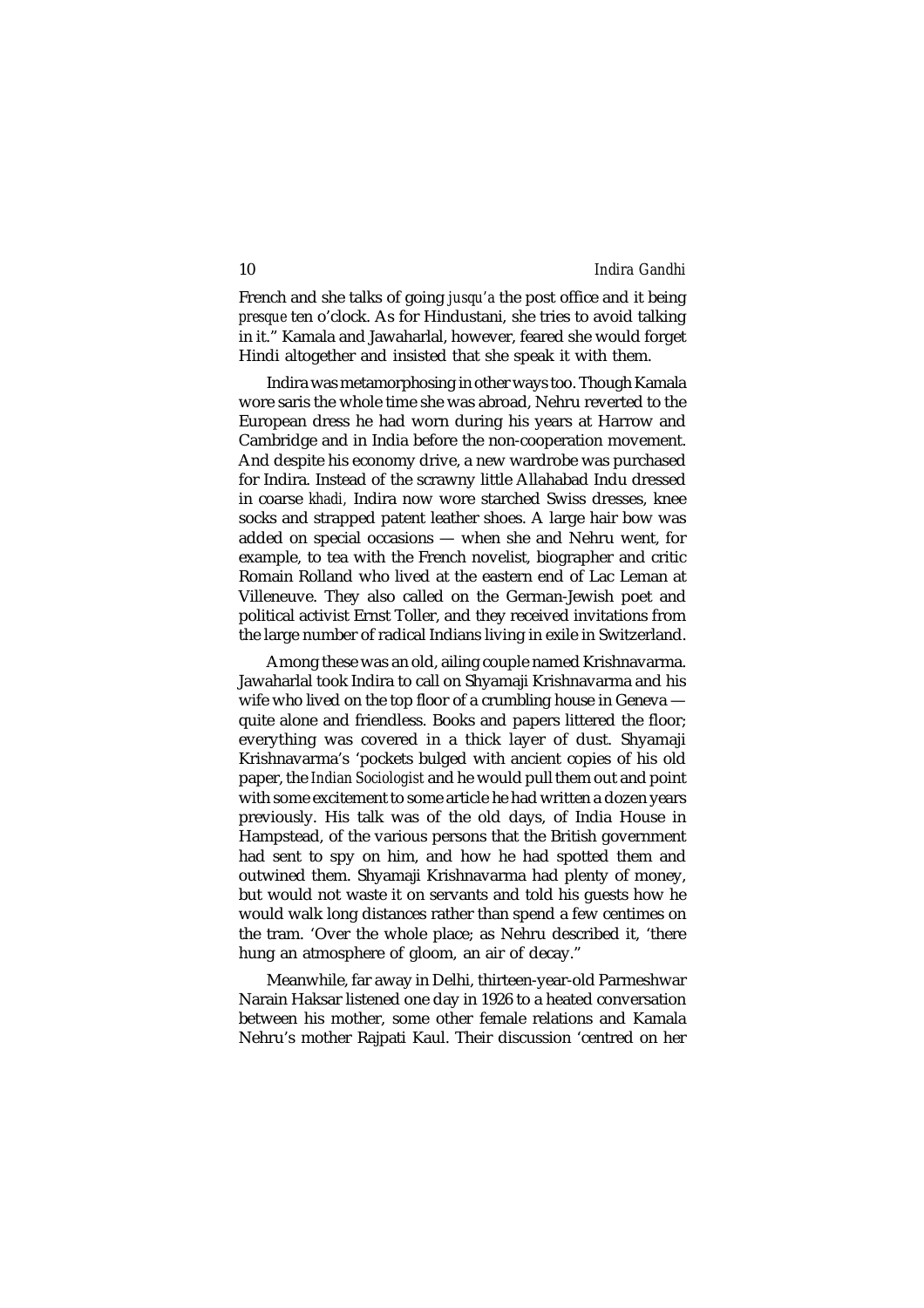daughter's delicate state of health and how she had suffered thanks to Jawaharlal's involvement in the national struggle and his pilgrimages ... to jails'. But Rajpati now was full of hope for Kamala because Jawaharlal had taken her to Europe, 'Why Jawaharlal should have gone to Europe was not clear' to young P. N. Haksar who sat silently in the midst of the women. Then Rajpati explained that 'the climate in Europe ... was better than India's. But more than the climate was the importance, in her eyes, of Kamala and Jawaharlal being alone together with their child Indu.

Because of the ever-present fear that Indira would develop tuberculosis, Nehru was alarmed when she came down with bronchitis. Additional funds were wired from Allahabad and he had Indira thoroughly overhauled by children's specialists and other doctors' in Switzerland, To his and Kamala's relief, examinations and tests revealed nothing 'organically wrong', yet, as Nehru said, 'obviously she was below normal.'

In November, to celebrate her ninth birthday, Indira travelled on her own from Chesieres to Montana to see her parents after an absence of nearly five months. She stayed with Nehru in a small pension close to the sanatorium and visited her mother twice a day. Since the first snowfall in the mountains, she had been skiing and sledging at Chesieres and now she and her father skied together. It was exhilarating, and the beauty of their surroundings — the tallest peaks in Switzerland, bathed in sunlight sublime. Nehru wrote to Nan Pandit that he had decided that 'skiing is the finest sport going — excepting only the ever exciting game of life and revolution", 'Indu,' he added, 'is making steady progress in skiing, For Nehru, physical exercise in the clear, cold mountain air banished doubts and anxieties, both personal and political. He felt liberating, cut off from India. They saw very few Indians and indeed very few people at all apart from the little colony" in the mountain resort.

For Montana was a resort — a playground for the leisured rich as well as a refuge for the ill and dying: a strange atmosphere for Indira. On the one hand there was the sanatorium for tuberculosis patients — many of them 'advanced cases' — where her mother lay in a white-sheeted bed in a room with windows and doors opened wide to the cold mountain air. But on the other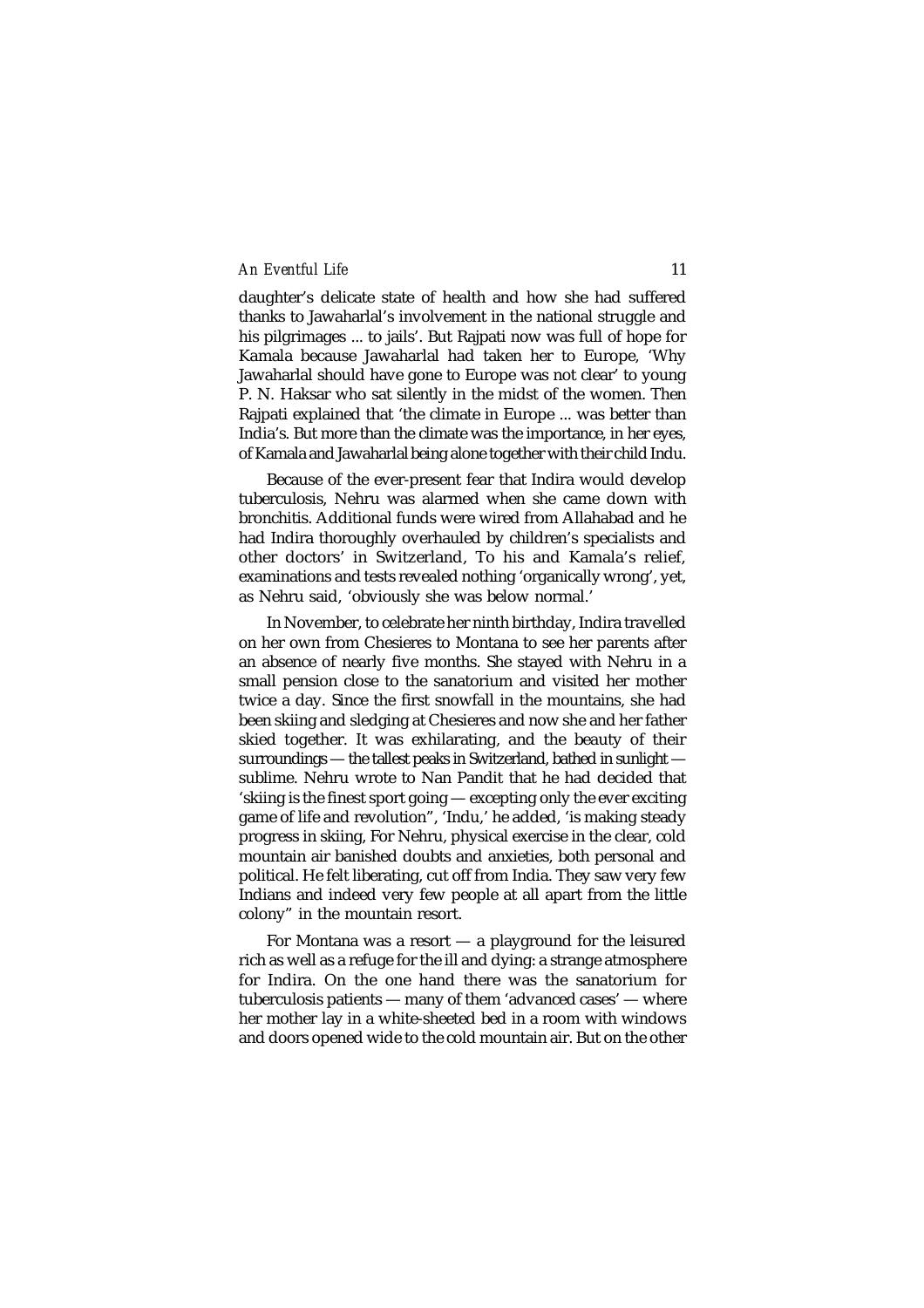hand, there were more than a dozen fashionable hotels, full of cosmopolitan guests from all over Europe and America, who skied and skated by day and went to galas, concerts and ice ballet performances at night. Indira picked up on the tension that existed between Montana's two classes of visitors. Invalids and holidaymakers resented each other's presence, and relations between doctors and hoteliers were even less cordial. Hotels like the Palace Bellevue, I'Eden, le Royal and le Continental posted large signs announcing '*On n'accepte pas les malades*.

Indira came to Montana again at Christmas and it was during this longer stay that she finally confessed how unhappy she was at Chesieres. Nehru made enquiries about other schools in the region and arranged for her to move to L'Ecole Nouvelle at Bex, only a two-hour journey away which meant she could visit her parents and ski with her father nearly every weekend. Like the League of Nations school, this was an international institution and the students — all girls between the ages of nine and eighteen came from South America, the United States, and India as well as Europe. L'Ecole Nouvelle was situated in a beautiful, extensive estate outside Bex called La Pelouse which had originally been built by a wealthy Russian emigre. Indira boarded in a brightly painted Swiss chalet surrounded by apple, pear and chestnut trees and vineyards. From her window she could see the snowcovered Dents du Midi across the valley. The headmistress, Mile Lydie Hemmerlin, was an intelligent, kind fifty-year-old Swiss woman, though, in Indira's words, 'a fiend for exercise and a strict disciplinarian'.

Indira's later memories of Bex scarcely mention the syllabus or her studies. Rather than the books she read and what she learned, what Indira recalled about L'Ecole Nouvelle were things like getting up 'first thing in the morning' for 'a cold, or rather icy, shower — no matter what the weather ... Then we ran around the garden in shorts. On Thursdays and Sundays we had a twohour fast walk and on other days a similar gymnastics or athletics period. Windows were ... kept open' round the dock, Precisely the sort of bracing atmosphere her father wanted for her. And in fact Indira thrived at L'Ecole Nouvelle. She even loved the farm work required of all the students in the autumn: picking apples and chestnuts and harvesting grapes in the vineyards.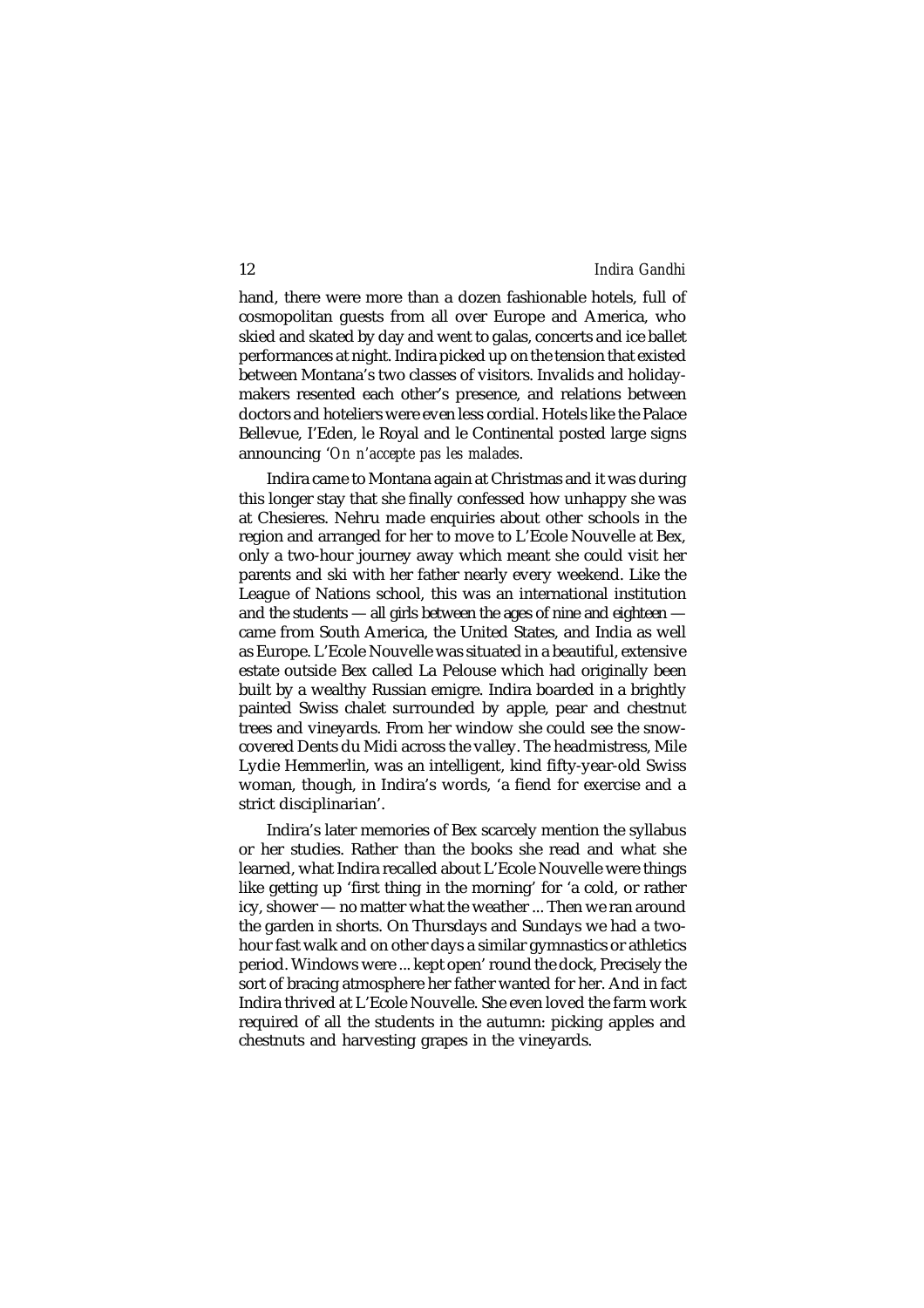The Congress of Oppressed Nationalities which led to the formation of the League Against Imperialism. Motilal Nehru was expected in the late spring by which time Kamala felt so much better — and was so weary of the sanatorium regime — that she announced she wanted to accompany the others on the 'grand European tour' Motilal had already planned for all of them, including Indira,

Indira's summer holidays began in mid-April, but shortly after she reached Montana, a telegram arrived from India; Motilal was deferring his European trip for at least another three months. Back in Allahabad, he was embroiled in a long-standing legal case that had been subject to incessant stays and adjournments and which now further delayed him. In addition, he was in the process of building a new family home and this too was not going forward speedily. For years Jawaharlal had argued that Anand Bhawan, even on its present reduced scale, was far too large an establishment and that they should live in a smaller, simpler house. Shortly after he, Kamala and Indira left for Europe, Motilal began constructing a new home in the grounds of Anand Bhawan. And for a time at least it remained a fairly modest venture. But it was difficult for Motilal — even in straitened financial circumstances — to do anything by half-measures. Inevitably, the new Anand Bhawan though smaller than the original — grew into an ornate, weddingcake-like structure of two floors and numerous apartments with an encircling veranda and extensive gardens. As a result, in May 1927, when Motilal originally planned to sail for Europe, it was not even near completion.

If they waited for Motilal to arrive, it would be September or later, by which rime Indira had to be back in school — Jawaharlal felt strongly that she should at least see Paris and London before they returned to India. Kamala was restless, unhappy and eager to leave Montana. Obviously they could make an abbreviated, not-so-grand tour now, but they were hampered by scant funds. Then another wire arrived from Allahabad: Motilal urged them to begin travelling without him and sent a draft for £500. Jawaharlal, Kamala, Betty and Indira set off from Montana on 1 May.

They arrived in Paris the next day and found a cheap hotel in Mozart Gardens. It was spring with the trees in full flower on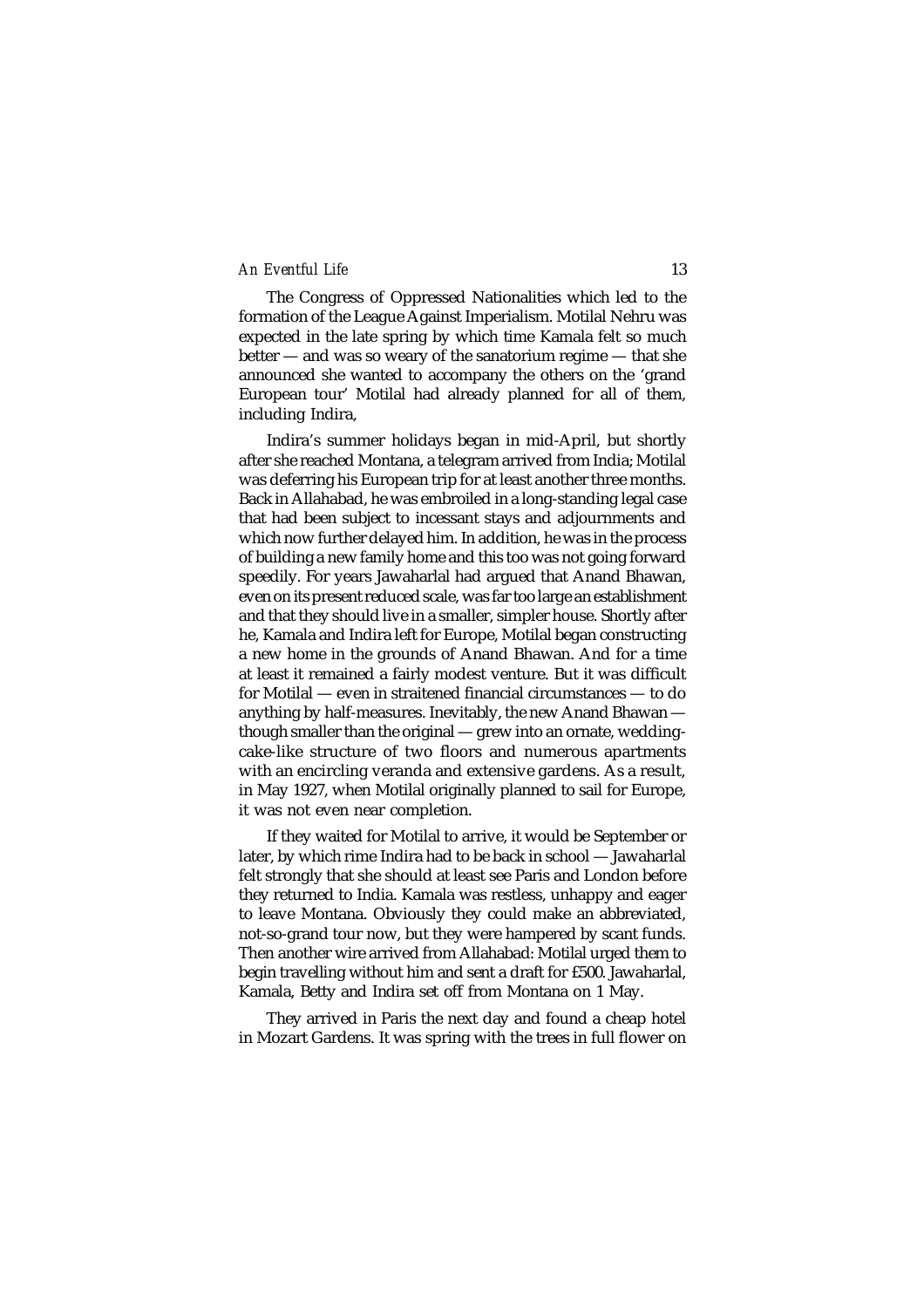the boulevards. They went to Arc de Triomphe, Notre Dame, the Eiffel Tower and the Louvre, but what Indira later remembered most vividly were the number of amputees who had been wounded in the Great War whom she saw on the streets and also on the metro where special benches were reserved for the 'mutiles de la guerre'. In addition to the usual tourist sights, jawaharlal took her to the Concierge prison, a forbidding place after Nairn' Jail in Allahabad. One night they went to a sensational and much publicised performance *of Dracula.* To create the appropriate atmosphere for the play, ambulances had been stationed outside the theatre and uniformed nurses positioned inside the hall to treat members of the audience who fainted with terror. During the performance doors and windows burst open and Dracula flew in on invisible wires.

# **The Childhood**

Indira Priyadarshini, was born on November 19, 1917 to Pandit Jawaharlal Nehru and his young wife Kamala Nehru. She was their only child. The Nehru family can trace their ancestry to the Brahmins of Jammu and Kashmir and Delhi. Indira's grandfather Motilal Nehru was a wealthy barrister of Allahabad in Uttar Pradesh. Nehru was one of the most prominent members of the Indian National Congress in pre-Gandhi times and would go on to author the Nehru Report, the people's choice for a future Indian system of government as opposed to the British system. Her father Nehru was a well-educated lawyer and was a popular leader of the Indian Independence Movement. At the time of Indira's birth, Nehru entered the independence movement under the leadership of Mahatma Gandhi. Growing up in the sole care of her mother, who was sick and alienated from the Nehru household, Indira developed strong protective instincts and a loner personality.

Her grandfather and father continually being enmeshed in national politics also made mixing with her peers difficult. She had conflicts with her father's sisters, including Vijayalakshmi Pandit, and these continued into the political world. Indira created the Vanara Sena movement for young girls and boys which played a small but notable role in the Indian Independence Movement, conducting protests and flag marches, as well as helping Congress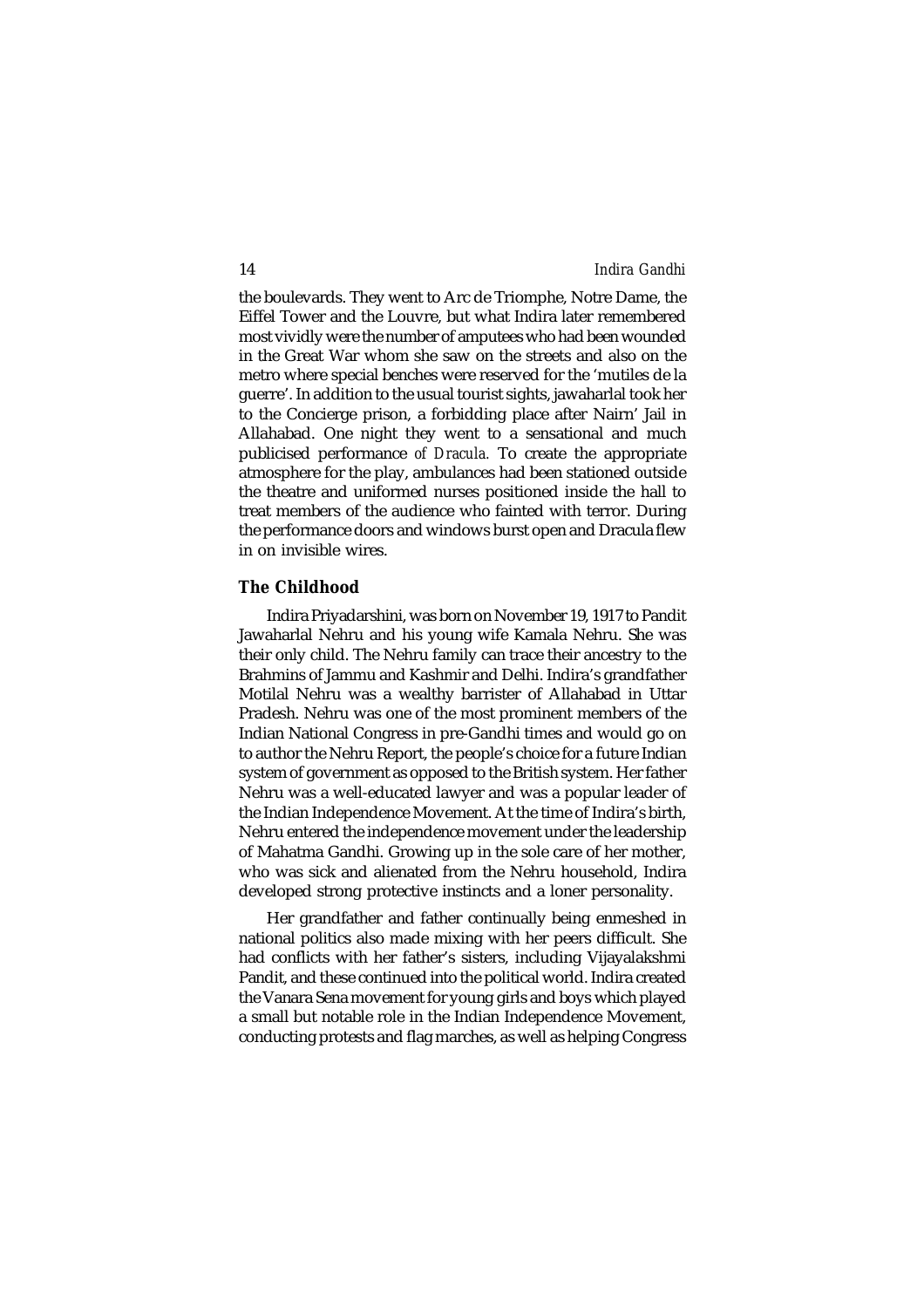politicians circulate sensitive publications and banned materials. In an often-told story, she smuggled out from her father's policewatched house an important document in her schoolbag that outlined plans for a major revolutionary initiative in the early-1930s. In 1936, her mother, Kamala Nehru, finally succumbed to tuberculosis after a long struggle. Indira was 18 at the time and thus never experienced a stable family life during her childhood. She attended prominent Indian, European and British schools like Shantiniketan, Badminton School and Oxford, but she showed no great aptitude for academics, and was detained from obtaining a degree. While studying at Somerville College, University of Oxford, England, during the late-1930s, she became a member of the radical pro-independence London based India League.

In her years in continental Europe and the UK, she met a Parsi, Feroze Gandhi, a Congress activist, and eventually married him on 16 March 1942 at Anand Bhawan Allahabad in a private Adi Dharm Brahmo Vedic ceremony still noted for its unconventionality. Just before the beginning of the Quit India Movement — the final, all-out national revolt launched by Mahatma Gandhi and the Congress Party. In September 1942 they were arrested by the British authorities and detained without charge. She was ultimately released on 13 May 1943 having spent over 243 days in jail. In 1944, she gave birth to Rajiv Gandhi with Feroze Gandhi, followed two years later by Sanjay Gandhi.

During the chaotic Partition of India in 1947, she helped organise refugee camps and provide medical care for the millions of refugees from Pakistan. This was her first exercise in major public service, and a valuable experience for the tumult of the coming years. The Gandhis later settled in Allahabad where Feroze worked with a Congress Party newspaper and an insurance company. Their marriage started out well, but deteriorated later as she moved to New Delhi to be at the side of her father, the Prime Minister at the time, who was living alone in a highpressure environment at Teen Murti Bhavan. She became his confidante, secretary and nurse. Her sons lived with her, but she eventually became permanently separated from Feroze, though they remained married. When India's first general election approached in 1951, Gandhi managed the campaigns of both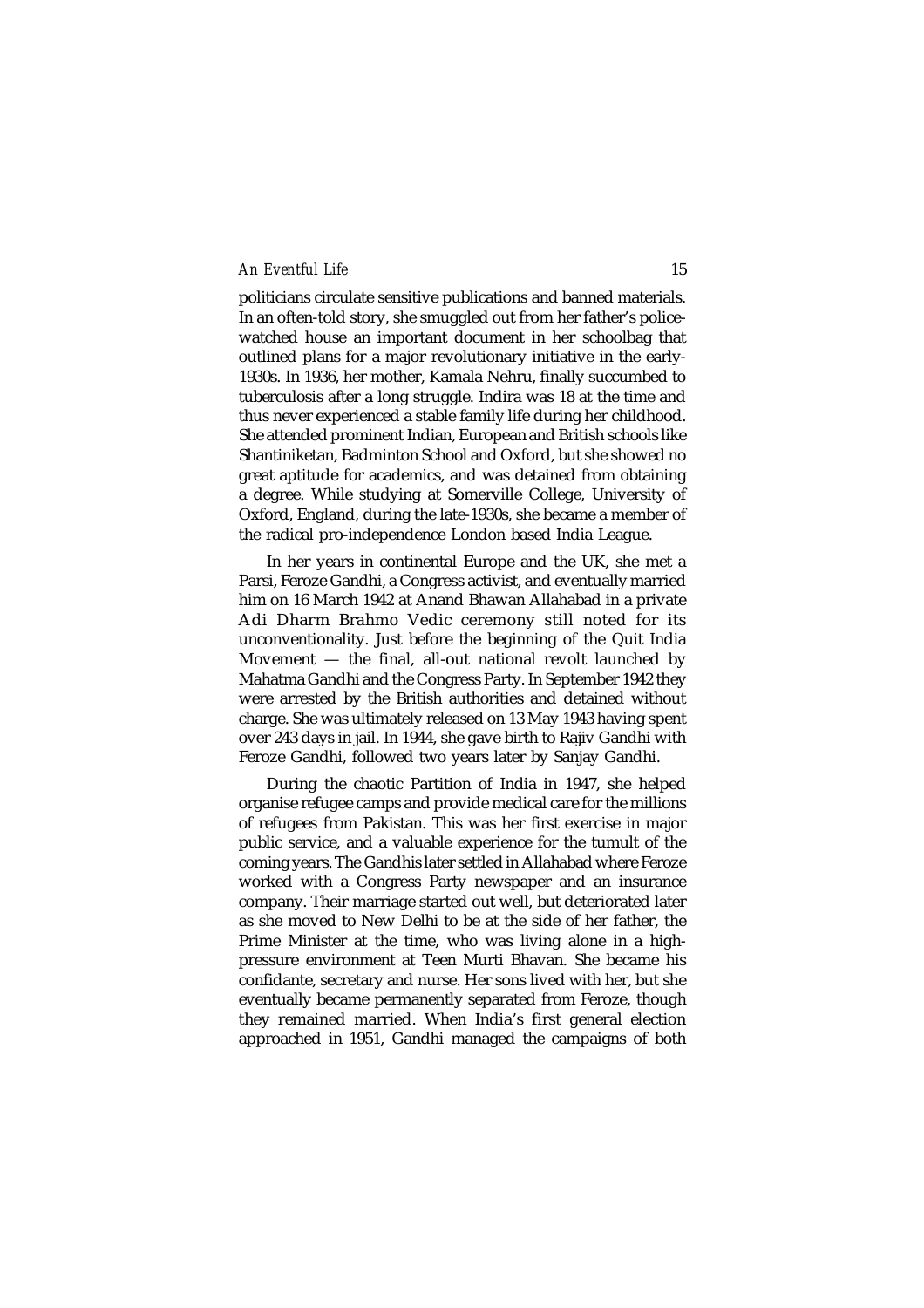Nehru and her husband, who was contesting the constituency of Rae Bareli. Feroze had not consulted Nehru on his choice to run, and even though he was elected, he opted to live in a separate house in Delhi. Feroze quickly developed a reputation for being a fighter against corruption by exposing a major scandal in the nationalised insurance industry, resulting in the resignation of the Finance Minister, a Nehru aide. At the height of the tension, Gandhi and her husband separated. However, in 1958, shortly after reelection, Feroze suffered a heart attack, which dramatically healed their broken marriage. At his side to help him recuperate in Kashmir, their family grew closer. But Feroze died on September 8, 1960, while Gandhi was abroad with Nehru on a foreign visit.

### **At Shantiniketan**

The duration of the course (curriculum) in Poona was four years, but Indira completed it in three years.

In the meantime, she was growing from adolescence to youth. These are the days of life when all the happiness of life is spread around us. In Indira's life too, youth tiptoed in quietly, and the glow of youth spread on her face, Indira's whole body shone with a sublime beauty. But, Indira was unaware of all this. When she passed out from Poona and reached Anand Bhavan and went to tell her father about this good news, she found out that the government had spoiled all her plans. Her beloved 'Papu' had been imprisoned and her mother was sick.

Indira's studies were still incomplete.

Indira was then sent to Shantiniketan.

To mould Indira according to his aspirations, Nehru Ji sent Indira to Shantiniketan, the school of the great poet, Rabindranath Tagore. Here, Indira would be able to obtain knowledge about Indian culture and traditions. The classes were held in the lap of nature and students would imbibe the lessons of life sitting under mango trees, according to Tagore's education methodology.

## **Her Father's Daughter**

After her return to India she married Feroze Gandhi, in March 1941 much against the wishes of the conservative Hindu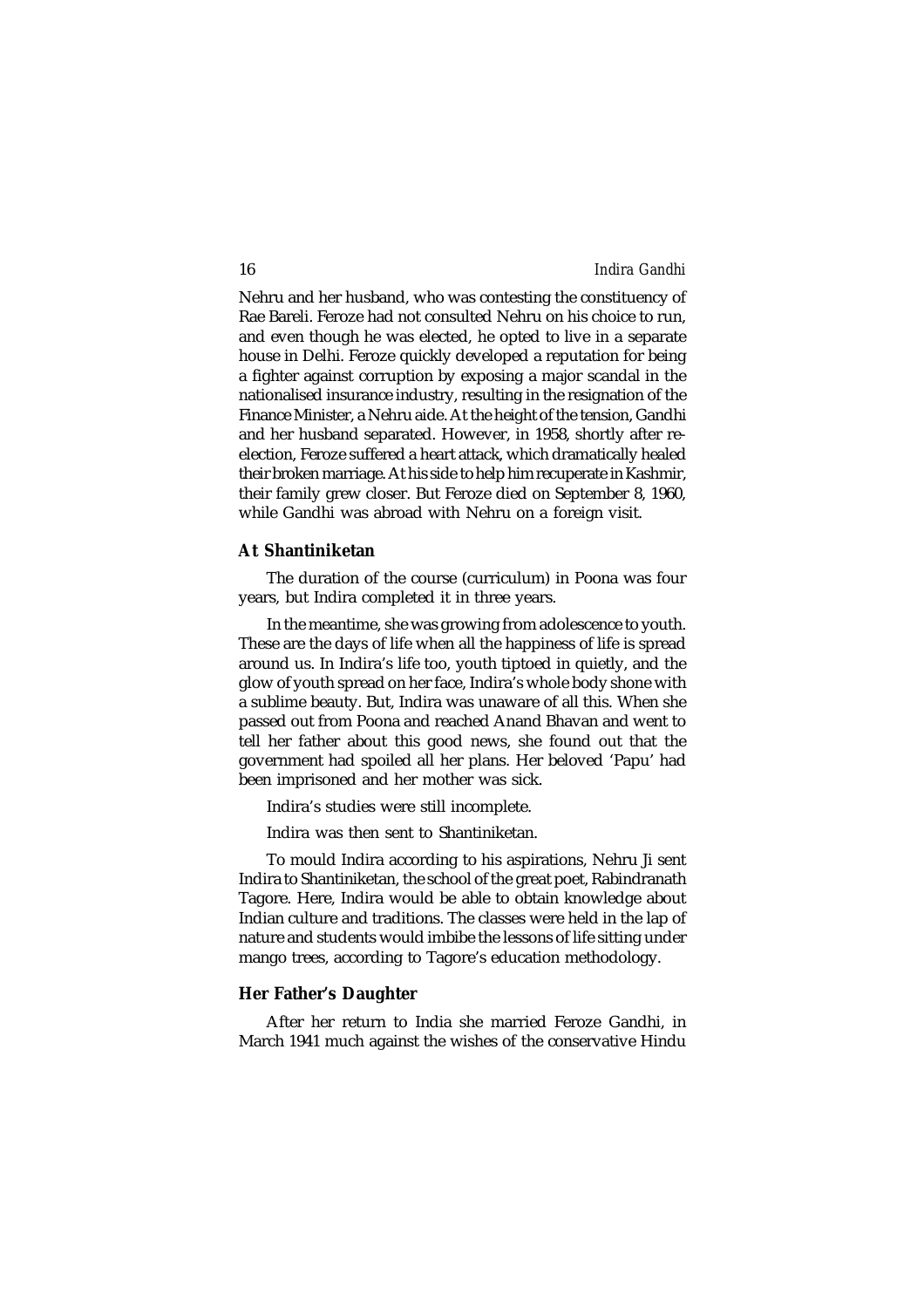community, as he was a Parsee. But Nehru was on her side. When Indira's father was in jail he used to write beautiful, long letters to her about his patriotic feelings and the current political situation. This led her to understand the intricacies of the nation, better than the most.

In 1942, she joined the 'Quit India' Movement along with her husband and was arrested and jailed. After India gained freedom, Pandit Nehru was elected Prime Minister. After his death in 1964, Lal Bahadur Shastri took over. And then in 1966, Indira Gandhi was elected leader of the Congress.

### *Unconcealed Anger*

Mrs. Gandhi did not conceal her anger at these attacks. "This is one of the countries in the world where the economy, although under severe strain, is not collapsing,'' she said to a journalist in 1974. "Do you think it is easy to keep a country like India united? You say promises are not kept. I assert with all authority: Who in the world has kept more promises?''

However, vague her destinations may have seemed, Mrs. Gandhi was always clear about her conviction that she was meant to lead India. She rarely indulged in self-analysis and usually brushed aside questions about her failed marriage, her personal life, her possibly difficult role as the daughter of the nation's first Prime Minister.

"Every position has advantages and disadvantages,'' she once observed. "I had an advantage because of the education my father gave me and the opportunities of meeting some great people, not only politicians, but also writers, artists and so on. But in politics one has to work doubly hard to show one is not merely a daughter but is also a person in her own right.''

She added, "Of course, being a woman you have to work twice as hard as a man.''

Once, when a visiting journalist asked her to describe Indira Gandhi, the woman, the Prime Minister said: "In spite of always living in the public glare, she has remained a very private person. Her life has been hard. This has made her self-reliant but has not hardened her.''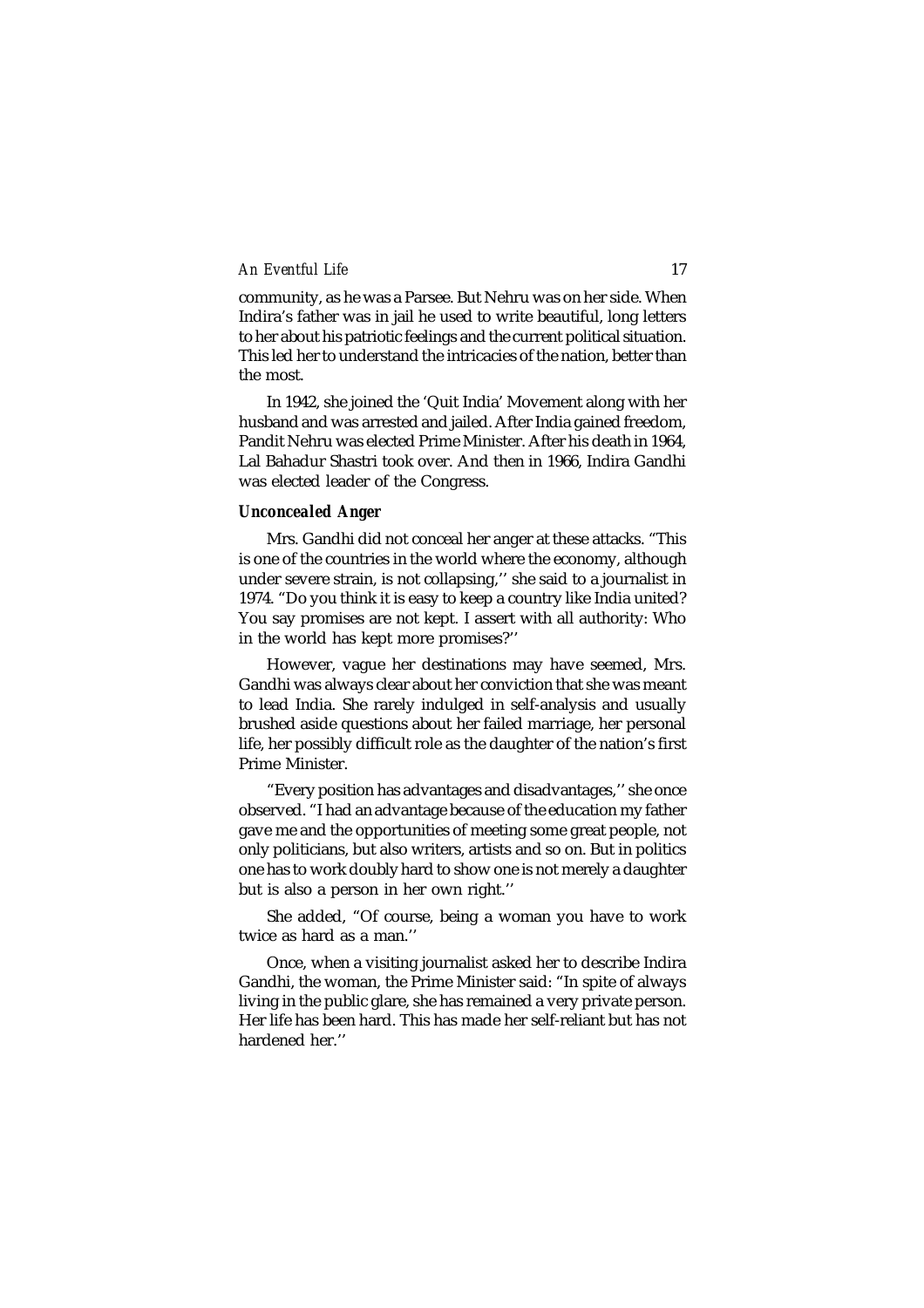### *A Lonely Childhood*

Indira Priyadarshini (the second name means "Dearly Beloved'') was born Nov. 19, 1917, the only child of Jawaharlal Nehru and his wife, Kamala, in Allahabad in northern India. Her grandfather, Motilal Nehru, who owned the house in which they lived, was a brilliant lawyer who discarded a lucrative practice to ally himself with Mohandas K. Gandhi and the Congress Party in the independence movement.

By all accounts, the child's early years were painfully lonely. The house served as a headquarters for the freedom struggle; her parents were frequently taken off to jail; the police were constantly there.

"My public life started at the age of 3,'' she said. "I have no recollection of games, children's parties or playing with other children. My favourite occupation as a very small child was to deliver thunderous speeches to the servants, standing on a high table. All my games were political ones — I was, like Joan of Arc, perpetually being burned at the stake.

"I was very headstrong. The whole house was always in a state of tension that nobody had a normal life. There were police raids, arrests and so on, the physical and mental strain. And all the time it was in public.''

What made her childhood even more difficult was the contemptuous treatment given her mother, Kamala, by the far more Westernised and sophisticated women of the Nehru family. Mrs. Gandhi in later life indicated that her own fluency in Hindi, far better than her father's, and her "Indianness,'' or ability to think and feel as a Hindu Indian, were largely a legacy of her mother. When asked once about the impact of Kamala Nehru on her personality, Mrs. Gandhi replied, "I saw her being hurt and I was determined not to be hurt.''

### *Letters from Her Father*

In her turbulent childhood — erratic schooling in India and Switzerland, followed by involvement in the independence struggle as a courier and demonstrator — she knew her father chiefly through the famous letters he wrote from a succession of prison cells. The letters, now collected, gave a capsule history of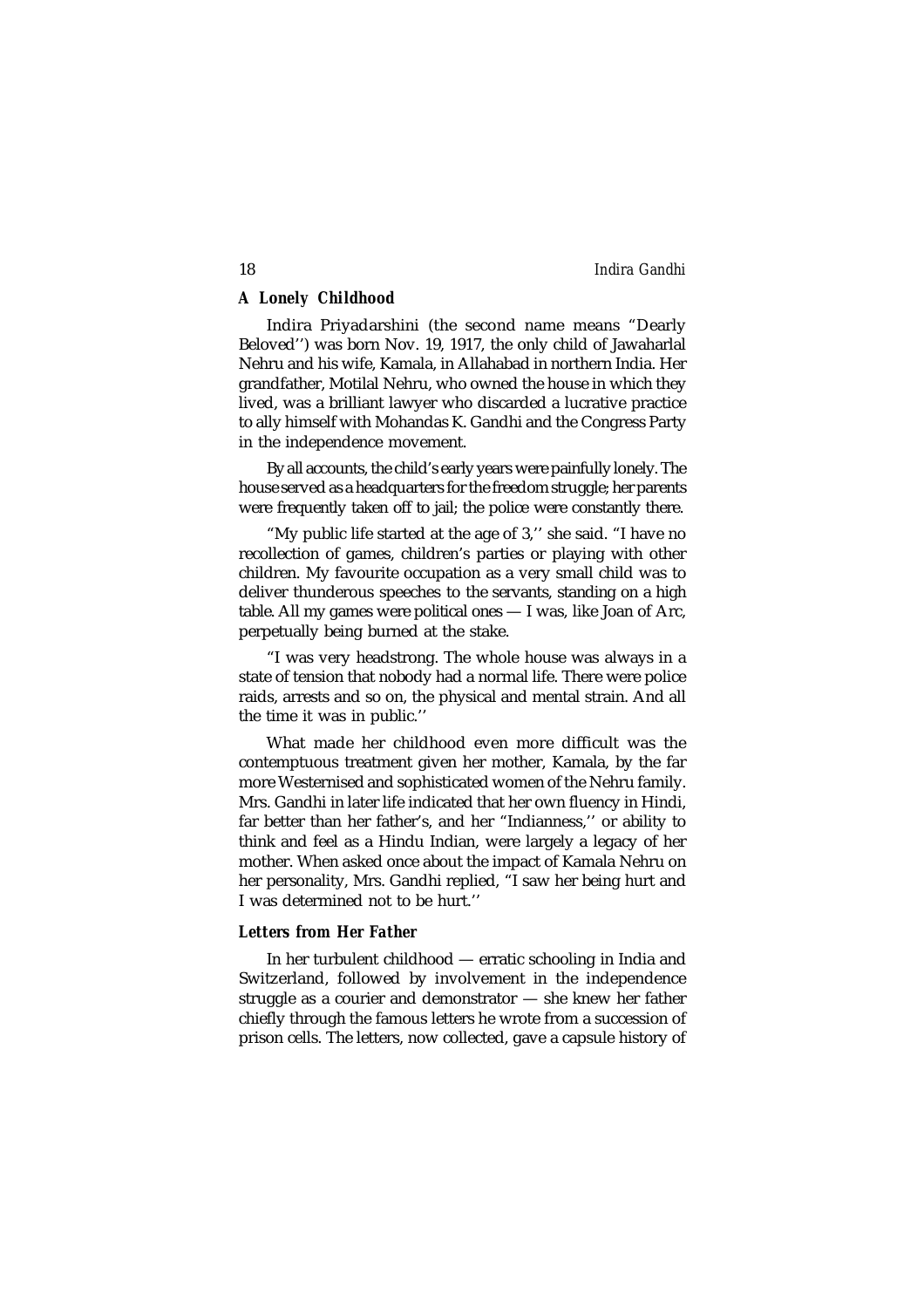the world from Buddha to Stanley Baldwin and forged a strong link between father and daughter.

"They were the only companionship I had with my father,'' she recalled. "That is why I valued them so much.''

Although Nehru was in and out of prison and travelling constantly, his link with his daughter strengthened. "Nehru was constantly pointing out to the girl the fascinating world around them,'' wrote the journalist Krishan Bhatia, author of "Indira,'' a biography of Mrs. Gandhi.

Her formal schooling remained sporadic; she spent three unhappy years at a formal boarding school in Poona and in 1934 went to the university at Shantiniketan (Abode of Peace) in West Bengal, founded by Rabindranath Tagore, the Nobel Prize-winning poet and philosopher. It was a brief, almost idyllic experience for the young woman in the unconventional school, where she studied poetry and the Manipuri style of classical Indian dancing. "In a way,'' she recalled, "Tagore was the first person whom I consciously regarded as a great man.'' She said that the evenings spent sitting at his feet, talking or watching him paint, were "moments of serene joy, memories to cherish.''

# **British Education**

Kamala Nehru died the following year. In 1937, Indira enrolled at Somerville College, Oxford, where she studied public and social administration, history and anthropology. Although, she was in poor condition physically — she was ordered to spend several months in Switzerland to recover from pleurisy — Indira was active in the student wing of the British Labour Party and enrolled as a Red Cross volunteer when World War II began, even working briefly as an ambulance driver in the blitz.

In 1941, however, with the Indian independence movement nearing an apparent confrontation with the British, she sailed home with Feroze Gandhi, a newspaperman from Allahabad, who had worked in the Congress movement. He was a childhood friend of Indira, but her family was shocked when she announced, on arriving home, that she and Mr. Gandhi — who was not related to Mohandas Gandhi — planned to marry.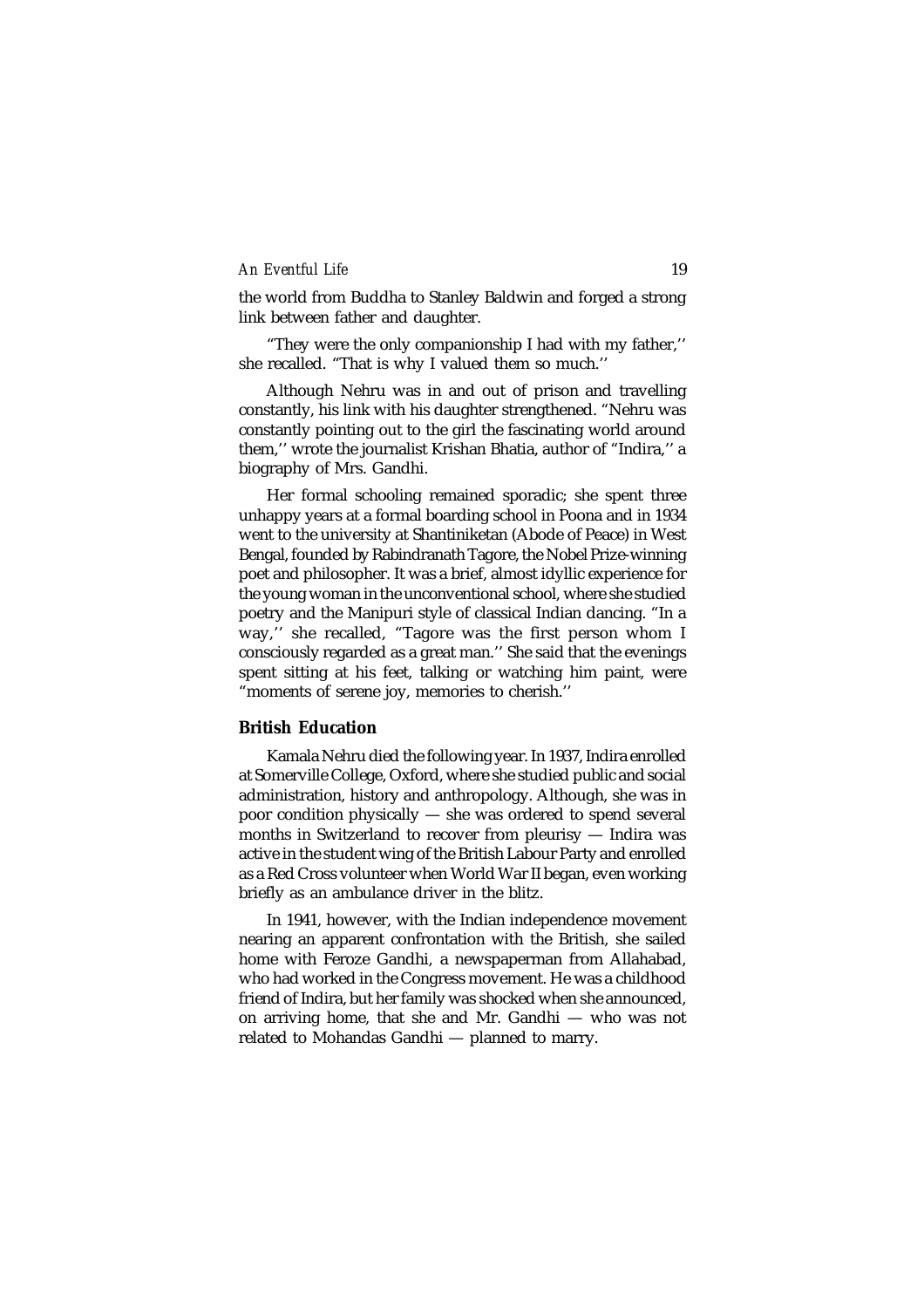"Nobody wanted that marriage, nobody,'' she recalled many years later. Mr. Gandhi was of a different religion; she was a Hindu, he was a Parsee, which meant that "the whole of India was against us.'' But she and Feroze Gandhi were married in March 1942. By September of that year, they were both sent to prison by the British. In fact, the only real domestic period of their troubled marriage was between 1943 and 1946, when they lived in relative quiet in Allahabad. A son, Rajiv, was born in 1944, and another, Sanjay, in 1946.

That year Nehru became Prime Minister of a provisional Government as a prelude to full Indian independence, and Mrs. Gandhi became his official hostess. He enjoyed parties and travel; Mrs. Gandhi was dutiful, almost reluctant. Later, she recalled that she had disliked socialising and making small talk. "It took me a long time to get over this. But I had to learn to enjoy it, so I did.'' She also said later that she had "hated'' serving as hostess and once confessed that the crowds, noise, conflict and lack of privacy that marked so much of her life evoked "considerable bitterness in me.''

She was so constantly with her father that, in the recollection of one Indian journalist, few even noticed her. As she grew closer to her father, and his demands on her grew with his prominence, the Gandhi marriage crumbled and the couple began to live apart. Feroze Gandhi went on to become an outspoken member of Parliament; he died in 1960.

## **Pre-politics Life**

Born on November 19, 1917 in Allahabad, Indira was the only daughter of Kamla and Jawaharlal Nehru. The latter was the first president of independent India and that was only the apogee of a life completely pervaded by the politics. Since the tender age, Indira was involved in the struggle for the independence of India to which each member of her family actively participated. Her grandparents, uncles (among which Vijay Lakshmi Pandit, first woman called to preside the UN) and parents, were cyclically halted for crimes against the British Empire, forcing her since that time to assume several responsibilities as housewife. It happened straight that in some occasions all the components of the family were arrested and she was the only one to be free. This already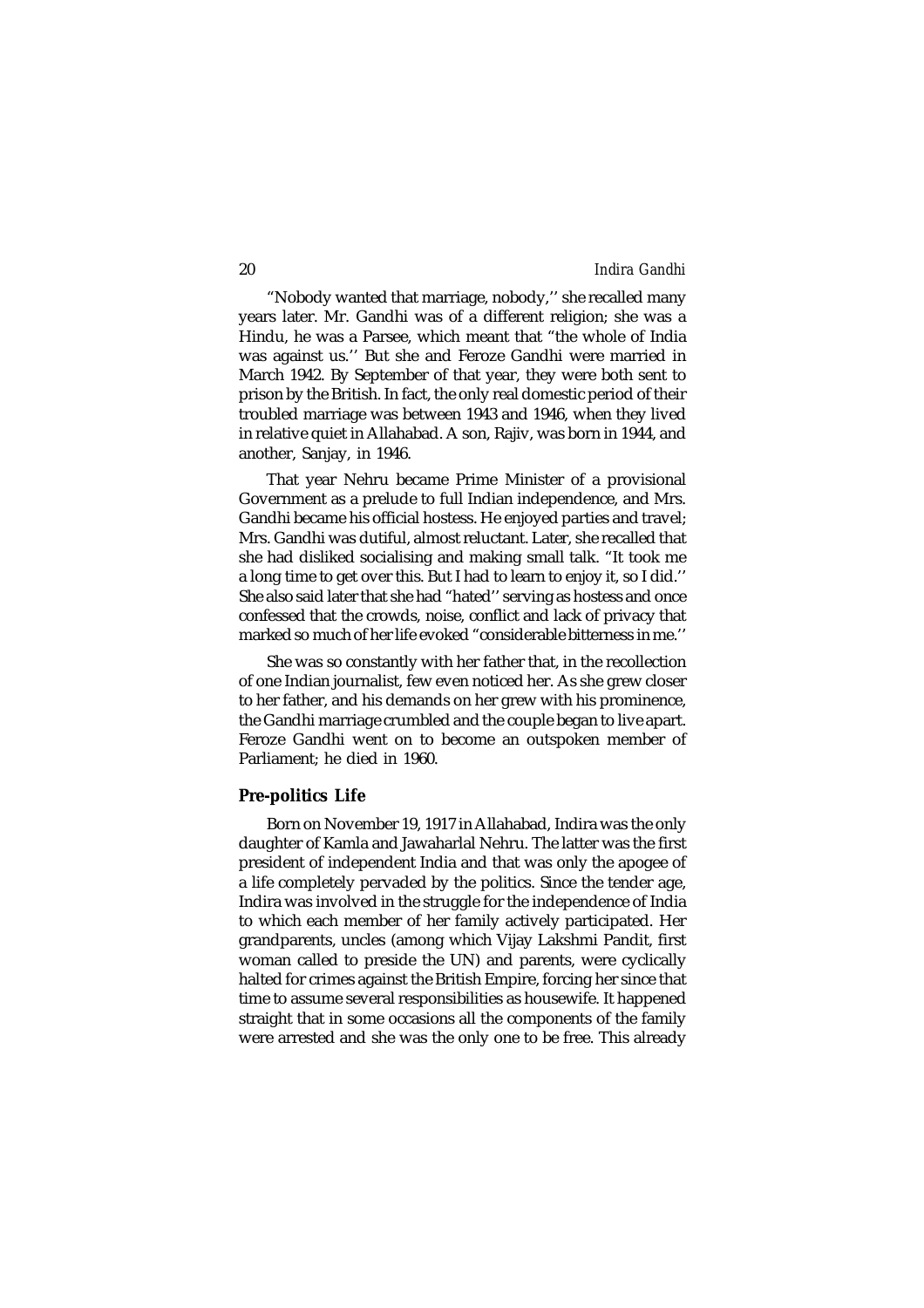happened at the age of 4 and in the decade that followed, it was a rather frequent eventuality. The hard treatment which her parents had received during the long periods of imprisonment, weakened notably the health of her mother that was forced to spend a long convalescence in Switzerland, accompanied by little Indira that she had just celebrated her eighth birthday. The distance from the native country and the studies in a Swiss college modified her vision of the world forever.

In fact, originating from a very rich family and culturally at the vanguard, she would have been able to abandon herself in the traditional reserve of the Indian women waiting for a good marriage that guaranteed her a prosperous future. Contrarily, spending the first years of the adolescence in a foreign nation allowed her to see the reality of her nation with the eyes of a detached observer, able to also see the defects and the problems, maintaining unchanged the homeland love transferred to her by her father. Re-entered in India, she became active in the guerrilla against English already at the age of 11.

She founded the Monkey Brigade, a formation constituted entirely by kids that was inspired to the Monkey army of the Monkey epic Indian poem Ramayana. Composed by more than 6,000 members, the movement had active role in the struggle for the independence furnishing an accurate and sure service of transmission of the communications among the delegates of the movements for freedom and attaching with impunity some English barracks. As she remembered, in this first part of her life it was of enormous importance the proximity of her father and the Mahatma Gandhi who didn't ever exclude her either from the political discussions either from the active participation in the actions of protest and struggle.

About this, she said: "… my choices had been influenced by them, from the spirit of equality that they infused in me; my obsession for justice comes from my father that had received it from the Mahatma Gandhi. However, it is not correct to say that my father influenced me more than the others….. they were all to do it, it was everything to do it…." The strong relationship with her father, already deeply clear from the letters that he wrote from the jail during the time of the Monkey Brigade, then collected in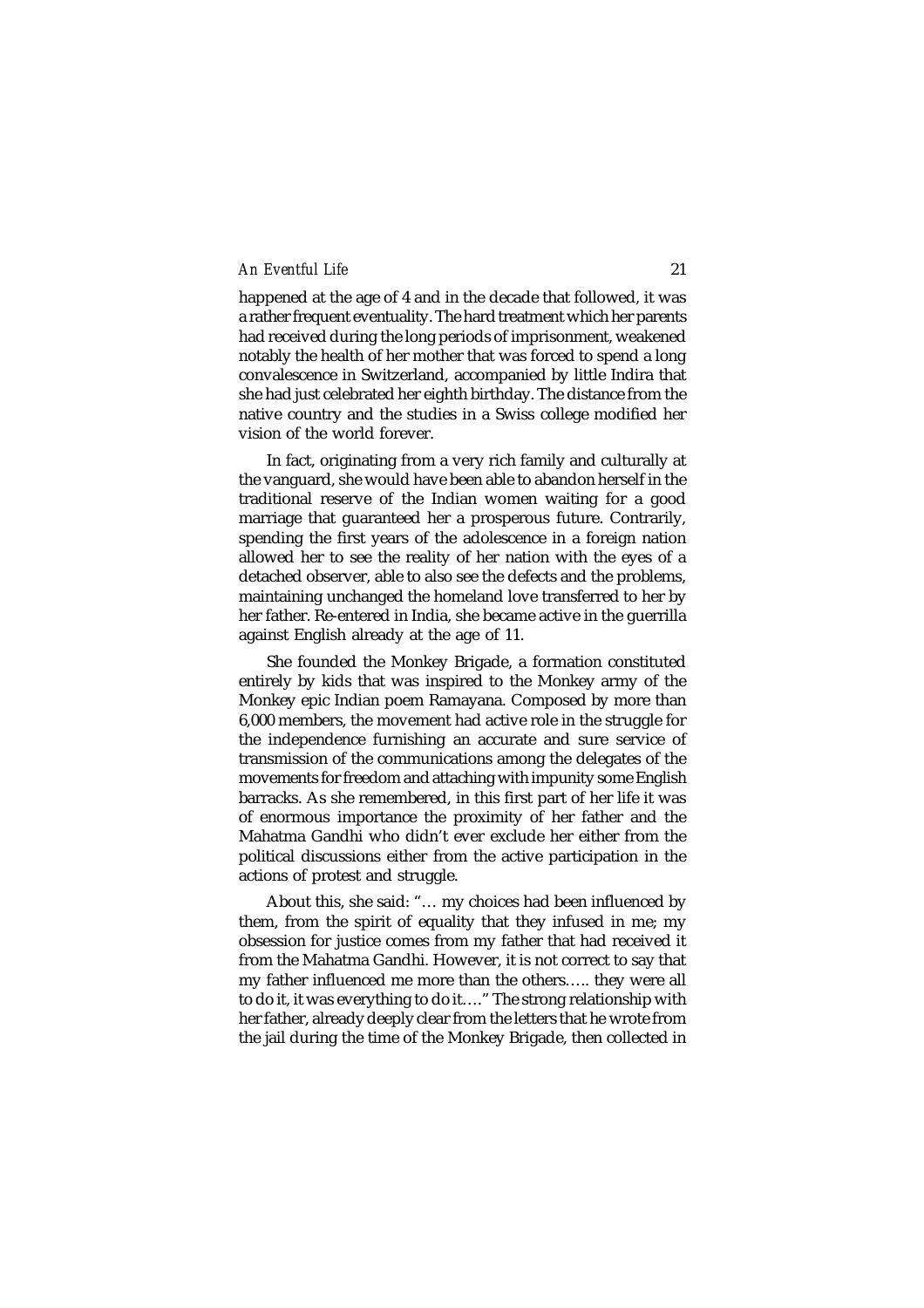two books become famous, it had been increased from the premature death of her mother (1934) due to a cancer. The sudden lack of the maternal figure upset for a long time Indira that until the beginning of World War 2 was disinterested in the political life, entirely devoting herself to the superior studies, graduating first to the Vishva-Bharati University, in the state of the Bengal, for then continuing abroad her own studies at the Sommersville College in Oxford, Great Britain.

### *An Inescapable Calling*

Despite her shyness, and the fact that most politicians, diplomats and journalists viewed her only as Nehru's daughter, Mrs. Gandhi felt almost obligated to play a political role in India. "She knew that politics was something she could not escape,'' a friend said in 1966, when Mrs. Gandhi first became Prime Minister. "As a Nehru, she felt it was her destiny. She feels her background gives her a mission she must carry out.''

As her father's confidante and companion, Mrs. Gandhi travelled at his side abroad and at home and became a familiar, if somewhat diffident, figure to millions of Indians. Her first step towards national stature was in 1955, when she was elected to the 21-member Congress Party working committee. It was a small step, and she remained withdrawn and self-conscious, but it marked her first move towards an independent political identity.

Four years later, she was named president of the party, obviously because she was the daughter of Nehru, then at the peak of his power. Yet she herself, then 42 years old, was beginning to emerge as a favourite of the impatient younger members of the party, which was dominated by aging men linked only by the bond of having fought together against the British during India's long struggle for independence.

### *Signs of Toughness*

During her 11 months as president, she began to display toughness and political assertiveness. She was influential in the ouster of the Communist government in the southern state of Kerala. Six months later, in state elections, she shocked many moderate supporters when she successfully allied Congress with the Muslim League, a sectarian group abhorred by Congress's leaders.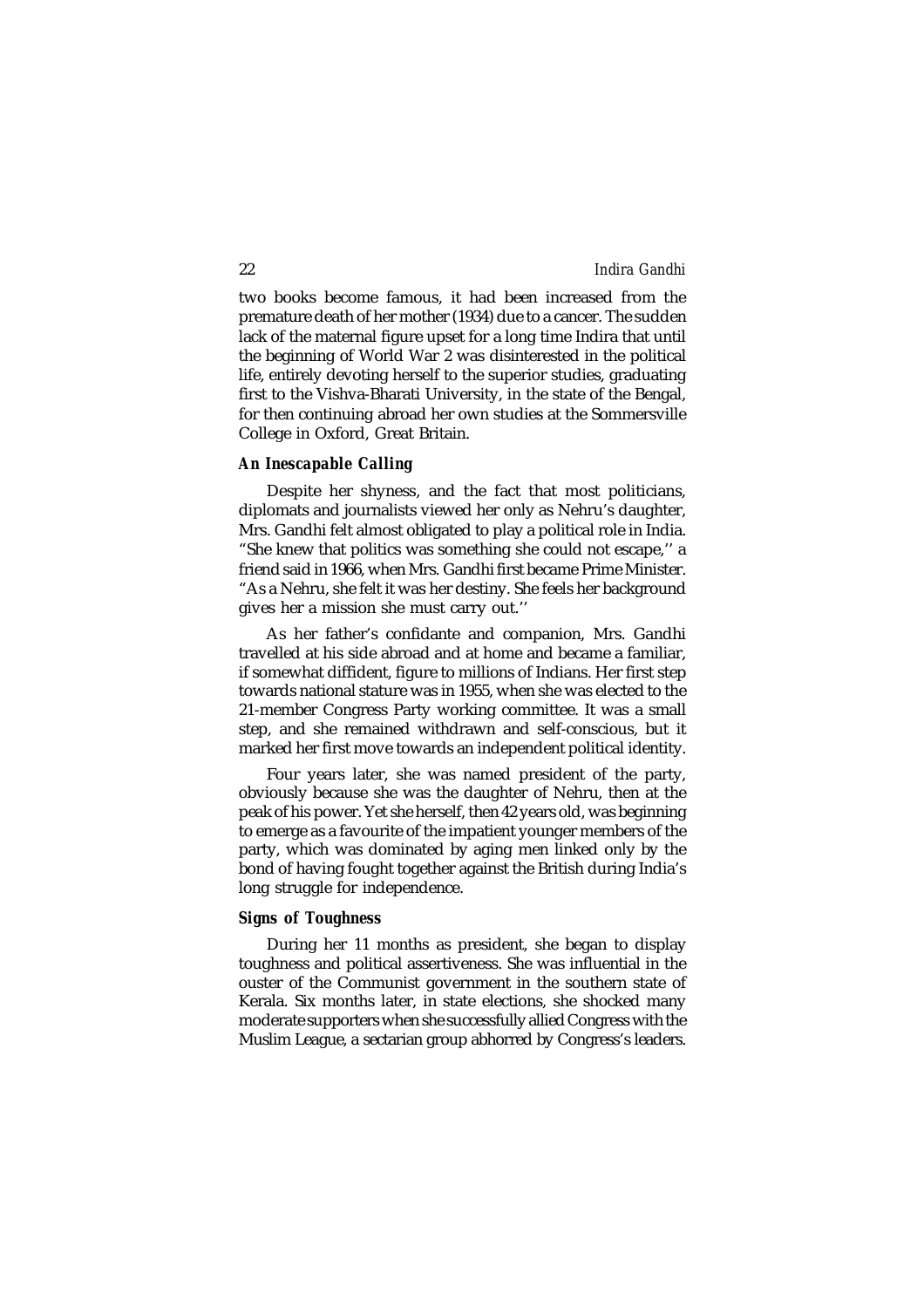Despite her success, she turned down the offer of another term, partly because of concern about her father's health and partly because she realised that she was not yet senior enough to run the party as she wanted. In May 1964 Nehru died of a stroke. Mrs. Gandhi went into a period of silent withdrawal for weeks, tending to burst into tears whenever a friend tried to offer condolences. Lal Bahadur Shastri, the new Prime Minister, offered Mrs. Gandhi a Cabinet post; she chose the relatively unprestigious job of Minister of Information and Broadcasting and did a lackluster job.

But in 1966, when Mr. Shastri died suddenly, the Congress Party's leaders chose Mrs. Gandhi as Prime Minister. There were two key reasons: First, they felt that she would be pliable, and second, they wished to avoid the obvious choice, Morarji R. Desai, whose career would be intertwined with that of Mrs. Gandhi years later.

# **A Politically Charged Childhood**

Born on 19th November 1917, in Allahabad, she was greatly loved by her parents and her grandfather Motilal Nehru, who was a famous lawyer, and a public figure in his own right. Her father had joined the freedom struggle, so little Indira, or Priyadarshani as she was lovingly called, was exposed to politics from the age of 3 or 4 years. Her house was the centre of political activity, as all the important leaders stayed there on visiting Allahabad. Mahatma Gandhi was a frequent visitor to her father's residence and she was greatly affected by his thinking.

A visit to the Sabarmati Ashram left an indelible mark on her psyche and she was impressed by the simple, hard life and patriotic feelings that she witnessed there. She passed her Metric from Pune University and was then sent on to Shantiniketan, formed by Rabindranath Tagore. Here she was made to lead a strict highly disciplined life. From here she went on to study in Switzerland and then to Oxford University in London.

### **Sad Demise of Mother Kamala**

On 20 April 1935, when Indira returned after spending 10 months in Shantiniketan, Rabindranath Tagore wrote a letter to Jawaharlal Nehru with a heavy heart: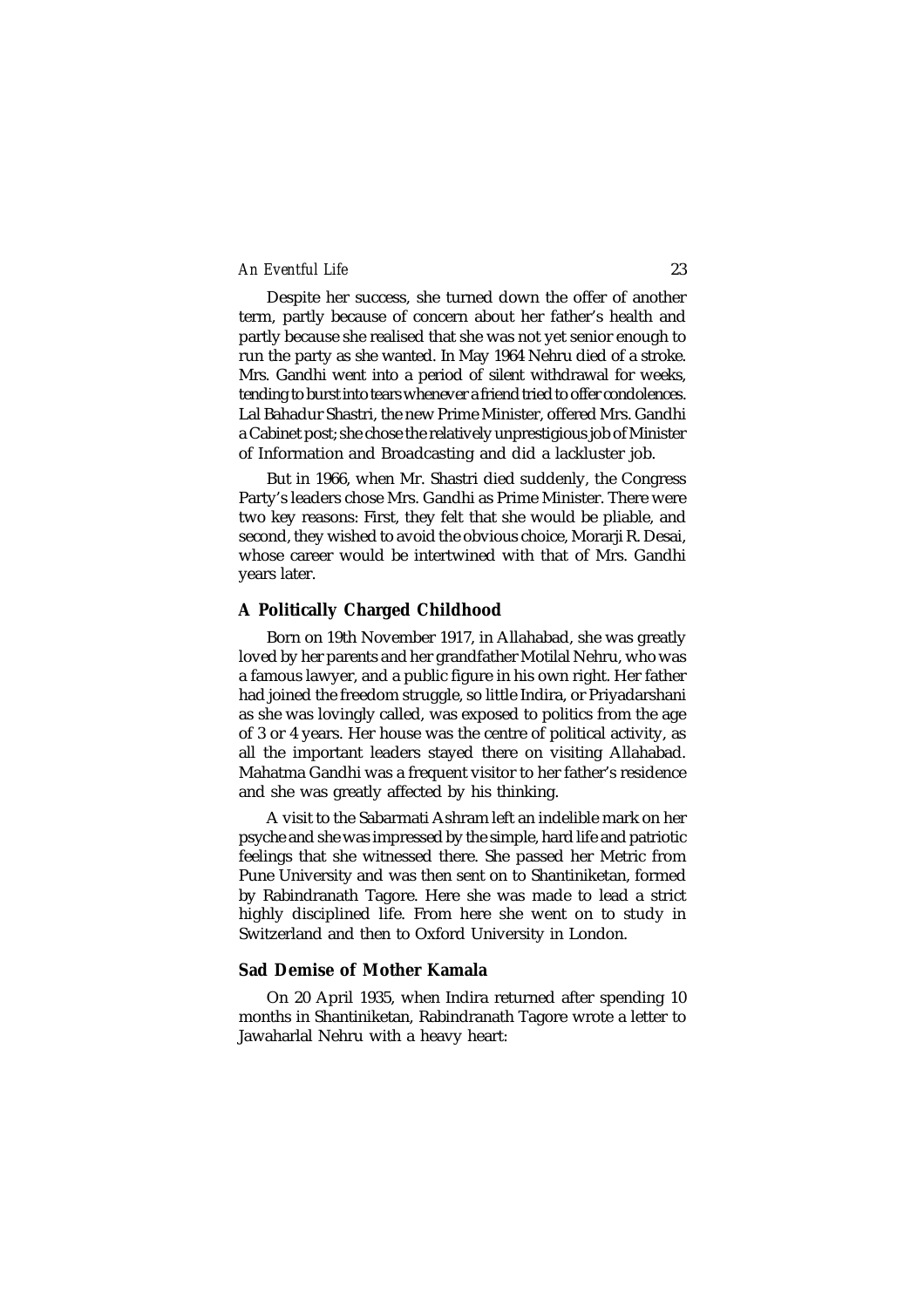"Dear Jawahar,

Our heart is very heavy today because Indira is leaving us and coming to you. Shantiniketan needed her very much. How much she was needed here, I cannot tell you. You have raised her with a lot of love and affection. I praise it wholeheartedly. She was very popular among the students here. I hope that when the situation is amenable, you will send her here again, so that she can complete her studies here."

But, Indira could not return to Shantiniketan. The circumstances were not amenable.

It was the month of May.

Her mother was seriously ill. Her body was reduced to a skeleton. She was suffering from tuberculosis. Indira took her mother to Europe in the month of May so that she could get better treatment there. The circumstances did not permit Jawaharlal Nehru to go with them.

At that time, the situation in the country was extremely volatile. Jawaharlal was in jail most of the time. He was not given the opportunity to look after his sick wife even.

The drama of the Round Table Conference had failed.

Mahatma Gandhi had been imprisoned as soon as he set foot on the Indian soil.

Jawaharlal Nehru was busy in writing his autobiography in the jail and there in Anand Bhavan his wife was on her deathbed. Now, the pomp and dazzle of Anand Bhavan did not exist any longer When the people who had lived in Anand Bhavan did not remain there any longer, then how could Anand Bhavan remain the joyous place that it once was. When his wife's condition deteriorated, Jawaharlal asked his daughter to return to Allahabad.

Indira left her studies midway and came there.

Indira took her mother with her and set off alone on her journey. Indira served her mother very well. But, her mother's condition continued to deteriorate. It was natural for Indira to get worried. On one hand, her father was in jail and, on the other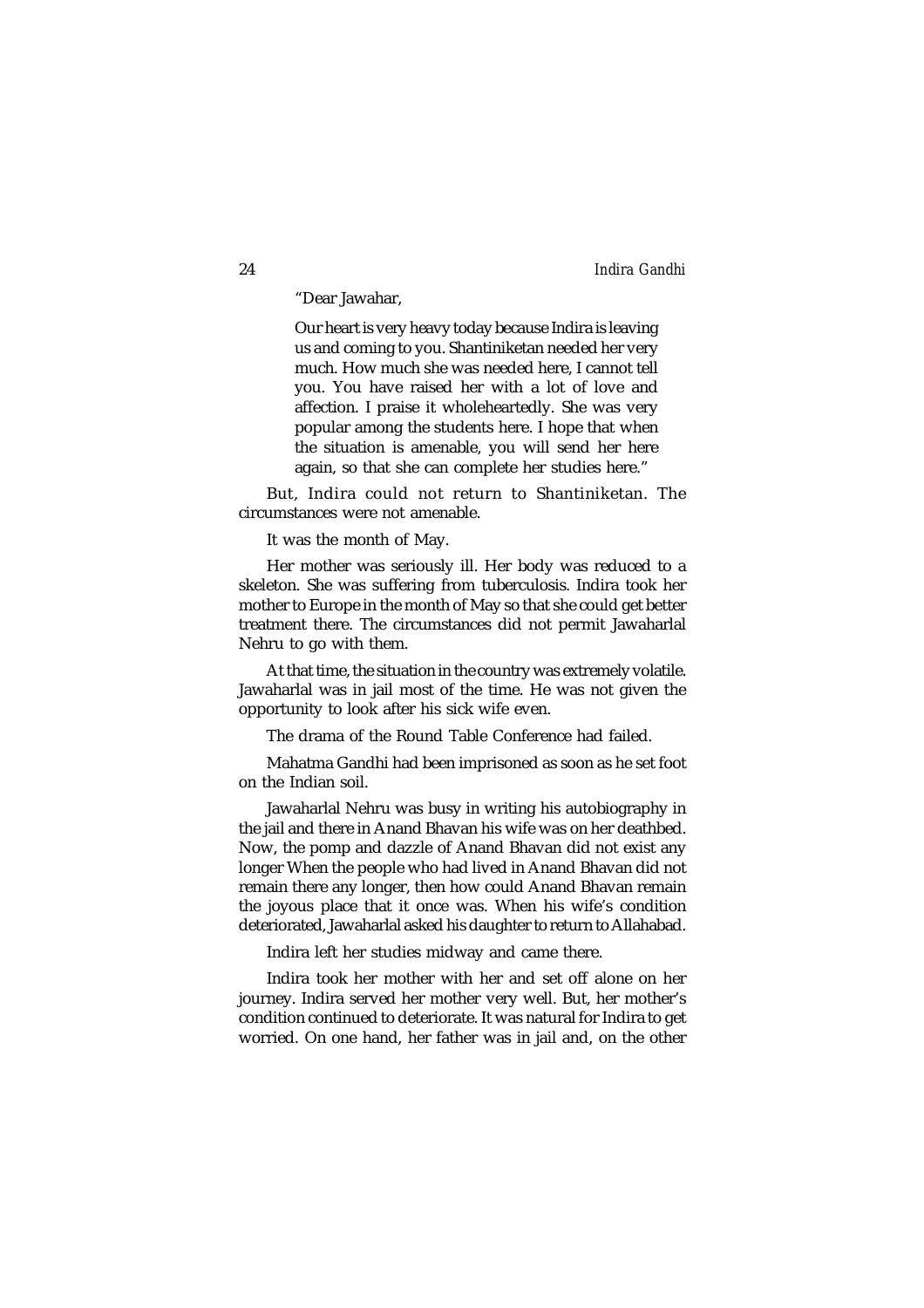hand, her mother was on her deathbed. Indira who was all alone was not able to understand what to do. Her mother's condition did not improve. Her father could not cross the high wall that had been made in his path by the colonialists, to be with his wife and daughter.

Then, suddenly Jawaharlal Nehru was released from the jail. The government had come to know that his wife was on her deathbed. Only one month was left for his jail sentence to be over. But, the government released him one month before to give proof of then 'great generosity, so that he would not be denied the chance to meet his sick wife before her death.

In those days, Indira was staying with her mother in the Black Forest town of Germany. After being released from the Garhwal jail, Jawaharlal Nehru straightaway reached there.

Kamala, who was lying on the sick bed, welcomed her husband with a wan smile.

But, in spite of her Papu coming there, her mother's condition did not improve. When her mother's condition began to deteriorate further, her father took her to Switzerland. Here, her mother's condition improved a little bit. Indira took admission in a nearby school there and Papu bought a typewriter and got busy in his literary activities.

### **Lessons in Politics**

Due to his political preoccupations, Jawaharlal Nehru was not able to pay enough attention to little Indira. But, still a definite plan had been chalked in his mind about Indira, He wanted to make Indira a scholar, a farsighted and an enthusiastic person and he made efforts to accomplish this dream of his. He used to love his daughter very much. All the time, the picture of his daughter used to remain in front of his eyes. But, there was discipline also in this love. Jawaharlal Nehru wanted to raise his daughter with a mixture of love and discipline.

He did not have any son, A son was born to him, but be died at birth. So, he used to consider Indira as his son and wanted to mould her according to his dreams. What Jawaharlal Nehru had dreamt of her, Indira accomplished that. She became a scholar, a farsighted and an enthusiastic person. With these three qualities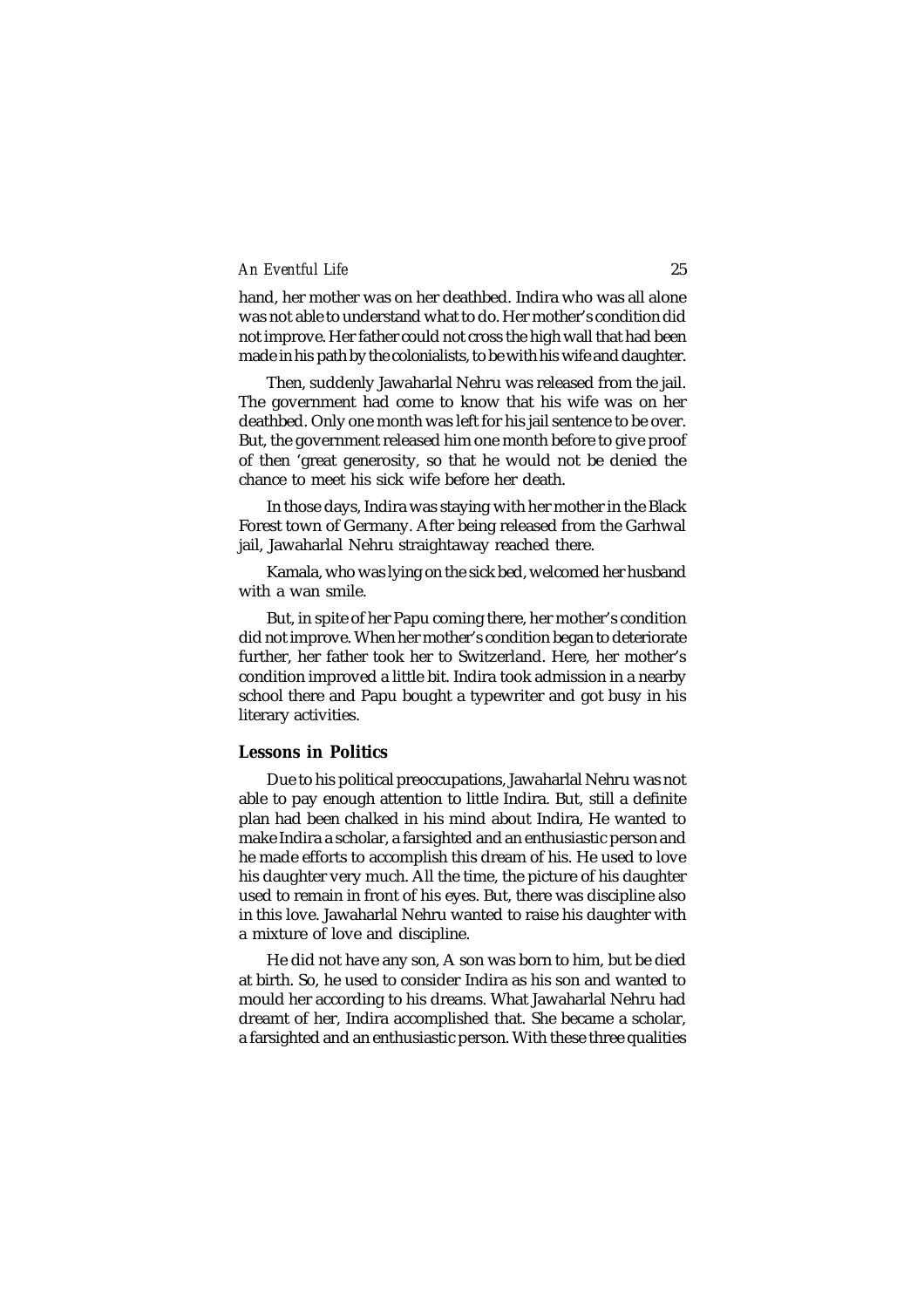as her foundation stones, Indira carved out such great achievements that her name would be remembered for centuries to come.

Indira was still young when Jawaharlal Nehru was active in the political arena Most of his time was spent in jails. Indira reacted very strongly to these jail journeys of her father.

Although Jawaharlal had dedicated his entire life to, the nation, still he had not forgotten his duty towards his daughter. Wherever possible, he would give Indira some teachings about life. Whenever he was in jail, he would try not to let Indira feel his absence. He used to write educative letters to Indira from the jail so that she would gain knowledge about the high principles of life. These letters written by Jawaharlal Nehru were not mere letters, but treasure trove of education, science, and history. These letters had a unique importance. Indira assimilated the lessons given in these letters into her life. The importance of these letters is still undiminished. These letters are collected in a book called *'Glimpses of World History'.* Besides this, they are also collected separately in a book titled *'Letters from a Father to a Daughter'.* Jawaharlal Nehru had a great love for books. He often use to give Indira books of high quality to read. On Indira's birthday, he used to give her only books as gifts. On the New Year's Eve in 1935, he was in jail in Almora, He sent Indira a book titled '*Science of Living'* with the hope that after reading this, Indira would learn the art of living life in a magnificent way.

That child, who has been given the gift in childhood of witnessing a mature political atmosphere and has been given lessons in her childhood about living a life of sightedness and determination, can never ever allow any biased feeling to come into her life.

Reading of these books had a very good effect on Indira. The letters that her father wrote to her had an even better effect on her On reading these letters, the pictures of our ancient civilization and the progress of the human beings would come before her eyes. She would feel a sense of pride and respect for the ancient civilisation of her country.

Whenever Jawaharlal Nehru was at home, he would tell Indira the stories of brave and scholarly people. Sometimes, he would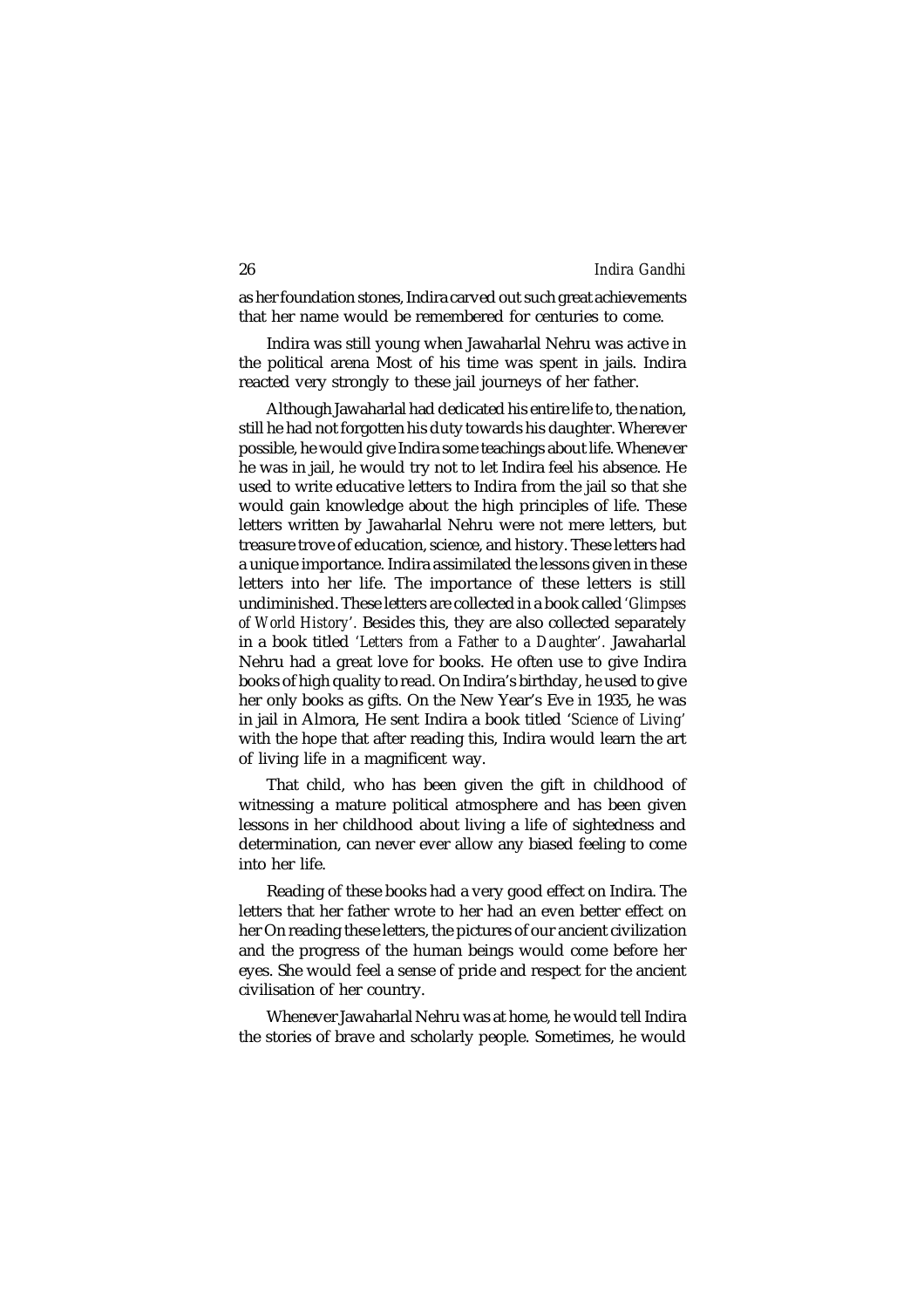tell her the story of Queen of Jhansi and sometimes he would tell her the story of Joan of Arc, The story of Joan of Arc influenced Indira deeply. The story of that brave woman stirred Indira's heart. How brave was that woman who gave up her life by being burnt to death but freed her country from captivity! On hearing the painful but inspiring story of Joan of Arc, little Indira decided then and there, "Papaji! I will become Joan of Arc." Jawaharlal Nehru was very happy on hearing Indira's words and kissed her on her forehead.

Like her father, her mother, Kamala, also paid a Lot of attention to the upbringing of her daughter. Kamala used to remain sick since the beginning, but she never shirked from her duties towards her daughter. Although Kamala was weak physically, she was very strong mentally. Indira was very deeply influenced by her mother's personality. Her mother was soft-spoken, cheerful and determined and these qualities of her mother had a lot of influence on Indira, Like her mother, she used to love truth and hate lies and deceit.

Besides her soft-spokenness, simplicity of living, kindness, and sweetness, she also inherited shyness and modesty from her mother.

Her father, Jawahar, was very worried about Indira's studies. But, he was not in favour of giving her an old-fashioned and orthodox education. He was fully aware that the present education system inspired people to remain slaves mentally. The whole education structure was made by the British officers and the British educationists, and it taught the Indian citizens to be loyal to the British government The influence of the Britishers could be seen clearly on the Indian educational institutions. Nehru did not want to send, his daughter to any such school where she would lag behind mentally.

Indira had gone on a tour of Sri Lanka with her 'Papu' (Indira used to call her father 'Papu' lovingly) and her mother When they returned from the tour, her parents began to worry again about Indira's studies. Here, the political life of Anand Bhavan had become more eventful. Motilal Nehru had died.

The foreign government had become more cruel. The struggle was showing the signs of becoming fiercer. Jawaharlal knew that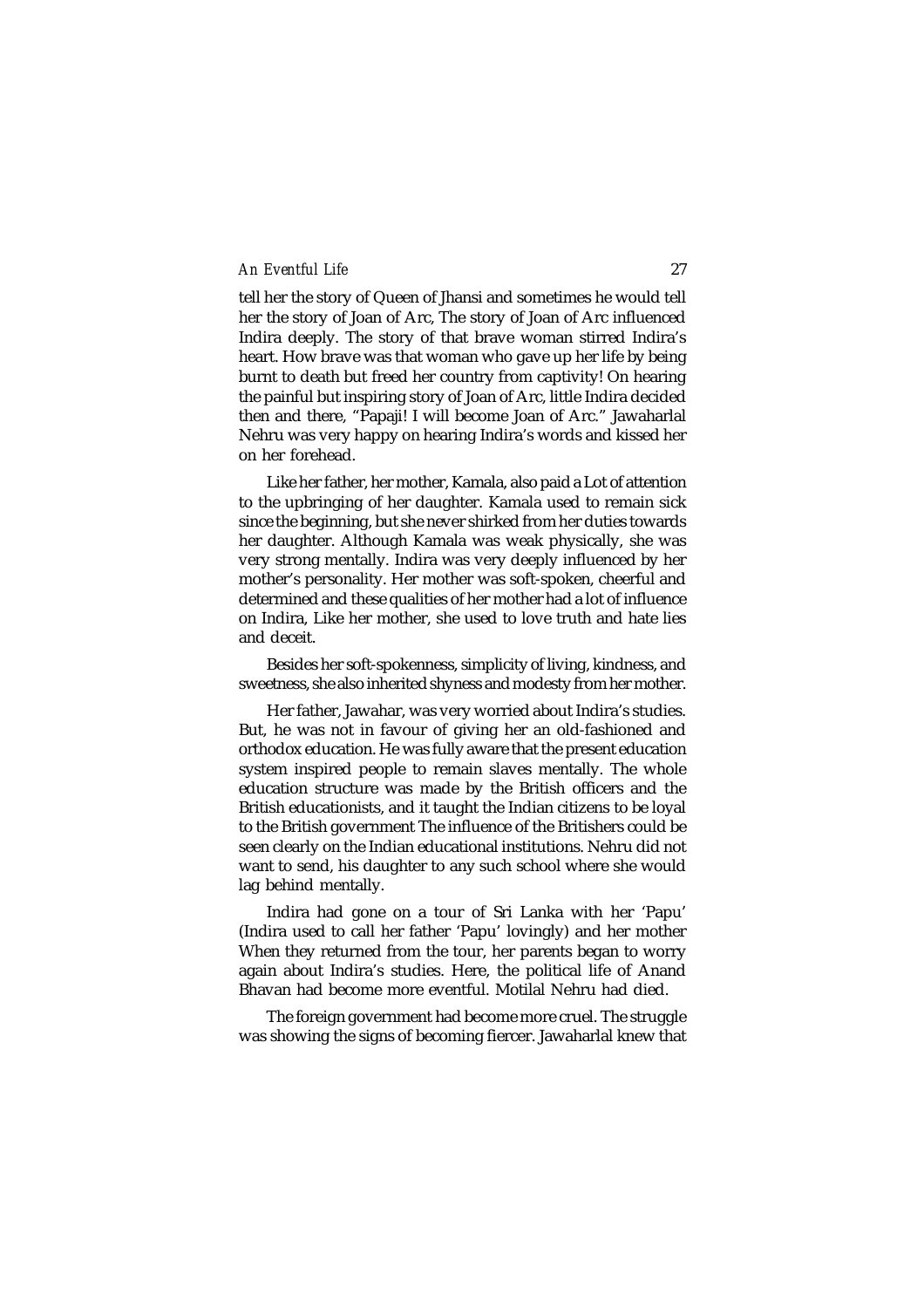one day Indira would also have to jump into this struggle, so she should acquire all qualifications for this soon. The biggest requirement for her now was of a regular education. Jawaharlal used to teach his daughter as much as was possible for him, But, his own life was a path strewn with thorns, so it was not possible for him to teach Indira regularly.

After Motilal Nehru's death, every work in Anand Bhavan was carried out with Mahatma Gandhi's advice. Mahatma Gandhi advised Jawaharlal Nehru to send Indira to a school where she would be given nationalistic as well as humanistic education. On his suggestion, Nehru sent his daughter to a school in Poona, which was being run by a patriotic couple. This was a school for girls only.

### **Monkey Brigade**

After a one-year stay, the Swiss doctors allowed Kamala's return to India, In 1927, when Indira was ten years old, she and her parents sailed home to India, Before going to Prayagraj, they went to Madras to attend a session of the Indian National Congress. Motilal was president of the Congress, and it was very important that the family show their support Besides, Jawaharlal had been out of the country for a year, and he missed being in the thick of political activity.

Upon arriving home, Indira was promptly enrolled in St. Mary's Convent School in Prayagraj. She was very unhappy there and felt that consequently she didn't learn very much. The English teachers frequently scolded the students and seemed to single out Indira for frequent criticism. While she attended school, Indira was also being tutored at home in Hindi, the language of India and Hinduism, the major religion of her country.

Indira's father was once again in prison, and this time the police had physically abused him. He had been leading a demonstration when a police officer on horseback, carrying a sixfoot metal-tipped pole, began beating Jawaharlal and the other demonstrators.

Although Indira was only twelve, she wanted desperately to join the Congress Party with her parents. Members had to be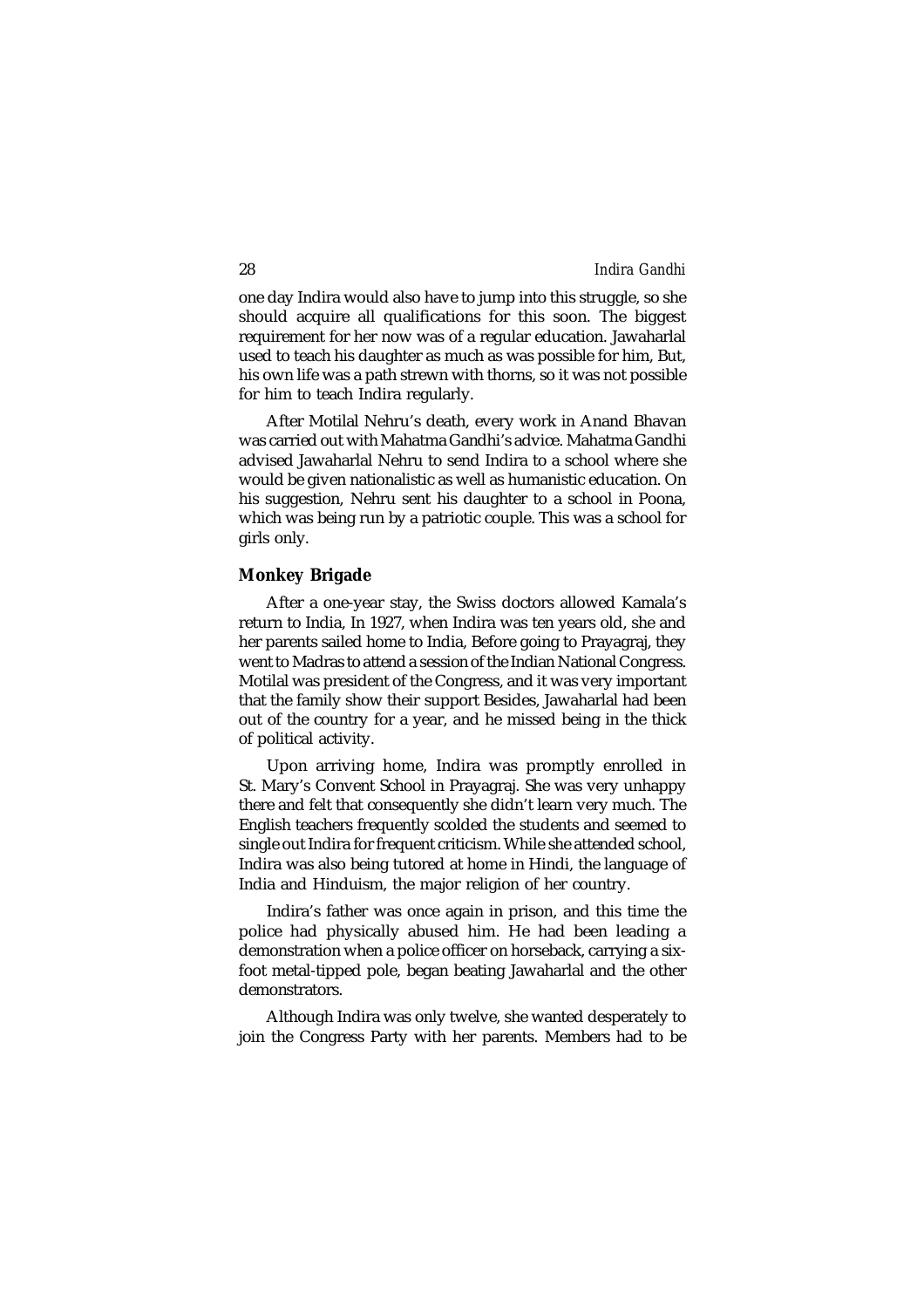eighteen years old, however. Indira invented a solution to her problem with Vanar Sena or the "Monkey Brigade," Indira's choice of a name was derived from a story in the Indian epic poem *Ramayana,* a story most Indian children knew. In this story, an army of monkeys helped Rama, the hero, conquer Ravan, the demon-King of Lanka. Indira probably likened the demon-King to the British rulers and the army of monkeys to the Monkey Brigade.

More than one thousand children attended the first meeting of the Monkey Brigade. At first, Kamala and Jawaharlal were amused by Indira's attempt to take part in the country's political life. Before long, however, they realised that these children could serve an important function in the fight for in-dependence. The Monkey Brigade sewed and hung national flags, brought food and drink to people who marched or attended rallies, wrote letters for prisoners who didn't know how to write, and gave first aid to Congress volunteers injured by police brutality.

One of the young people who got involved with Indira and her political activities was a young man named Feroze Gandhi. (Feroze was not related to Mohandas Gandhi. Gandhi is a common name in India). Feroze and Indira became very close friends. He was as passionate about the freedom movement as Indira, and this was their major bond. Most members of the Nehru family liked Ferore, and he became a frequent and welcome visitor at Anand Bhavan. In 1929, Indira's father was elected president of the Indian Congress, One of Jawaharlal's first acts as president was to draft a resolution proclaiming that *purna swaraj,* or complete independence, was the goal of the Congress and the people of India.

In April 1930, Mohandas Gandhi led another peaceful demonstration. The British had enacted salt laws in India, forbidding citizens from extracting salt from sea water. If the Indian people wanted salt, they had to purchase it from government agencies. On March 12, Gandhi began a twentythree-day march to the small seacoast village of Dandi. On April 6, Gandhi, along with thousands of followers, spent the night in prayer. In the morning, he led the multitude into the sea and, in total disregard for the law, began to collect salt-water in evaporation pans. Gandhi and thousands of others were arrested in a bloody confrontation with the police, Jawaharlal was arrested in April and Motilal in June for their part in the salt protest.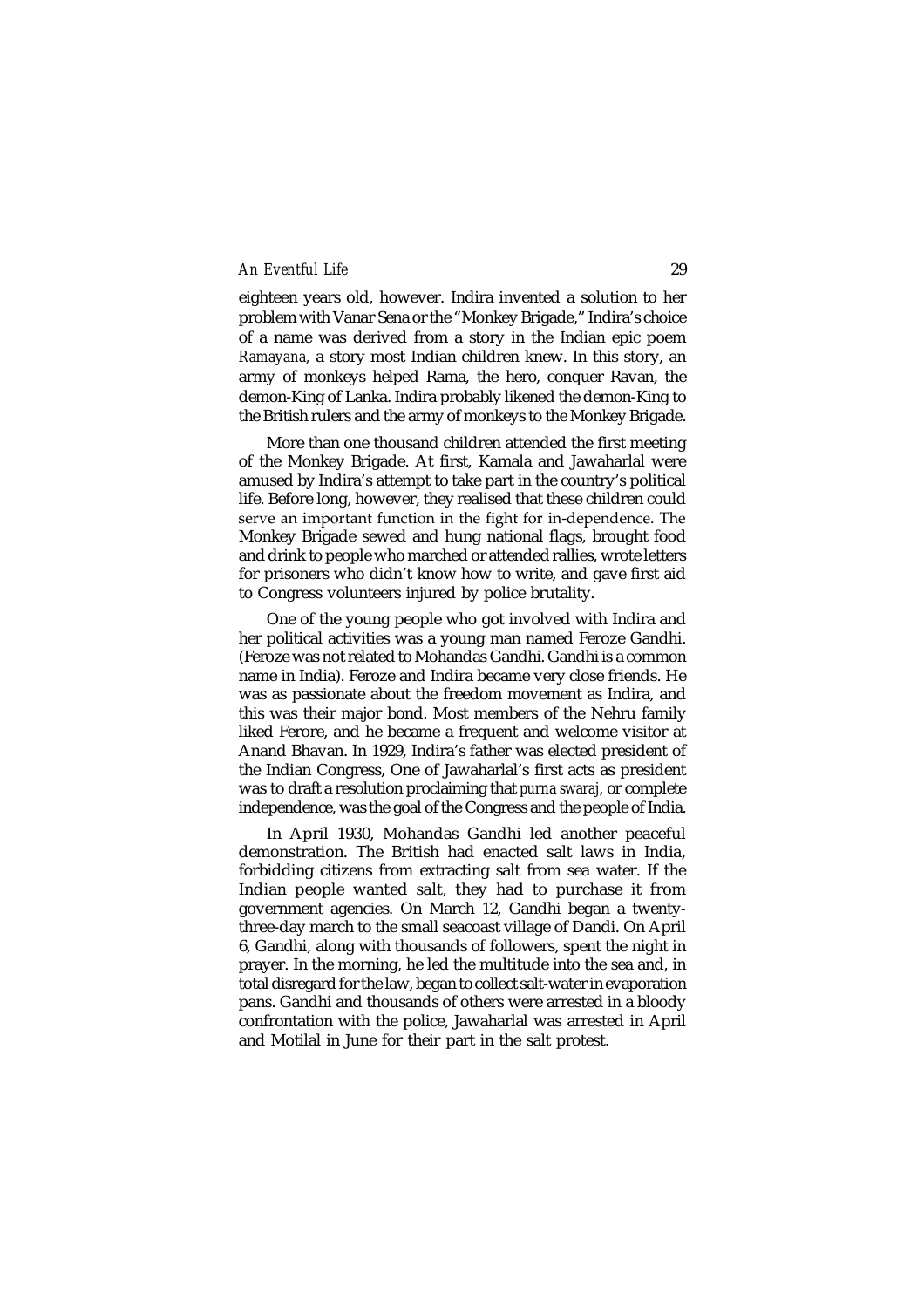Indira had left St. Mary's by this time, and she spent her time educating herself by reading. She had always been a voracious reader and sometimes got so absorbed in her books that she would forget to eat. The library at Anand Bhavan boasted a collection of nearly six thousand books, and her father was constantly adding new ones. Before visiting him in prison, she would often write him a letter, asking him to have a new list of books ready for her.

When Indira wasn't reading or working in the Monkey Brigade, she was running. Jawaharlal taught her that exercise was the way to keep both body and mind healthy. This practice probably helped Indira remain strong and centered during difficult situations, such as having family members imprisoned,

Indira was somewhat used to her father and grandfather spending time in prison, but on New Year's Day in 1931, she was forced to deal with an exceptionally difficult situation, Indira's family was having dinner when the phone rang. Indira gave her account of the event: "I went to take it and it was a warning; they just said that Mrs. Nehru would be arrested the next morning. Before I could reply they put down the phone and we didn't find out who called. I went and told her. She said a lot had to be done before her arrest She called a meeting of prominent Congress workers and in the meantime, she asked me to pack for her Since she thought the house might also be searched, we had to get rid of certain papers..,. She was arrested at about 5 A.M."

### **Entry in Congress**

She was imprisoned for 13 months in 1942 by the British. In that year she married Feroze Gandhi, a journalist; they had two sons, Rajiv and Sanjay. Indira, however, remained with her father, who became Prime Minister after independence, and acted as his hostess and close supporter from 1947 to 1964. Under Gandhi's instructions she worked in the riot-affected areas of Delhi in 1947. Associated with numerous organisations, she was Chairman of the Central Social Welfare Board (1953-7), member of the Working Committee and Central Election Committee from 1955 and the Central Parliamentary Board from 1956, and President of the All India Youth Congress from 1956 to 1960. On Nehru's death in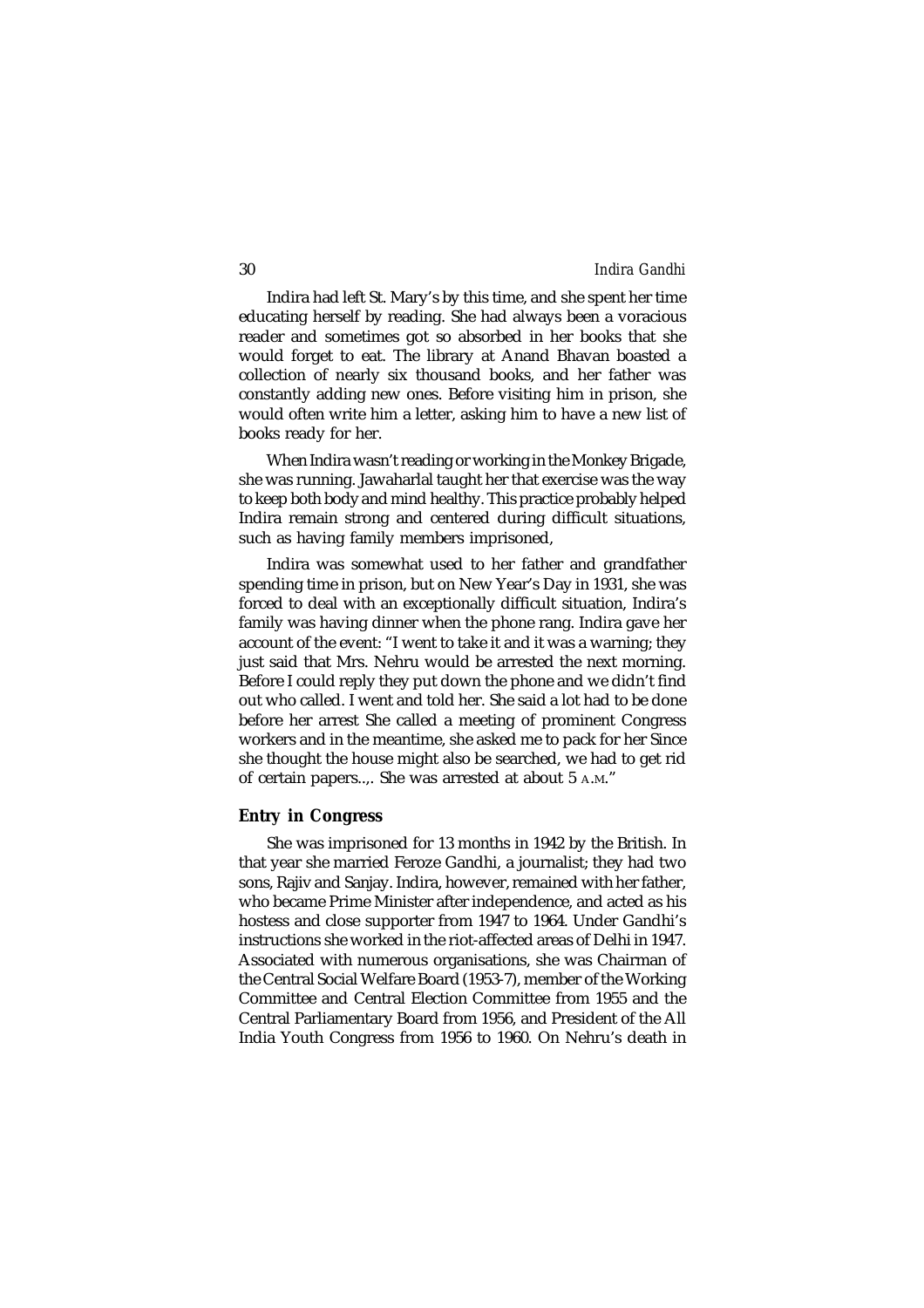1964 she was elected to Parliament in his place. After acting as Minister of Information and Broadcasting (1964-6), Indira Gandhi became Prime Minister on the death of Lal Shastri in 1966, having toured India, drawing enormous crowds in her campaign,. In 1971 he called a general election to seek public support and won by an enormous margin.

### *When She Finally Joined Indian National Congress*

Something she always longed to do. Soon afterwards in 1942, she married journalist Feroze Gandhi to whom she eventually bore two sons. Soon after the couple was married, they were sent to prison on charges of subversion by the British. Her first and only imprisonment lasted from September 11, 1942 until May 13, 1943 at the Naini Central Jail in Allahabad. Fortunately, India won its independence from Britain in 1947. In that same year, Indira's father Jawaharlal Nehru became Prime Minister. Since her mother had died in 1936, Later in 1959, Prime Minister Lal Bahadur Shastri appointed Indira Gandhi as minister of information and broadcasting. This position was the fourth highest ranking position in the Cabinet As minister, she most importantly encouraged the making of inexpensive radios and started a family planning programme.

### **A Young Woman in a Turbulent World**

Jawaharlal was finally released from prison in September 1933. He immediately travelled to Poona to see Gandhi and Indira. The children at the school liked Nehru and were impressed that they were sitting with one of the most prominent Indian leaders of their country. Jawaharlal told stories to the children and helped devise small toys for them. When he left after a week, Indira was sad to sec him go.

Later that year, when Indira was sixteen years old, she graduated from the Poona school and continued her education at Shantineketan, an informal university located in Bengal. The school was founded by Rabindranath Tagore, a philosopher, poet, and mystic who had won the Nobel Prize for Literature in 1913. Before Indira left for her first semester at Shantineketan, however, she travelled to Kashmir in north western India for the summer. Her mother, partially re-covered from her illness, and Mr. and Mrs.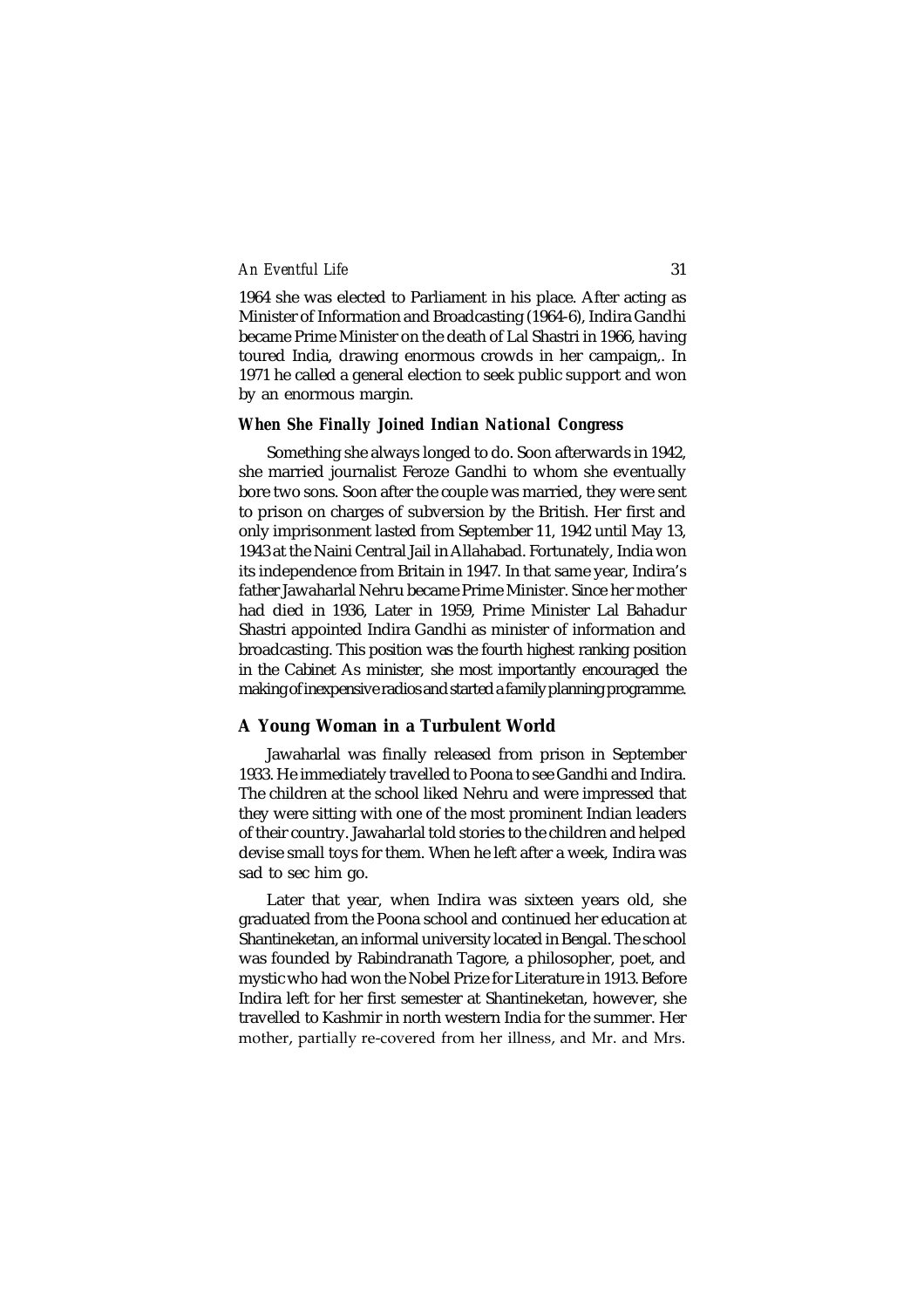Ranjit Pandit, Indira's aunt and uncle, travelled together. Mr. Pandit was a scholar, and he was in Kashmir conducting research for a book he was writing.

Indira accompanied her uncle to many ancient historic sites in Kashmir. She thought that Kashmir was the most beautiful place she had ever seen. After visiting Kashmir, Indira and Kamala went to Kolkata in eastern India to visit Jawaharlal in prison. They then went to the Ramakrishna Mission at Belur, near Kolkatta. This was a Hindu ashram, and Indira and her mother spent many days peacefully sitting by the river and focusing on their own thoughts.

Indira made an important decision at the mission. Her friend, Feroze, had asked her to marry him. She had told him that she would give him her answer before she left for school. Staying at the ashram gave Indira the opportunity to put her thoughts and feelings in order, and she made a decision. She would tell Feroze no.

The school at Shantineketan was somewhat familiar to Indira because the school in Poona had been modelled on Tagore's school The administrators of the school were surprised that Indira, who came from a wealthy family, could so easily adapt to the somewhat simple life of the school. But her stay at Poona had prepared her for Shantineketan.

The students arose at four o'clock in the morning:, washed their clothes and cleaned their rooms. Tagore took an intense interest in how his school was run, and he was always there, watching the children and guiding their lives.

Indira found companionship at Shantineketan with students her own age. This was a new experience for her, and she revealed in the emotional and intellectual communication she shared with her peers. She continued to read extensively, but she found that she suddenly took equal delight in other activities, such as Indian classical dancing and painting. Haw-ever, one of the most important aspects of Shantineketan, at least for Indira, was the peacefulness and tranquillity that the school encouraged.

The students started and ended each day with silent meditation. Silence was kept whenever possible, broken only by the sweet, melodious singing of Tagore's poems in Bengali, one of the loveliest Indian languages, or the delightful sounds of forest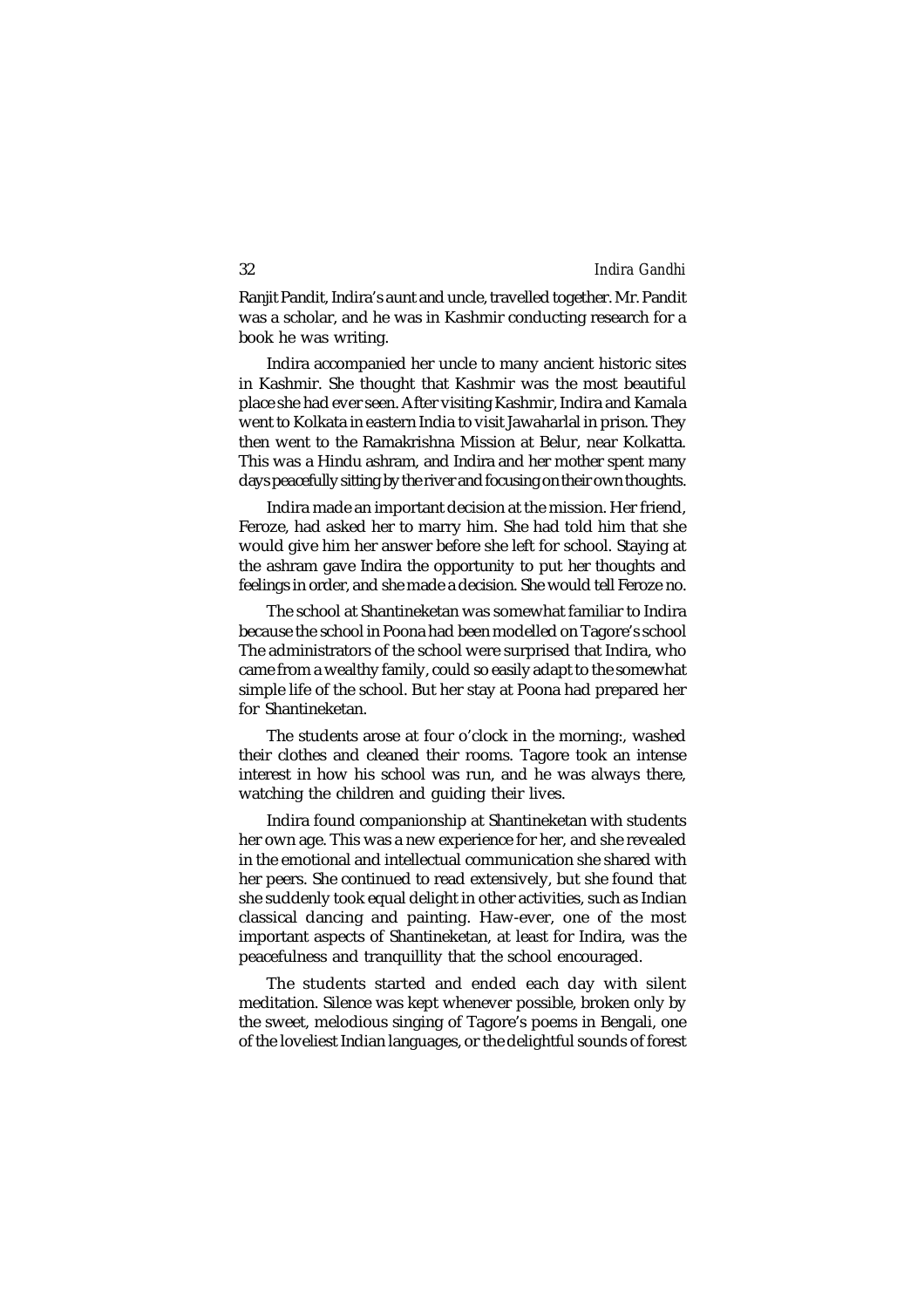birds in the garden. This tranquil atmosphere was such a healthy change for Indira that she remarked, "I seemed suddenly to have landed in another world."

A few months after Indira began her studies at Shantineketan, her mother again became very ill and was sent to the Bhowali Sanatorium in the Himalaya Mountains. In 1935, Kamala's health had deteriorated so severely that Indira was asked to accompany her mother to Europe for a cure. Kamala travelled to Lausanne, Switzerland, where she died on February 28, 1936. A sorrowful Jawaharlal, who had been re-leased from prison, was at Kamala's side.

The death of her mother was a severe blow for Indira. It had been only five years since her grandfather had died. Indira felt alone in the world. Her mother and grandfather were dead, and she never knew when her father would be re-turned to prison. The question of her future and her continuing education was one that both she and her father discussed at length, but in the end, Indira made the final decision. She would go to England. Both her grandfather and father had received an excellent education in England, and Indira knew that Feroze was studying at the London School of Economics.

In 1937 Indira passed the entrance exam for Somerville College at Oxford. There she took courses in history, public and social administration, and anthropology. As was her habit, Indira also read widely about other subjects such as art, archaeology, architecture, and comparative religions. She joined the student wing of the British Labour Party, which encouraged students to become active in politics.

### **A Rebel for the Cause**

An March 1941, when twenty-four-year-old Indira arrived in Mumbai on the west coast of India, no family members were there to greet her, no well-wishers happy for her safe return. Her father was once again in prison, along with many other Indians.

World War II was raging throughout Europe and Asia, but the Indians seemed almost oblivious to what was happening outside their own country. Their only focus was independence, and the problems of the rest of the world didn't concern them.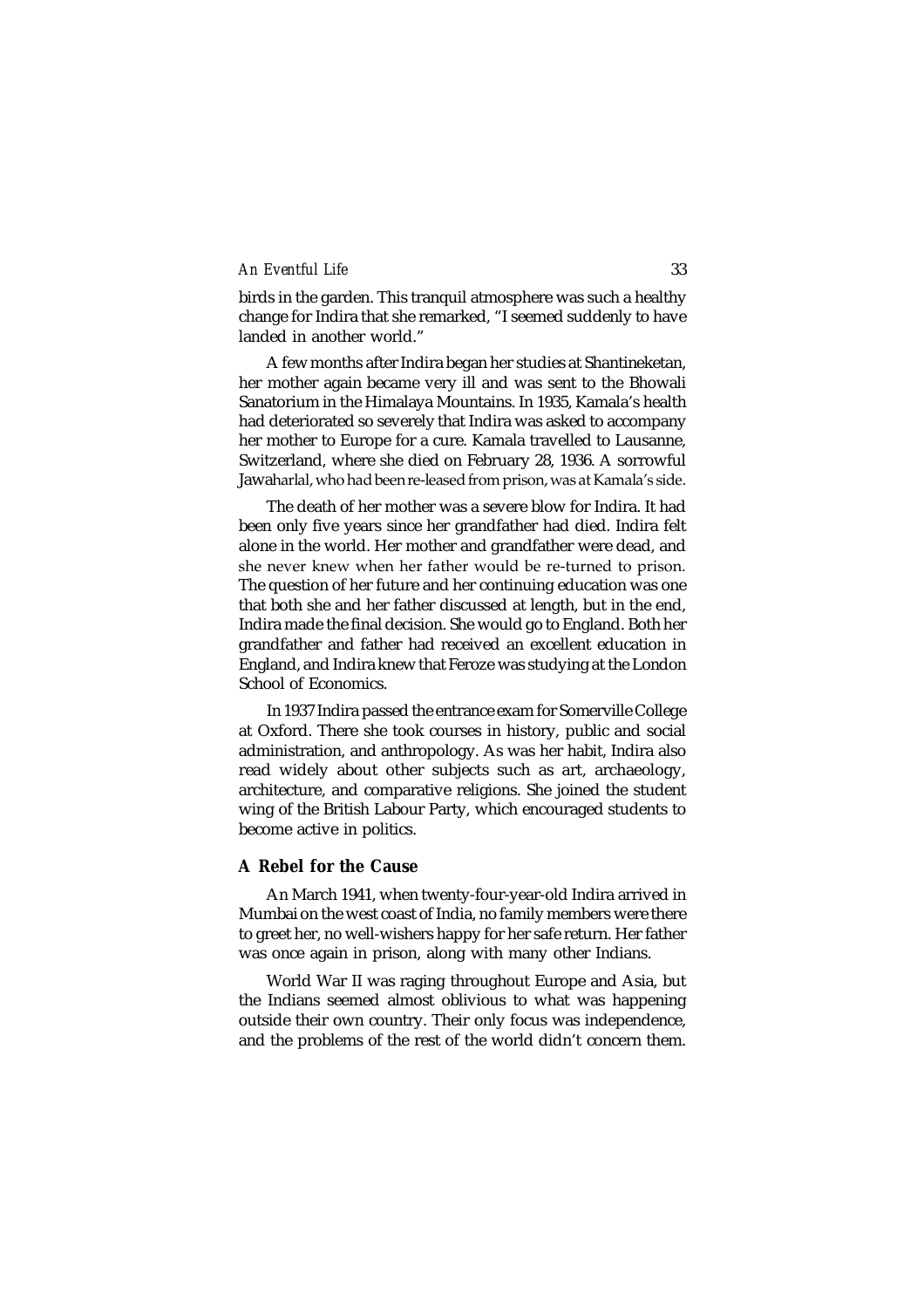One highlight brightened Indira's return, however. Gandhi had wired her in Mumbai requesting that Indira go to see him. Indira travelled to Sevagram in Prayagraj. Gandhi's ashram. After the somewhat mild temperatures in Europe, Indira felt suffocated by the intense heat. Moreover, when she arrived at the ashrarn, Indira was astonished and annoyed by the chaos and upheaval surrounding a man who the country beheld as a peacemaker. The turbulence, however, was not caused by Gandhi, but by his followers.

They were all fighting over who would carry his food to him, who would serve him, who would clean for him and do his washing, who would sit where when he was talking, and so on. Indira finally got tired of the petty quarrels and travelled to Dehradun to see her father in prison. He told her that he was going to be released in a few days, and she told him that she had to discuss something of great importance when he finally returned home. She was going to announce her intention to get married.

When she finally told Jawaharlal about her plans, Indira was disappointed that her news was not met with the usual excitement that most announcements of this kind would elicit Jawaharlal was not unhappy that Indira wanted to marry, but that she wanted to marry Feroze.

Although the Nehru family had known and liked Feroze for many years, they felt that he was not a fit candidate for Indira. The Nehrus were Brahmans, the highest of the Indian castes, and they were Hindus. (Feroze's family were Parsis, a small religious sect that originally came to India from Persia — and therefore are not considered "true" Indians). Feroze was proud of his lowermiddle-class background, but the Nehrus were aristocrats. Jawaharlal's objections to his daughter's marriage were based more on class considerations than on religious grounds.

# **Politically Active**

Shortly after her wedding Gandhi was jailed for nine months, an event she described as being crucial in her life. Following her release she became increasingly involved in politics. During this time she also gave birth to two sons, Rajiv and Sanjay. When India achieved independence in 1947, Gandhi's father became the nation's first Prime Minister. Because Nehru was a widower he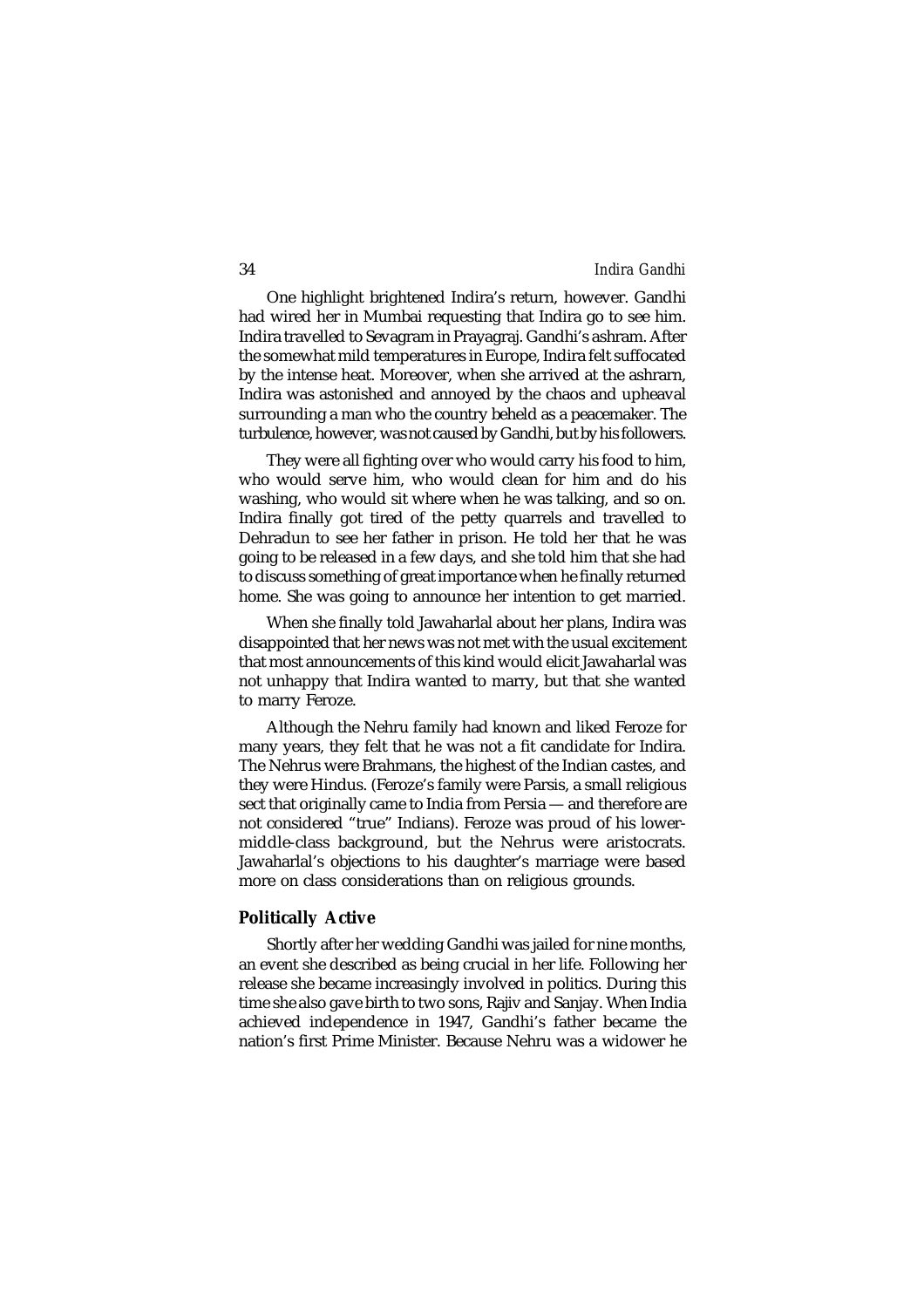needed Gandhi to act as hostess at official government functions. Gradually she and her husband drifted apart and although they were never divorced they lived separately until his death in 1960. Gandhi lived in Nehru's shadow for years, but she eventually began to speak out during her own campaigns and at functions her father could not attend. By 1959 she was president of the India National Congress. Influenced by Nehru's socialist leanings, she brought a fresh perspective to the party and sought to increase women's participation in politics.

### **Rise to Power**

During 1959 and 1960, Gandhi ran for and was elected the President of the Indian National Congress. Her term of office was uneventful. She also acted as her father's chief of staff. Nehru was known as a vocal opponent of nepotism, and she did not contest a seat in the 1962 elections.

Nehru died on May 24, 1964, and Gandhi, at the urgings of the new Prime Minister Lal Bahadur Shastri, contested elections and joined the Government, being immediately appointed Minister for Information and Broadcasting. She went to Madras when the riots over Hindi becoming the national language broke out in non-Hindi speaking states of the south. There she spoke to government officials, soothed the anger of community leaders and supervised reconstruction efforts for the affected areas. Shastri and senior Ministers were embarrassed, owing to their lack of such initiative. Minister Gandhi's actions were probably not directly aimed at Shastri or her own political elevation. She reportedly lacked interest in the day-to-day functioning of her Ministry, but was mediasavvy and adept at the art of politics and image-making.

When the Indo-Pakistani War of 1965 broke out, Gandhi was vacationing in the border region of Srinagar. Although warned by the Army that Pakistani insurgents had penetrated very close to the city, she refused to relocate to Jammu or Delhi. She rallied local government and welcomed media attention, in effect reassuring the nation. Shastri died in Tashkent, hours after signing the peace agreement with Pakistan's Ayyub Khan, mediated by the Soviets.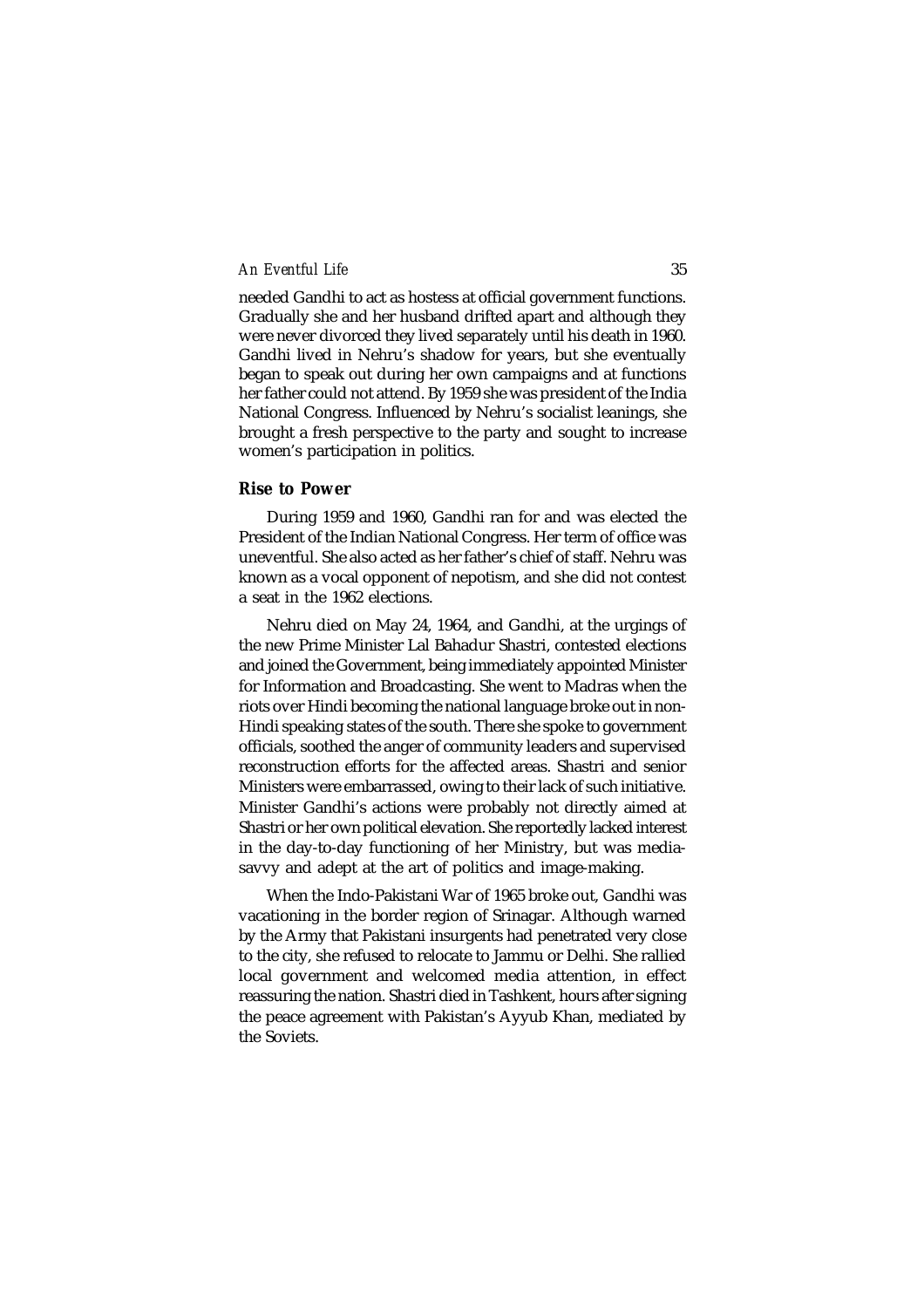Shastri had been a candidate of consensus, bridging the leftright gap and staving off the popular conservative Morarji Desai. Gandhi was the candidate of the 'Syndicate', regional power brokers of immense influence, who thought that she would be easily led. Searching for explanations for this disastrous miscalculation many years later, the then Congress President K. Kamaraj made the strange claim that he had made a personal vow to Nehru to make Gandhi Prime Minister 'at any cost'.

With the backing of the Syndicate, in a vote of the Congress Parliamentary Party, Gandhi beat Morarji Desai by 355 votes to 169 to become the fifth Prime Minister of India and the first woman to hold that position.

## **Independence of the Nation**

On August 15, 1947, Great Britain released their control over India and the Indian Empire was quickly divided into two countries, today known as India and Pakistan. No longer under British control, India erupted into violence. Thousands of members of rival religious groups, the Hindus and the Muslims, were killed during riots. During this time Indira served as her father's hostess and housekeeper. Since her father had never remarried after his wife's death in 1936, Indira took charge of her father's large mansion and began helping him in political matters. Together they worked towards peace, arranging a meeting of Hindu and Muslim religious leaders in New Dehli, India.

Throughout the period of Indira Gandhi's political association with her father, she focused on social welfare work, particularly children's welfare. The Indian National Congress had led the country to freedom and had then become its major political party. She had joined the Congress in 1938, and later served as a member of its Youth Advisory Board and chairman of its Woman's Department. Prior to assuming the presidency of the organisation in 1959, Gandhi was named to its twenty-one-member executive Working Committee.

She was elected with more votes than any other candidate to the powerful eleven-member Central Election Board, which named candidates and planned electoral strategy.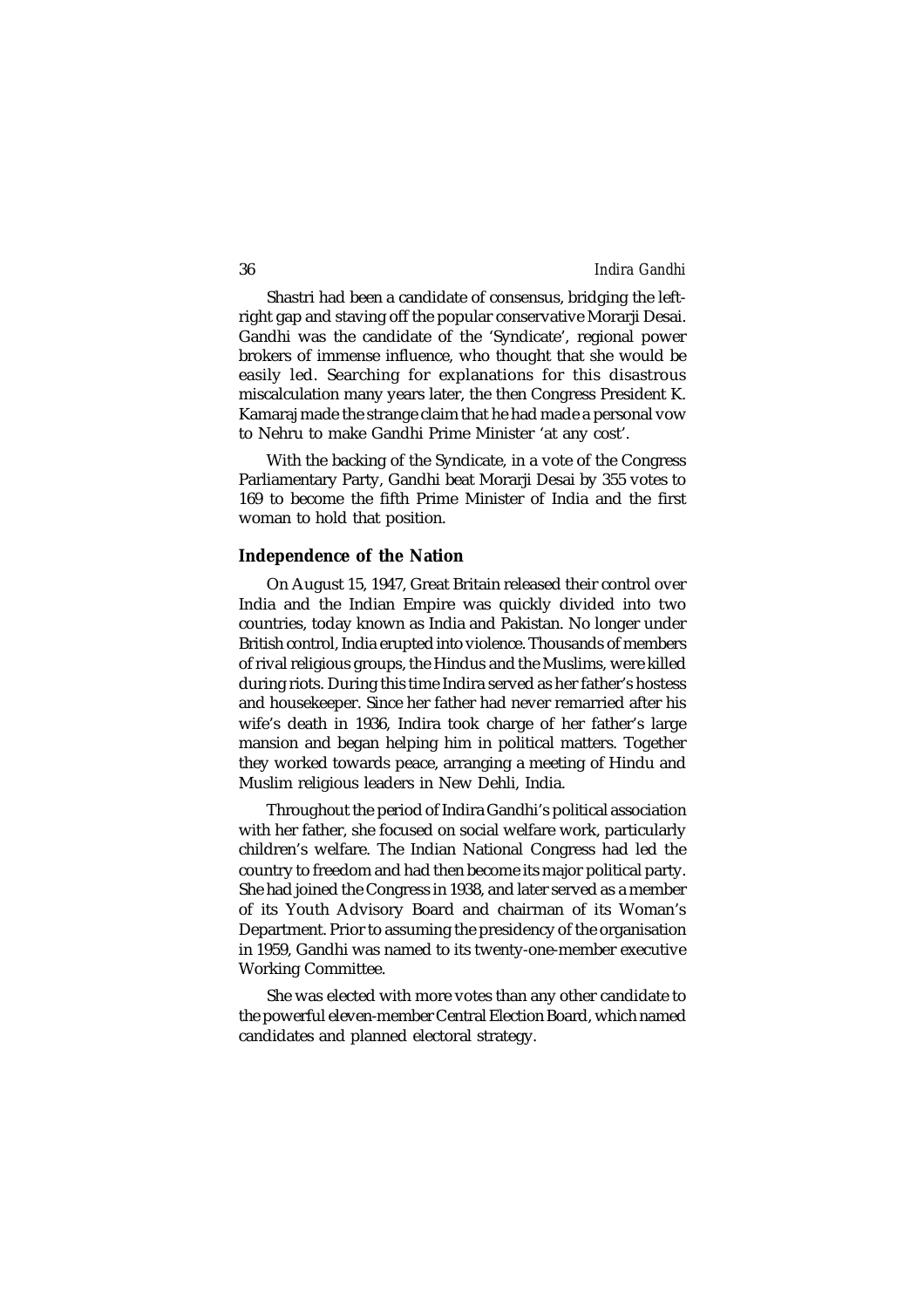### **President of the Indian National Congress**

During 1959 and 1960, Gandhi ran for and was elected the President of the Indian National Congress. Her term of office was uneventful. She also acted as her father's chief of staff. Nehru was known as a vocal opponent of nepotism, and she did not contest a seat in the 1962 elections. Nehru died on May 27, 1964, and Gandhi, at the urgings of the new Prime Minister Lal Bahadur Shastri, contested elections and joined the Government, being immediately appointed Minister for Information and Broadcasting. She went to Madras when the riots over Hindi becoming the national language broke out in non-Hindi speaking states of the south. There she spoke to government officials, soothed the anger of community leaders and supervised reconstruction efforts for the affected areas. Shastri and senior Ministers were embarrassed, owing to their lack of such initiative.

Minister Gandhi's actions were probably not directly aimed at Shastri or her own political elevation. She reportedly lacked interest in the day-to-day functioning of her Ministry, but was media-savvy and adept at the art of politics and image-making. During the succession struggles after 1965 between Mrs. Gandhi and her rivals, the central Congress [party] leadership in several states moved to displace upper caste leaders from state Congress [party] organisations and replace them with backward caste persons and to mobilise the votes of the latter castes to defeat its rivals in the state Congress [party] and in the opposition.

The consequences of these interventions, some of which may justly be perceived as socially progressive, have nevertheless often had the consequences of intensifying inter-ethnic regional conflicts...When the Indo-Pakistani War of 1965 broke out, Gandhi was vacationing in the border region of Srinagar. Although warned by the Army that Pakistani insurgents had penetrated very close to the city, she refused to relocate to Jammu or Delhi. She rallied local government and welcomed media attention, in effect reassuring the nation.

Shastri died in Tashkent, hours after signing the peace agreement with Pakistan's Ayyub Khan, mediated by the Soviets. The then Congress Party President K. Kamaraj was instrumental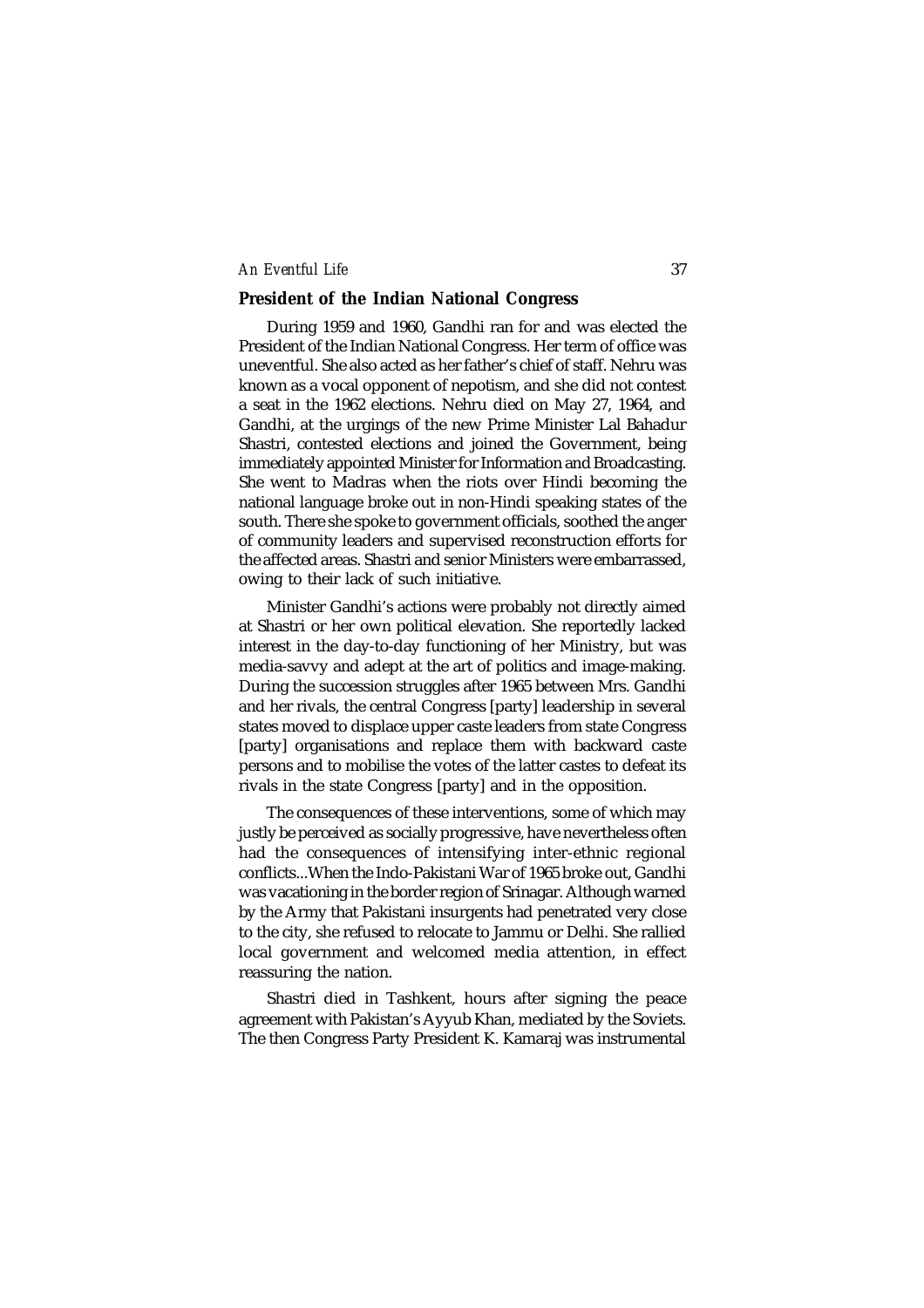and supportive in making Indira Gandhi as Prime Minister, despite the opposition from Morarji Desai who was later defeated by the members of the Congress Parliamentary Party, where Indira Gandhi beat Morarji Desai by 355 votes to 169 to become the fourth Prime Minister of India and the first woman to hold that position.

### **A Government Divided**

Gandhi immediately set about reorganising the party to make it a more effective instrument of administration and national development. Her goal was to achieve a wider measure of social and economic justice for all Indians. As her left-of-centre policies (slightly liberal, or supporting civil liberties and social progress) became clear, the Congress Party split, with the younger, more liberal elements rallying around Gandhi and the older, more conservative party leaders opposing her.

This division came to a head in July 1969 when she nationalised (brought under the control of government) the country's fourteen leading banks in a highly popular move meant to make credit more available to agriculture and to small industry.

The split was formalised when Gandhi's candidate for the presidency of India, V. V. Giri, won over the party's official nominee. Although Gandhi took 228 members of Parliament with her into the New Congress, this was not a majority in the 521 member house, and she held power only with support from more liberal parties.

In December 1970, when Gandhi failed to get the necessary support to abolish, or end, the privileges of the former Indian Princes, she called on the president to dissolve Parliament. Midterm elections were set for March 1971, one full year ahead of schedule.

A coalition, or alliance, of three parties of the right and an anti-Congress socialist party opposed Gandhi, who made alliances with liberal parties as well as some regional parties. Her platform was essentially one of achieving social and economic change more rapidly in an effort to improve the quality of life of India's people. Her party won a massive victory with over a two-thirds majority in Parliament.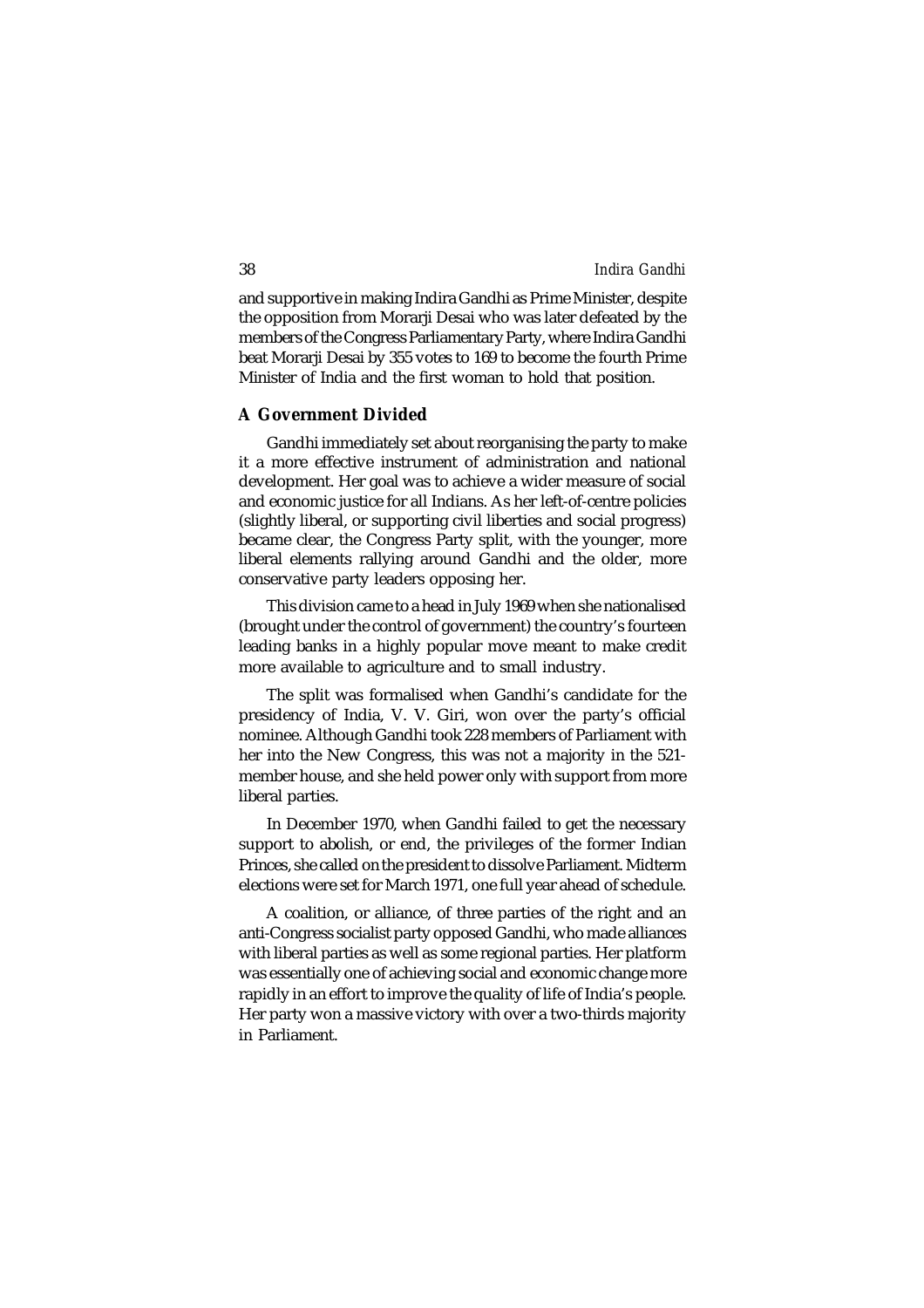### **Political Career**

During 1959 and 1960, Gandhi ran for and was elected the President of the Indian National Congress. Her term of office was eventful. She also acted as her father's chief of staff. Nehru was known as a vocal opponent of nepotism, and she did not contest a seat in the 1962 elections.

After the death of Jawaharlal Nehru, Lal Bahadur Shastri became Prime Minister and at the urgings of the new Prime Minister Lal Bahadur Shastri, Indira Gandhi contested election and joined the Government, being immediately appointed Minister for Information and Broadcasting. She went to Madras when the riots over Hindi becoming the national language broke out in non-Hindi speaking states of the south. There she spoke to government officials, soothed the anger of community leaders and supervised reconstruction efforts for the affected areas. Shastri and senior Ministers were embarrassed, owing to their lack of such initiative. Minister Gandhi's actions were probably not directly aimed at Shastri or her own political elevation. She reportedly lacked interest in the day-to-day functioning of her Ministry, but was mediasavvy and adept at the art of politics and image-making.

While the Indo-Pakistani War of 1965 was ongoing, Mrs. Gandhi was vacationing in the border region of Srinagar. Although warned by the army that Pakistani insurgents had penetrated very close to the city, she refused to relocate to Jammu or Delhi and instead rallied local government and welcomed the media attention. Shastri died in Tashkent, hours after signing the peace agreement with Pakistan's Ayub Khan, mediated by the Soviets.

After Lal Bahadur Shastri's untimely death in 1966, she was selected as prime minister by party bosses within the Congress Party as a compromise candidate. Her candidature was opposed by Morarji Desai, a veteran nationalist and prime ministerial aspirant himself. The Congress bosses were apparently looking for a leading figure acceptable to the masses, who could not only command general support during the next general election but who would also acquiesce to their quidance.

The Congress Party President K. Kamaraj was then instrumental in making Indira Gandhi, Prime Minister, despite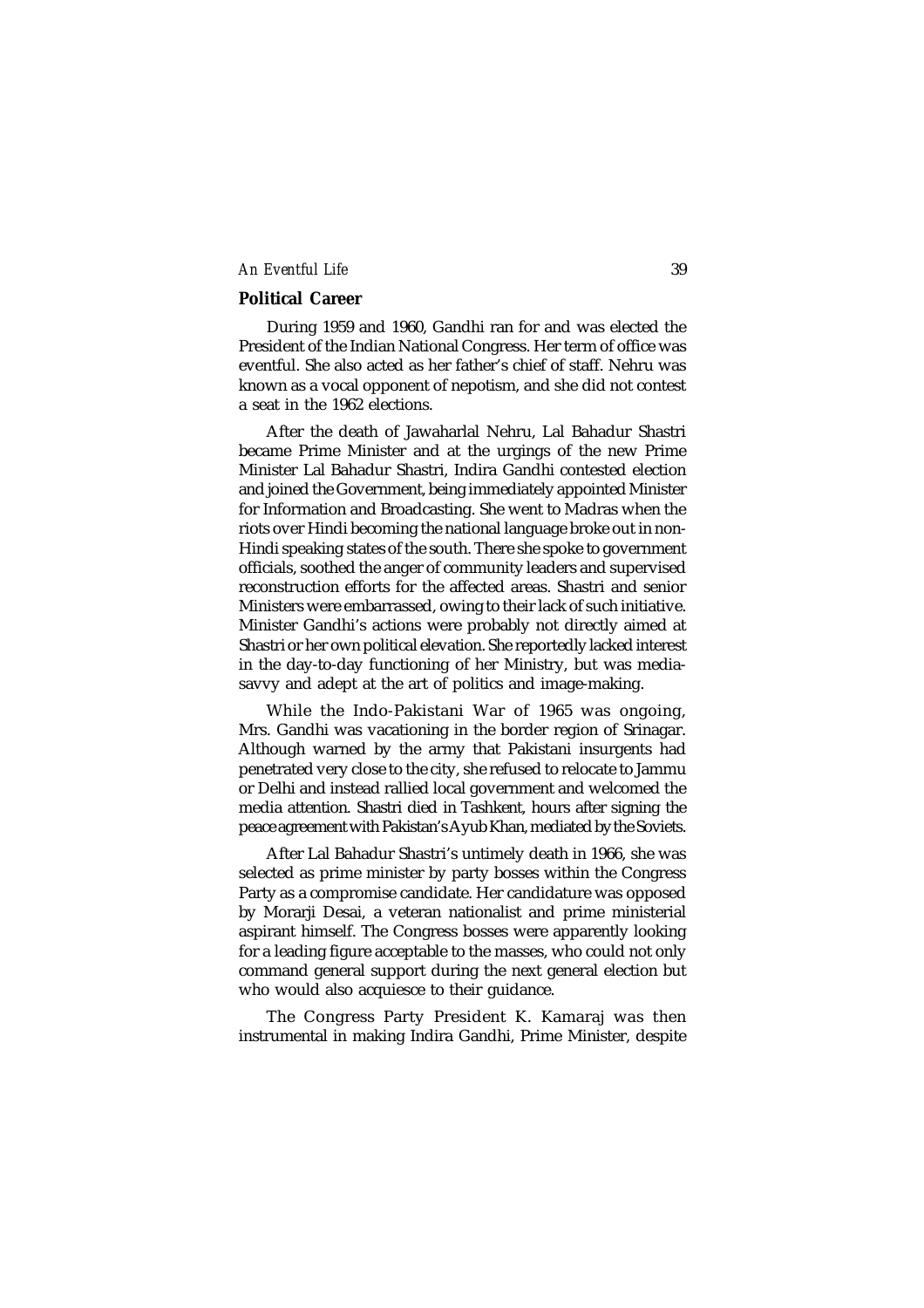the opposition from Morarji Desai who was later defeated by the members of the Congress Parliamentary Party, where Indira Gandhi beat Morarji Desai by 355 votes to 169 to become the fourth Prime Minister of India and the first woman to hold that position.

In her initial days as Prime Minister, Indira Gandhi encountered numerous problems such as Mizo tribal uprisings in the northeast; famine, labour unrest, and misery among the poor in the wake of rupee devaluation; and agitation in Punjab for linguistic and religious separatism.

In the fourth general elections held in 1967, Congress suffered a major setback. Congress majority was greatly reduced in Parliament and non-Congress ministries were established in Bihar, Kerala, Orissa, Madras, Punjab, and West Bengal. This forced Mrs. Indira Gandhi to become assertive and opt for a series of choices that pitted her directly against the Congress Party high command, which had previously been built up by her father. Seeking to eradicate poverty, Mrs. Gandhi pursued a vigorous policy in 1969 of land reform and placed a ceiling on personal income, private property, and corporate profits. She also nationalised the major banks, a bold step amidst a growing rift between herself and the party elders. The Congress expelled her for "indiscipline" on November 12, 1969, an action that split the party into two factions: the Congress (O)-for Organisation led by Nijalingappa and the Congress (I)—for Indira-led by Indira Gandhi.

Indira Gandhi campaigned fiercely on the slogan of "Garibi Hatao" (eliminate poverty) during the fifth general elections in March 1971 and won an unprecedented two-third majority. Her leadership qualities came to the fore during India-Pakistan war in 1971 that resulted in liberation of Bangladesh. India achieved decisive victory over Pakistan in the face of diplomatic opposition from both China and the United States and a lack of international support from almost every other nation except the Soviet Union and the Eastern Bloc countries. Indian victory over Pakistan led to a great surge in Indira Gandhi's popularity and she was compared to Goddess Durga by common people.

Expectations raised by the Garibi Hatao campaign and India's victory over Pakistan in 1971 led to great disappointment and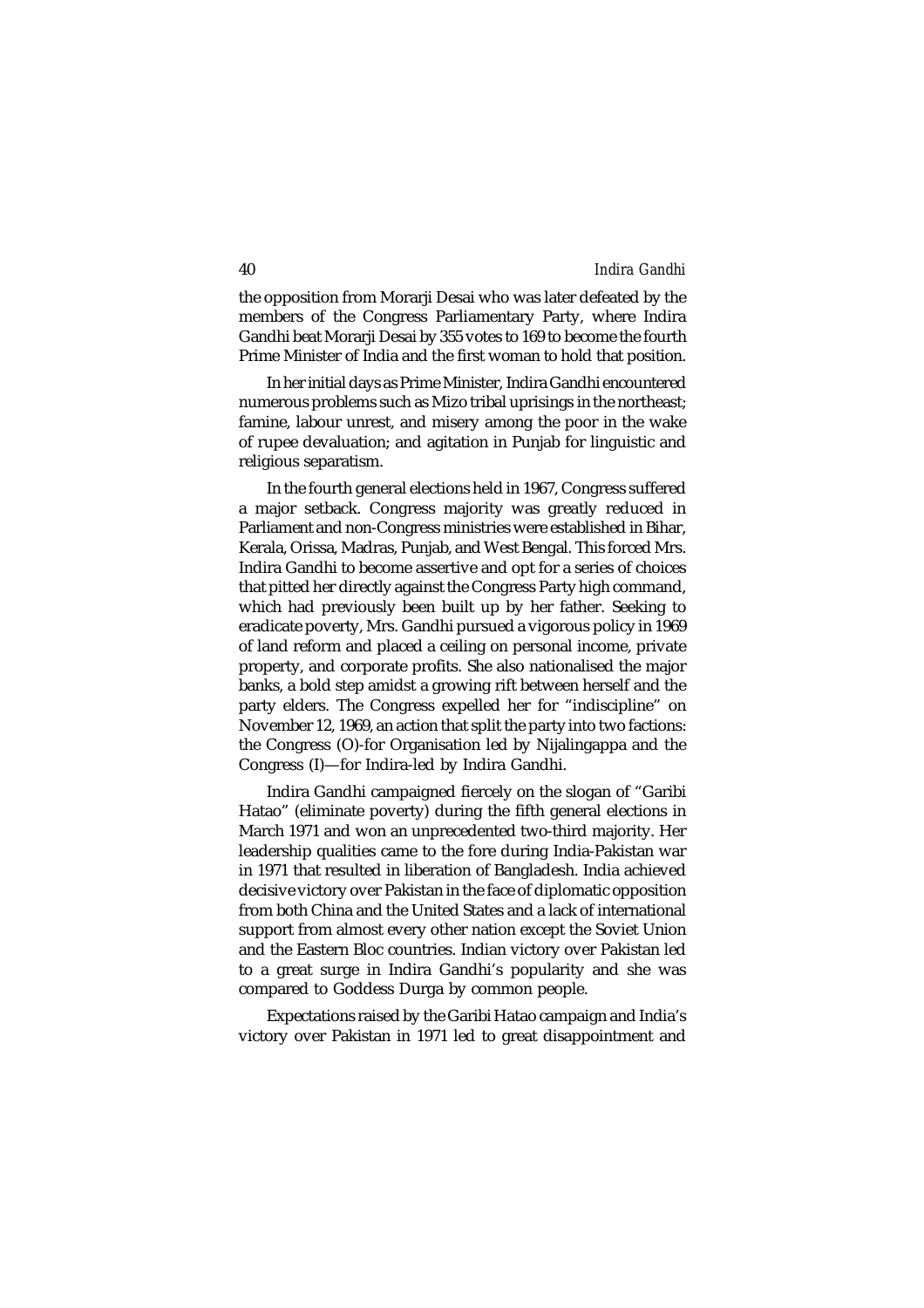political difficulties in the mid-1970s. Enormous economic cost of 1971 war, increase in world oil prices and, drop in industrial output added to the economic hardships. During this time Jaya Prakash Narayan initiated a civil disobedience movement against Indira Gandhi. In June 1975, amidst all this crises Allahabad High Court invalidated her 1971 election on the grounds of alleged electoral malpractices. Instead of resigning, Indira Gandhi declared an Emergency in the country and jailed all her political opponents. The Emergency lasted till March 1977 and in the general election held afterwards she was defeated by a coalition of parties called Janta Party.

Factionalism among coalition partners led to the collapse of Janta government and Indira Gandhi came back to the power once again in 1980. But her second innings was beset with difficulties and personal tragedies. Her younger son Sanjay Gandhi died in an air crash. Her government was confronted with serious challenges to its ability to maintain law and order as conflicts between religious and ethnic groups broke out in different parts of the country. After the army had invaded the Golden Temple in Amritsar, the chief shrine of the Sikhs, which had been held as an armed camp by a group of militant Sikhs, she became the target for Sikh anger and on 31 October 1984 she was assassinated by her own Sikh bodyguards.

# **Major Triumphs**

# *First Term*

*Domestic Policy and the 1971 War:* When Mrs. Gandhi became Prime Minister in 1966 the Congress was split in two factions, the socialists led by Mrs. Gandhi, and the conservatives led by Morarji Desai. Morarji Desai called her "Gungi Gudiya" which means 'Dumb Doll'. The internal problems showed in the 1967 election where the Congress lost nearly 60 seats winning 297 seats in the 545 seat Lok Sabha. She had to accommodate Desai as Deputy Prime Minister and Finance Minister. In 1969 after many disagreements with Desai, the Indian National Congress split. She ruled with support from Socialist and Communist Parties for the next two years. In the same year, in July 1969 she nationalised banks. In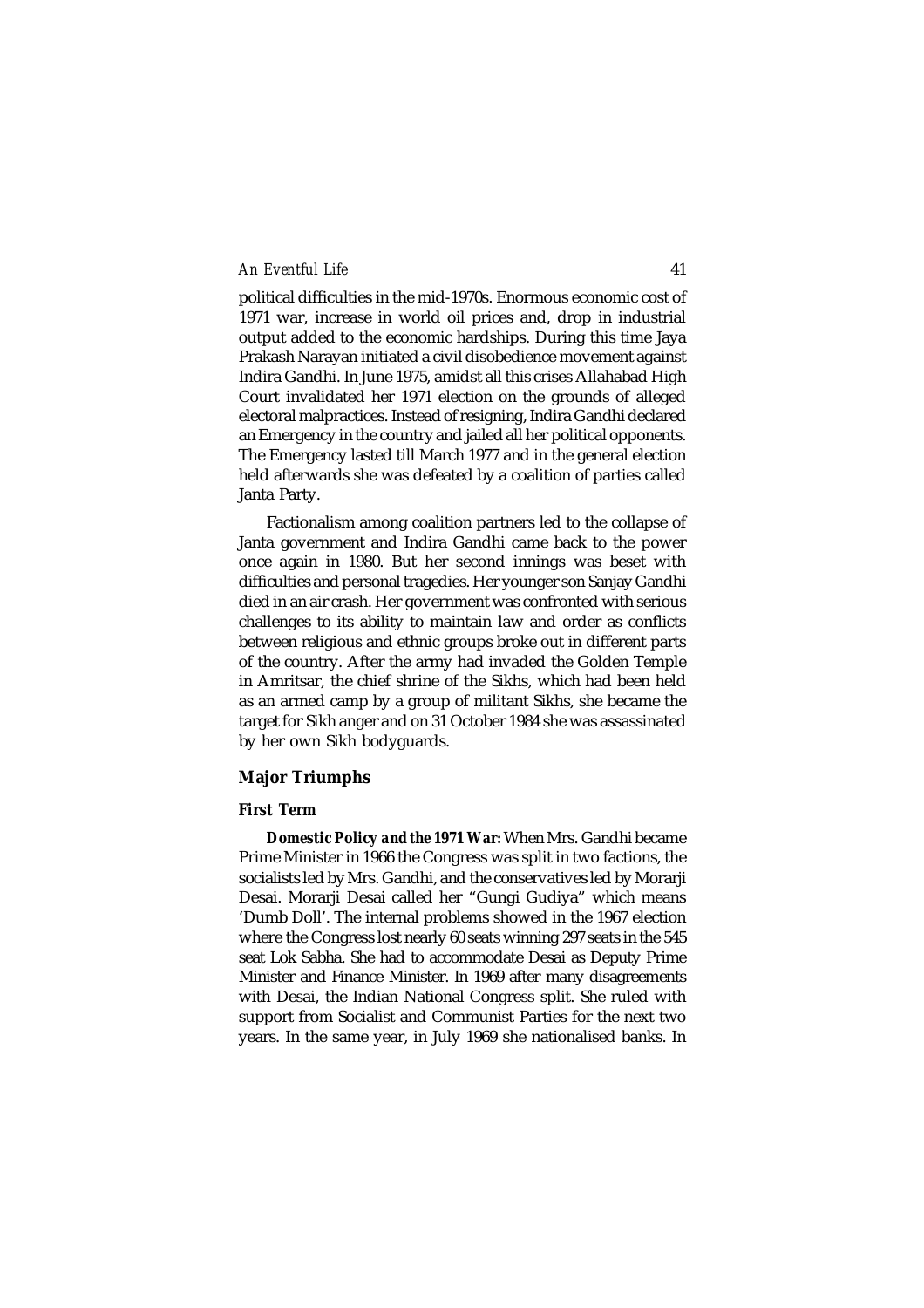1971, to solve the Bangladeshi refugee problem, she declared war, on Pakistan, on the side of the East Pakistanis, who were fighting for their independence. During the 1971 War, the US under President Richard Nixon sent its Seventh Fleet to the Bay of Bengal as a warning to India keep away from East Pakistan as a pretext to launch a wider attack against West Pakistan, especially over the territory of Kashmir. This move had further alienated India from the First World, and Prime Minister Gandhi now accelerated a previously cautious new direction in national security and foreign policy. India and the USSR had earlier signed the Treaty of Friendship and Mutual Cooperation, resulting in political and military support contributing substantially to India's victory in the 1971 war.

*Foreign Policy:* She invited the new Pakistani President Zulfiqar Ali Bhutto to Shimla for a week-long summit. After the near-failure of the talks, the two heads of government eventually signed the Shimla Agreement, which bound the two countries to resolve the Kashmir dispute by negotiations and peaceful means. Due to her antipathy for Nixon, relations with the United States grew distant, while relations with the Soviet Union grew closer.

Indira Gandhi was criticised by some for not making the Line of Control a permanent border while a few critics even believed that Pakistan-administered Kashmir should have been extracted from Pakistan, whose 93,000 prisoners of war were under Indian control. But the agreement did remove immediate United Nations and third party interference, and greatly reduced the likelihood of Pakistan launching a major attack in the near future. By not demanding total capitulation on a sensitive issue from Bhutto, she had allowed Pakistan to stabilise and normalise. Trade relations were also normalised, though much contact remained frozen for years.

*Devaluation of the Rupee:* During the late-1960s, Indira's administration decreed a 40 per cent devaluation in the value of the Indian Rupee from 4 to 7 to the US Dollar to boost trade.

*Nuclear Weapons Programme:* A national nuclear programme, was started by Mrs. Gandhi, in 1967, which evolved from the nuclear threat from the People's Republic of China and the intrusive interest of the two major superpowers not conducive to India's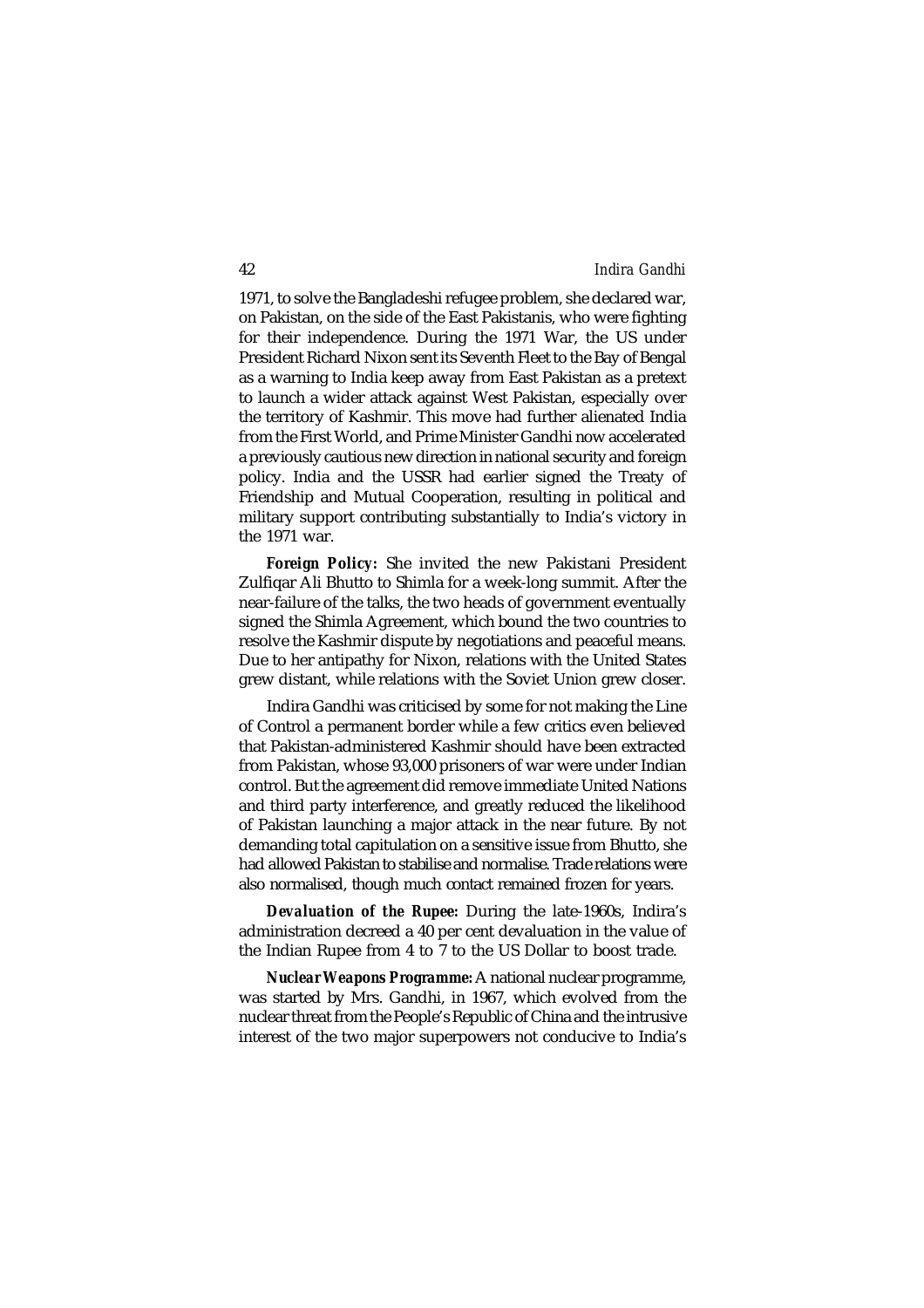stability and security. In 1974, India successfully conducted an underground nuclear test, unofficially code named as smiling Buddha, near the desert village of Pokhran in Rajasthan. Describing the test as for peaceful purposes, India became the world's youngest nuclear power.

*Green Revolution:* Special agricultural innovation programmes and extra government support launched in the 1960s finally transformed India's chronic food shortages into surplus production of wheat, rice, cotton and milk. Rather than relying on food aid from the United States - headed by a President whom Mrs. Gandhi disliked considerably, the country became a food exporter. That achievement, along with the diversification of its commercial crop production, has become known as the Green Revolution. At the same time, the White Revolution was an expansion in milk production which helped to combat malnutrition, especially amidst young children. 'Food security', as the programme was called, was another source of support for Mrs. Gandhi in the years leading up to 1975. Established in the early-1960s, the Green Revolution was the unofficial name given to the Intense Agricultural District Programme (IADP) which sought to insure abundant, inexpensive grain for urban dwellers upon whose support Mrs. Gandhi — as indeed all politicians — heavily depended. The programme was based on four premises: 1) New varieties of seed(s), 2) Acceptance of the necessity of the chemicalisation of Indian agriculture, i.e. fertilizers, pesticides, weed killers, etc., 3) A commitment to national and international cooperative research to develop new and improved existing seed varieties, 4) The concept of developing a scientific, agricultural institutions in the form of land grant colleges. Lasting about ten years, the programme was ultimately to bring about a tripling of wheat production, a lower but still impressive increase of rice; while there was little to no increase (depending on area, and adjusted for population growth) of such cereals as millet, gram and coarse grain, though these did, in fact, retain a relatively stable yield.

### *Second Term (1971-1975)*

*1971 Poll Victory:* Mrs. Gandhi's government faced major problems after her tremendous mandate of 1971. The internal structure of the Congress Party had withered following its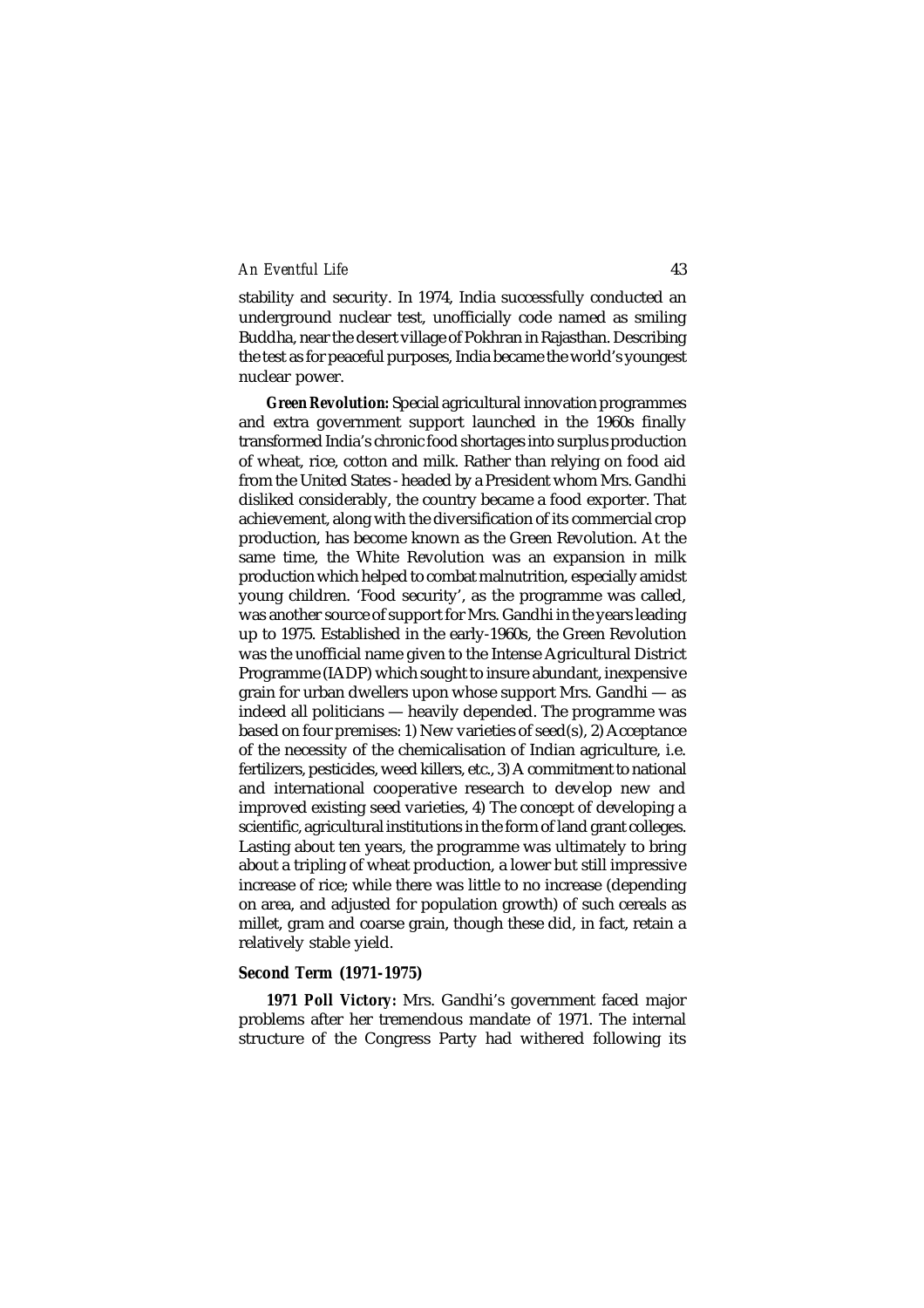numerous splits, leaving it entirely dependent on her leadership for its election fortunes. Garibi Hatao (Stop Poverty) was the theme for Gandhi's 1971 bid. The slogan and the proposed antipoverty programmes that came with it were designed to give Gandhi an independent national support, based on rural and urban poor. This would allow her to bypass the dominant rural castes both in and of state and local government; likewise the urban commercial class. And, for their part, the previously voiceless poor would at last gain both political worth and political weight.

The programmes created through Garibi Hatao, though carried out locally, were funded, developed, supervised, and staffed by New Delhi and the Indian National Congress party. "These programmes also provided the central political leadership with new and vast patronage resources to be disbursed... throughout the country." In the end, Garibi Hatao did little to help the poor: Only about 4 per cent of all funds allocated for economic development went to the three main anti-poverty programmes, and almost none of it ever reached the 'poorest of the poor'. So although the programme failed to stop poverty it achieved its goal of getting Gandhi elected.

*Leaning towards Totalitarianism?:* Gandhi had already been accused of authoritarianism. By using her strong parliamentary majority, her ruling Congress Party had amended the Constitution and altered the balance of power between the Centre and the States in favour of the Central Government. She had twice imposed President's Rule under Article 356 of the Constitution by declaring states ruled by opposition parties as "lawless and chaotic", and thus seizing control. In addition, elected officials and the administrative services resented the growing influence of Sanjay Gandhi, who had become Gandhi's close political adviser at the expense of men like P. N. Haksar, Gandhi's previous adviser during her rise to power. In response to her new tendency for stern use of power, public figures and former freedom-fighters like Jaya Prakash Narayan, Satyendra Narayan Sinha and Acharya Jivatram Kripalani toured India, speaking actively against her and her government.

*Charges:* On June 12, 1975 the High Court of Allahabad declared Indira Gandhi's election to the Lok Sabha void on grounds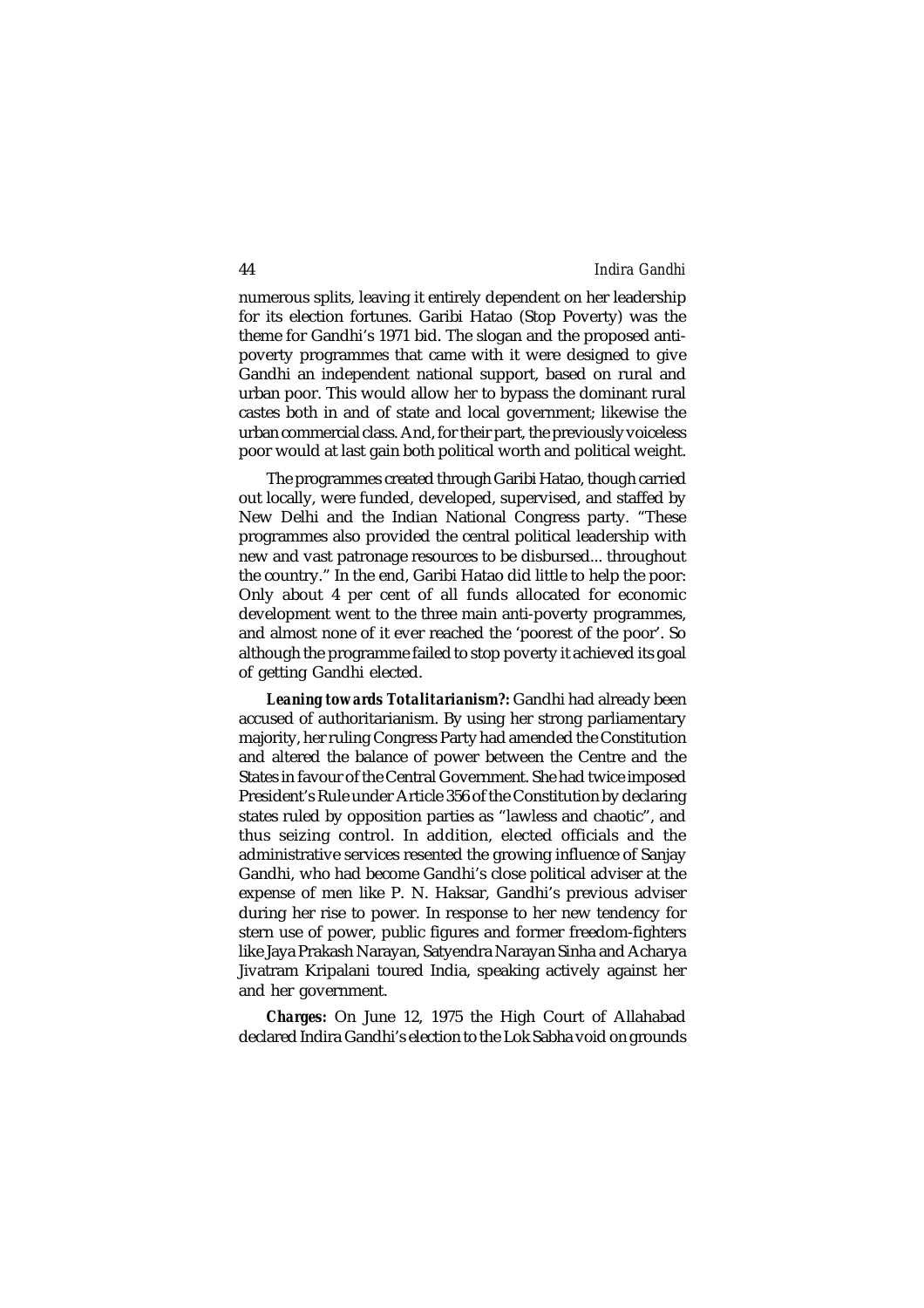of alleged malpractices in an election petition filed by Raj Narain (who had repeatedly contested her Parliamentary constituency of Rae Bareli without success). The court thus ordered her to be removed from her seat in Parliament and banned from running in elections for six years. The Prime Minister must be a member of either the Lok Sabha (lower house in the Parliament of India) or the Rajya Sabha (the upper house of the Parliament). Thus, this decision could effectively remove her from office. When Mrs. Gandhi appealed the decision; the opposition parties and their supporters, eager to gain political capital from the situation, rallied *en masse* calling for her resignation. The sheer number of strikes by unions and protesters paralysed life in many states. To strengthen this movement, Jaya Prakash called upon the police to disobey orders if asked to fire on unarmed crowds. Public disenchantment with her government combined with hard economic times and huge crowds of protestors surrounded the Parliament building and her residence in Delhi, demanding her resignation.

*State of Emergency (1975-1977):* Mrs. Gandhi moved to restore order by ordering the arrest of most of the opposition leaders participating in the unrest. Her Cabinet and government then recommended that President Fakhruddin Ali Ahmed declare a state of emergency, because of the disorder and lawlessness following the Allahabad High Court decision. Accordingly, Ahmed declared a State of Emergency caused by internal disorder, based on the provisions of Article 352 of the Constitution, on June 26, 1975.

*Rule by Decree:* Within a few months, President's Rule was imposed on the two opposition ruled states of Gujarat and Tamil Nadu thereby bringing the entire country under direct central rule. Police were granted powers to impose curfews and indefinitely detain citizens and all publications were subjected to substantial censorship by the Ministry of Information and Broadcasting. Inder Kumar Gujral, a future prime minister himself, resigned as Minister for Information and Broadcasting to protest interference in his work. Finally, impending legislative assembly elections were indefinitely postponed, with all oppositioncontrolled state governments being removed by virtue of the constitutional provision allowing for a dismissal of a state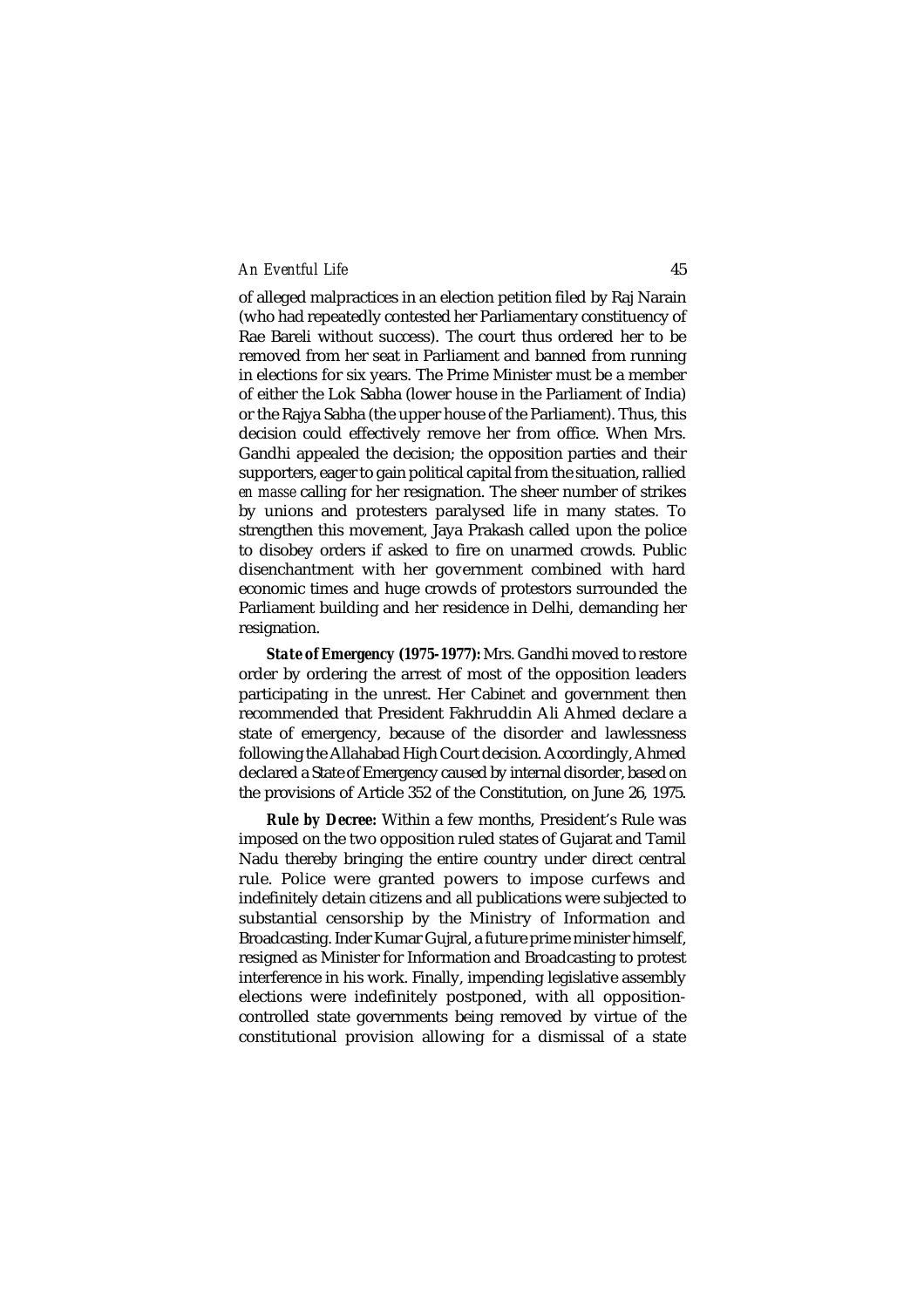government on recommendation of the state's governor. Mrs. Gandhi used the emergency provisions to grant herself extraordinary powers. It was alleged that she further moved President Ahmed to issue ordinances that did not need to be debated in Parliament, allowing her to rule by decree. Simultaneously, Gandhi's government undertook a campaign to stamp out dissent including the arrest and detention of thousands of political activists; Sanjay was instrumental in initiating the clearing of slums around Delhi's Jama Masjid under the supervision of Jag Mohan, later Lt. Governor of Delhi, which allegedly left thousands of people homeless and hundreds killed, and led to communal embitterment in those parts of the capital; and the family planning programme which forcibly imposed vasectomy on thousands of fathers and was often poorly administered.

### *Third Term*

In 1977, Mrs. Gandhi called elections. One factor was the economic gains, though there may have been political considerations at play. Mrs. Gandhi may have grossly misjudged her popularity by reading what the heavily censored press wrote about her, or may have feared a military coup had she attempted to rule by decree any longer (There were reports that the Armed Forces would forcibly remove her from power and hold elections). In any case, she was soundly defeated by the Janata Party, led by her long-time rival, Desai and with Jaya Prakash Narayan as its spiritual guide, who claimed the elections were the last chance for India to choose between "democracy and dictatorship." Indira and Sanjay Gandhi both lost their seats, and Congress was cut down to 153 seats (compared with 350 in the previous Lok Sabha), 92 of which were in the south.

*Removal, Arrest, and Return:* Desai became Prime Minister and Neelam Sanjiva Reddy became the President. Mrs. Gandhi found herself without work, or residence until winning a byelection in 1978. The Congress Party lost during the election campaign of 1977 the veteran Mrs. Gandhi supporters like Jagjivan Ram abandoning her for CFD. The Congress–I Party was now a much smaller group in Parliament, although the official opposition. Unable to govern owing to fractious coalition warfare, the Janata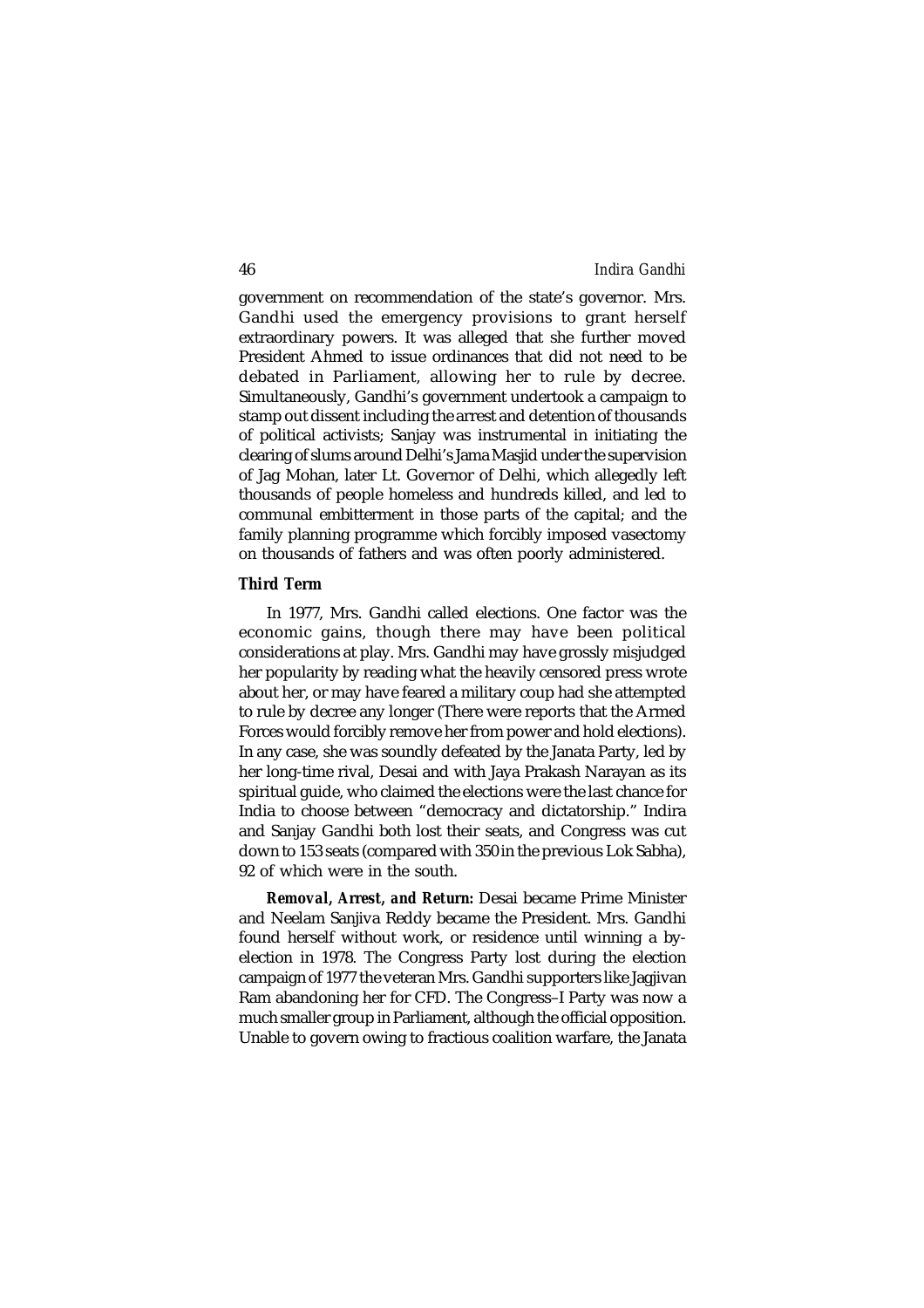government's Home Minister, Choudhary Charan Singh, ordered the arrest of Indira and Sanjay Gandhi on several charges, none of which would be easy to prove in an Indian court. The arrest meant that Indira was automatically expelled from Parliament. However, this strategy backfired disastrously. Her arrest and longrunning trial, however, gained her great sympathy from many people who had feared her as a dictator just two years earlier.

The Janata coalition was only united by its hatred of Mrs. Gandhi. With so little in common, the government was bogged down by infighting and Mrs. Gandhi was able to use the situation to her advantage. She began giving speeches again, tacitly apologising for "mistakes" made during the Emergency.

Desai resigned in June 1979, and Charan Singh was appointed Prime Minister by Reddy after Mrs. Gandhi promised that Congress would support his government from outside. After a short interval, she withdrew her initial support and President Reddy dissolved Parliament in the winter of 1979.

In elections held the following January, Congress was returned to power with a landslide majority. Indira Gandhi was awarded the Lenin Peace Prize (for 1983-84).

*Currency Crisis:* During the early-1980s, Indira's administration failed to arrest the 40 per cent fall in the value of the Indian Rupee from 7 to 12 to the US Dollar.

*Operation Blue Star:* Mrs. Gandhi's later years were bedevilled with problems in Punjab. In September 1981, Jarnail Singh Bhindranwale's separatist Sikh militant group took up positions within the precincts of the Golden Temple, Sikhism's holiest shrine. Despite the presence of thousands of civilians in the Golden Temple complex at the time Mrs. Gandhi ordered the army into the shrine in an attempt to clear it of the militants. Accounts differ in the number of military and civilian casualties. Government estimates include four officers, seventy-nine soldiers, and 492 militants; other accounts are much higher, perhaps 500 or more troops and 3,000 others, including many pilgrims caught in the crossfire. While the exact figures related to civilian casualties are disputed, the timing and method of the attack remain controversial.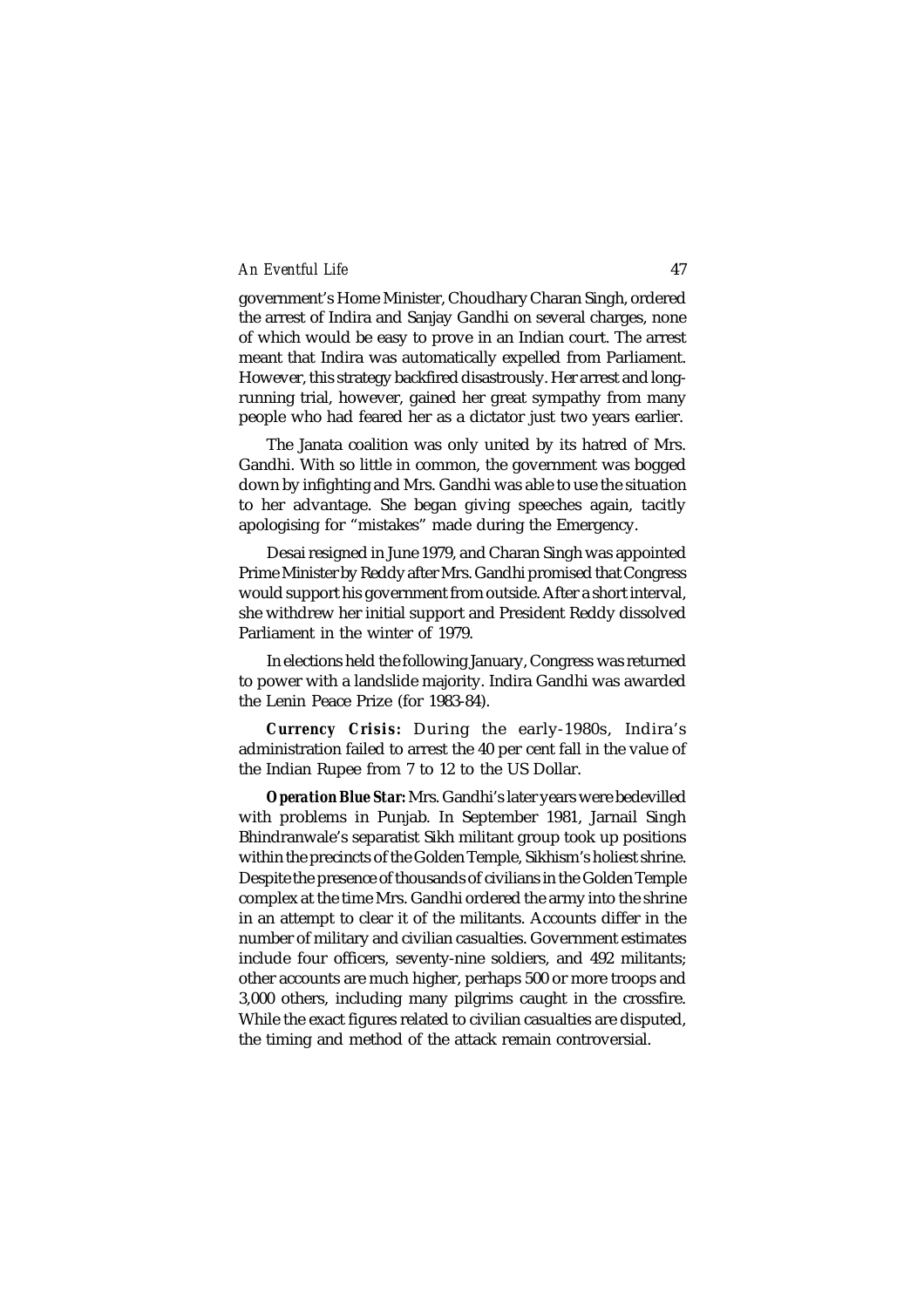### **Major Problems of Her Career**

Gandhi faced major problems in the areas of food production, population control, land reform, regulation of prices, unemployment, and industrial production. The problems were increased by the arrival in India of almost ten million refugees, who were uprooted as a result of the civil unrest in East Pakistan.

In November 1971 Indian troops crossed into East Pakistan to fight Pakistani forces. A month later Gandhi announced recognition of the Bangladesh government set up by East Pakistani rebel leaders. On December 16 Pakistan's commander in East Pakistan surrendered to India.

In the state elections held in India in March 1972, Gandhi's New Congress Party scored the most overwhelming victory in the history of independent India. However, her opponent accused her of violating election laws, and a high court supported the charge in 1975.

Because of this development, as well as domestic unrest, Gandhi declared a state of emergency and postponed elections. In the 1977 elections Gandhi and her party suffered major defeats and Gandhi eventually lost her seat and the post of Prime Minister.

The following year Gandhi headed the Congress Party as she returned to Parliament. In 1979, she again became Prime Minister. In efforts to prove India's non-alliance in the global community, she visited both the United States and the USSR, the former Soviet Union, which consisted of Russia and several smaller states. Internally, riots broke out among Muslim, Hindu, and Sikh religious sects, or groups.

Sikhs, looking to separate themselves from India, secured weapons within their sacred Golden Temple in Amritsar, and assumed religious protection. Gandhi ordered government troops to storm the temple, leading to many Sikh deaths.

This led to her assassination at her residence on October 31, 1984, by her own Sikh security guards. In death, Gandhi remains a symbol of courage and democracy in one of the world's most populated countries.